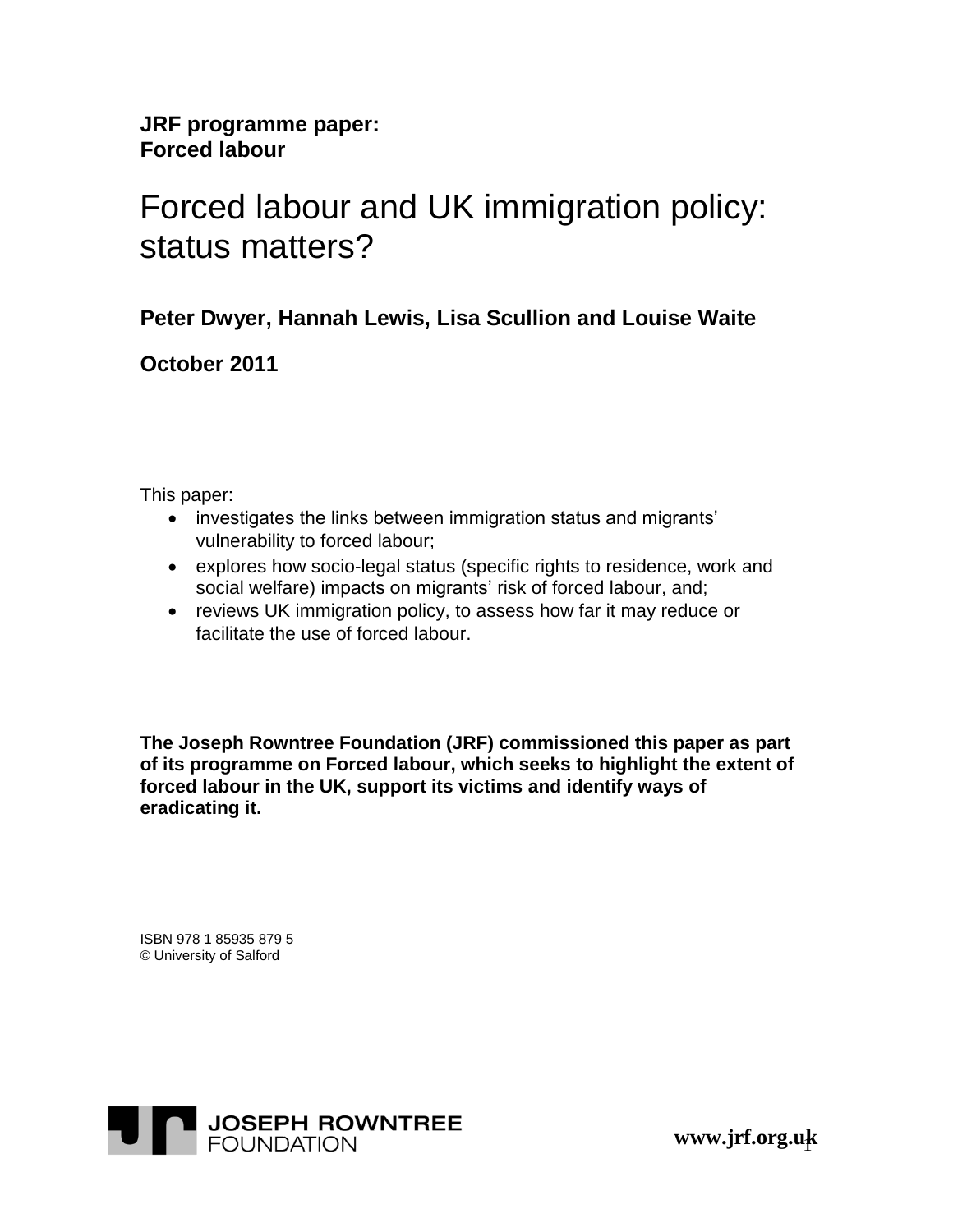This paper was commissioned by Joseph Rowntree Foundation as part of its programme on Forced labour, which aims to reduce forced labour in the UK and support its victims.

The Joseph Rowntree Foundation has supported this project as part of its programme of research and innovative development projects, which it hopes will be of value to policy-makers, practitioners and service users. The facts presented and views expressed in this report are, however, those of the authors and not necessarily those of JRF.

Joseph Rowntree Foundation The Homestead 40 Water End York YO30 6WP www.jrf.org.uk

This report, or any other JRF publication, can be downloaded free from the JRF website (www.jrf.org.uk/publications/).

© University of Salford

First published 2011 by the Joseph Rowntree Foundation

All rights reserved. Reproduction of this report by photocopying or electronic means for non-commercial purposes is permitted. Otherwise, no part of this report may be reproduced, adapted, stored in a retrieval system or transmitted by any means, electronic, mechanical, photocopying, or otherwise without the prior written permission of the Joseph Rowntree Foundation.

ISBN: 978 1 85935 879 5 (pdf)

Ref: 2711

Contact: Louise Woodruff [louise.woodruff@jrf.org.uk](mailto:louise.woodruff@jrf.org.uk)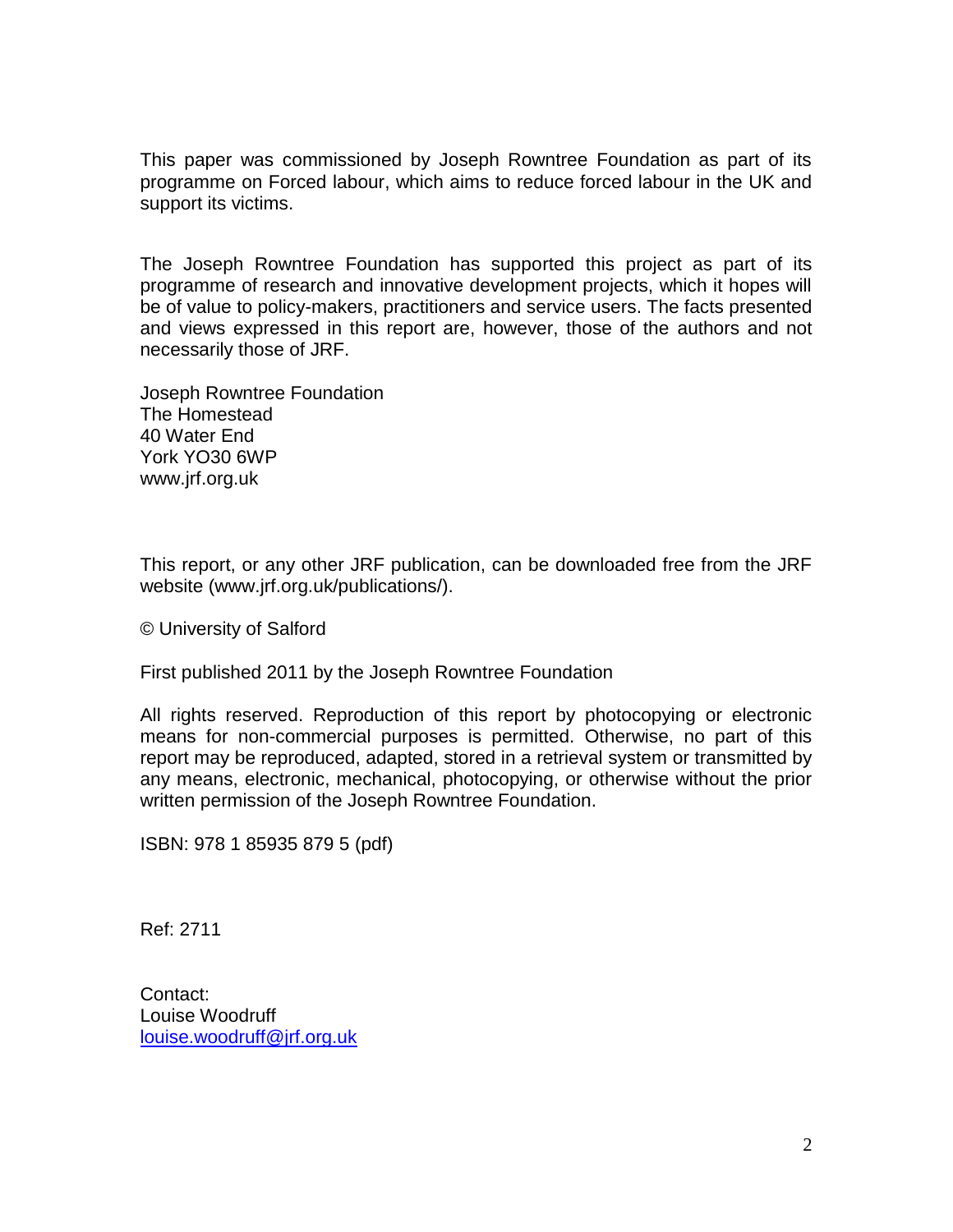## **Contents**

|                  |                                                                                | Page            |
|------------------|--------------------------------------------------------------------------------|-----------------|
|                  | Glossary and abbreviations                                                     | 3               |
|                  | Introduction                                                                   | 5               |
|                  | Section 1 Forced labour and the policy context                                 | $\overline{7}$  |
| <b>Section 2</b> | Immigration policy, socio-legal status and the 'hierarchy of<br>vulnerability' | 12 <sub>2</sub> |
|                  | Section 3 How much does status matter?                                         | 20              |
|                  | <b>Section 4</b> Conclusions and recommendations                               | 29              |
|                  | <b>Notes</b>                                                                   | 33              |
|                  | References                                                                     | 34              |
|                  | Acknowledgements                                                               | 39              |
|                  | About the authors                                                              | 39              |
|                  | Appendix 1                                                                     | 40              |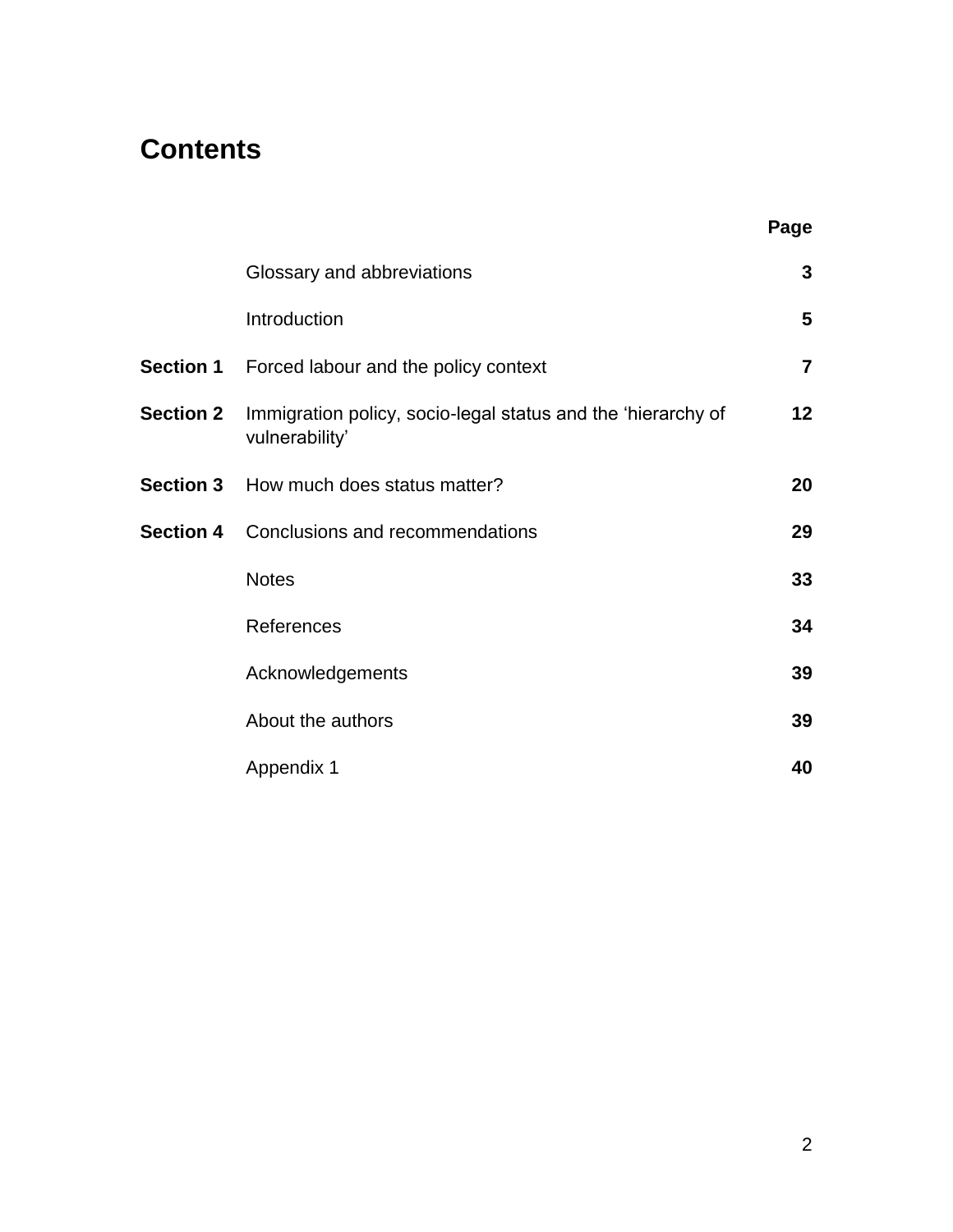# **Glossary and abbreviations**

| <b>Accession state</b> | People from A8 and A2 countries                                 |  |  |
|------------------------|-----------------------------------------------------------------|--|--|
| nationals              |                                                                 |  |  |
| A2                     | Accession 2 – the countries which joined the European Union in  |  |  |
|                        | January 2007 (Bulgaria and Romania)                             |  |  |
| A <sub>8</sub>         | Accession 8 - the countries which joined the European Union in  |  |  |
|                        | May 2004 (Czech Republic, Estonia, Hungary, Latvia, Lithuania,  |  |  |
|                        | Poland, Slovakia and Slovenia)                                  |  |  |
| <b>ATMG</b>            | Anti-Trafficking Monitoring Group                               |  |  |
| <b>AWC</b>             | <b>Accession Worker Card</b>                                    |  |  |
| <b>CPS</b>             | <b>Crown Prosecution Service</b>                                |  |  |
| <b>EC</b>              | <b>European Commission</b>                                      |  |  |
| <b>ECHR</b>            | European Court of Human Rights                                  |  |  |
| <b>ECPAT</b>           | End Child Prostitution, Child Pornography and Trafficking of    |  |  |
|                        | <b>Children for Sexual Purposes</b>                             |  |  |
| <b>EEA</b>             | European Economic Area - European Union, plus Iceland,          |  |  |
|                        | Liechtenstein and Norway                                        |  |  |
| <b>EU</b>              | European Union - Austria, Belgium, Bulgaria, Cyprus, Czech      |  |  |
|                        | Republic, Denmark, Estonia, Finland, France, Germany,           |  |  |
|                        | Greece, Hungary, Ireland, Italy, Latvia, Lithuania, Luxembourg, |  |  |
|                        | Malta, Netherlands, Poland, Portugal, Romania, Slovakia,        |  |  |
|                        | Slovenia, Spain, Sweden and the United Kingdom                  |  |  |
| <b>GLA</b>             | <b>Gangmasters Licensing Authority</b>                          |  |  |
| <b>HESA</b>            | <b>Higher Education Statistics Agency</b>                       |  |  |
| <b>ICAR</b>            | Information Centre about Asylum and Refugees                    |  |  |
| <b>ILO</b>             | International Labour Organization                               |  |  |
| <b>IPPR</b>            | Institute for Public Policy Research                            |  |  |
| <b>IPS</b>             | <b>International Passenger Survey</b>                           |  |  |
| <b>JCWI</b>            | Joint Council for the Welfare of Immigrants                     |  |  |
| <b>MRCF</b>            | Migrant and Refugee Communities Forum                           |  |  |
| <b>MRN</b>             | <b>Migrants' Rights Network</b>                                 |  |  |
| <b>NRM</b>             | National Referral Mechanism - trafficked persons victim         |  |  |
|                        | identification and support process                              |  |  |
| <b>ODIHR</b>           | Office for Democratic Institutions and Human Rights             |  |  |
| <b>PAC</b>             | <b>Public Accounts Committee</b>                                |  |  |
| <b>PBS</b>             | Points-Based System                                             |  |  |
| <b>PICUM</b>           | Platform for International Cooperation on Undocumented          |  |  |
|                        | Migrants                                                        |  |  |
| <b>SAWS</b>            | Seasonal Agricultural Workers Scheme                            |  |  |
| <b>SBC</b>             | <b>Sector Based Schemes</b>                                     |  |  |
| <b>TCN</b>             | Third-Country Nationals - from outside the EU                   |  |  |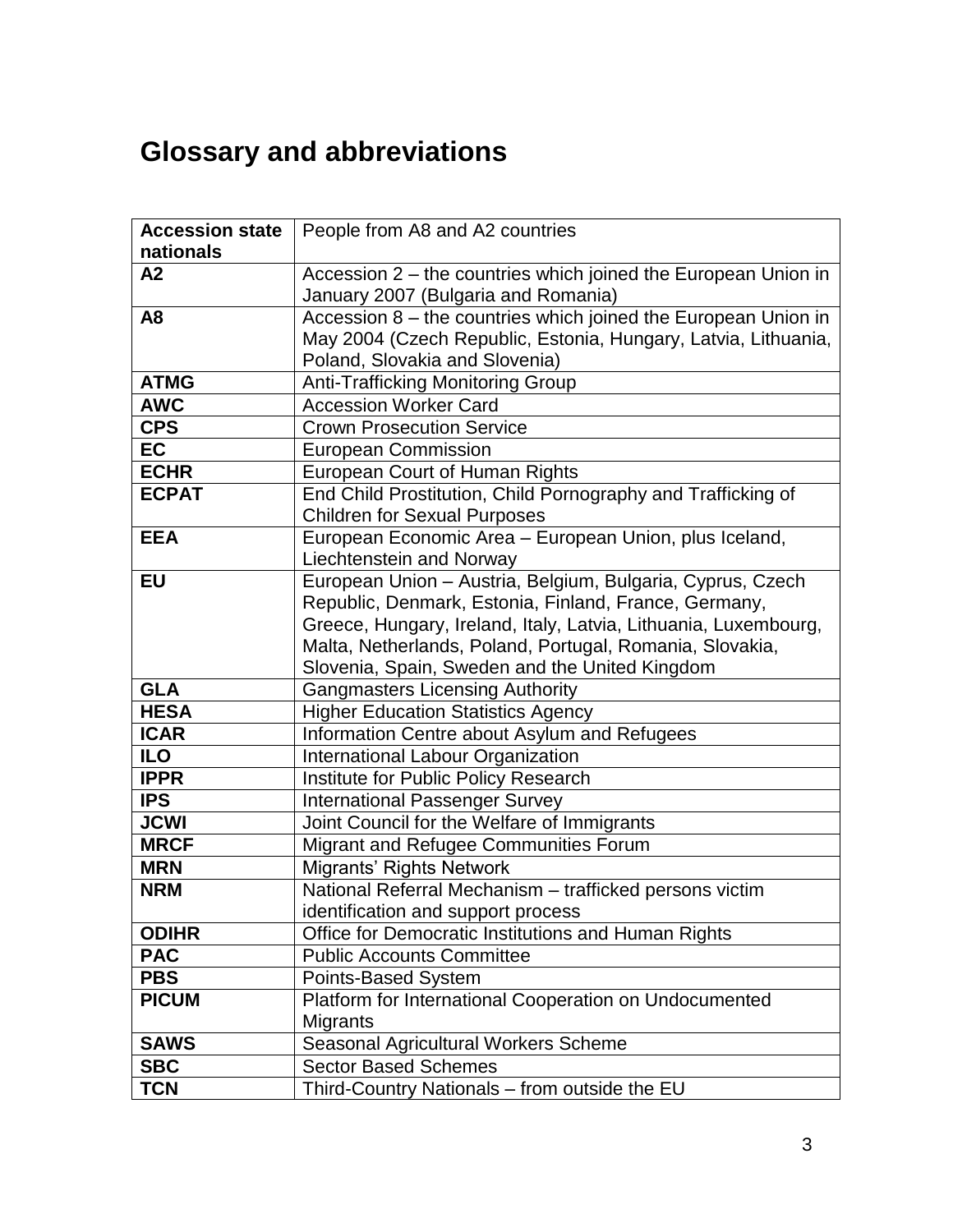| <b>TUC</b>  | <b>Trades Union Congress</b>      |  |  |
|-------------|-----------------------------------|--|--|
| <b>UKBA</b> | <b>UK Border Agency</b>           |  |  |
| <b>UN</b>   | <b>United Nations</b>             |  |  |
| <b>UWT</b>  | Undocumented Worker Transitions   |  |  |
| <b>WRS</b>  | <b>Worker Registration Scheme</b> |  |  |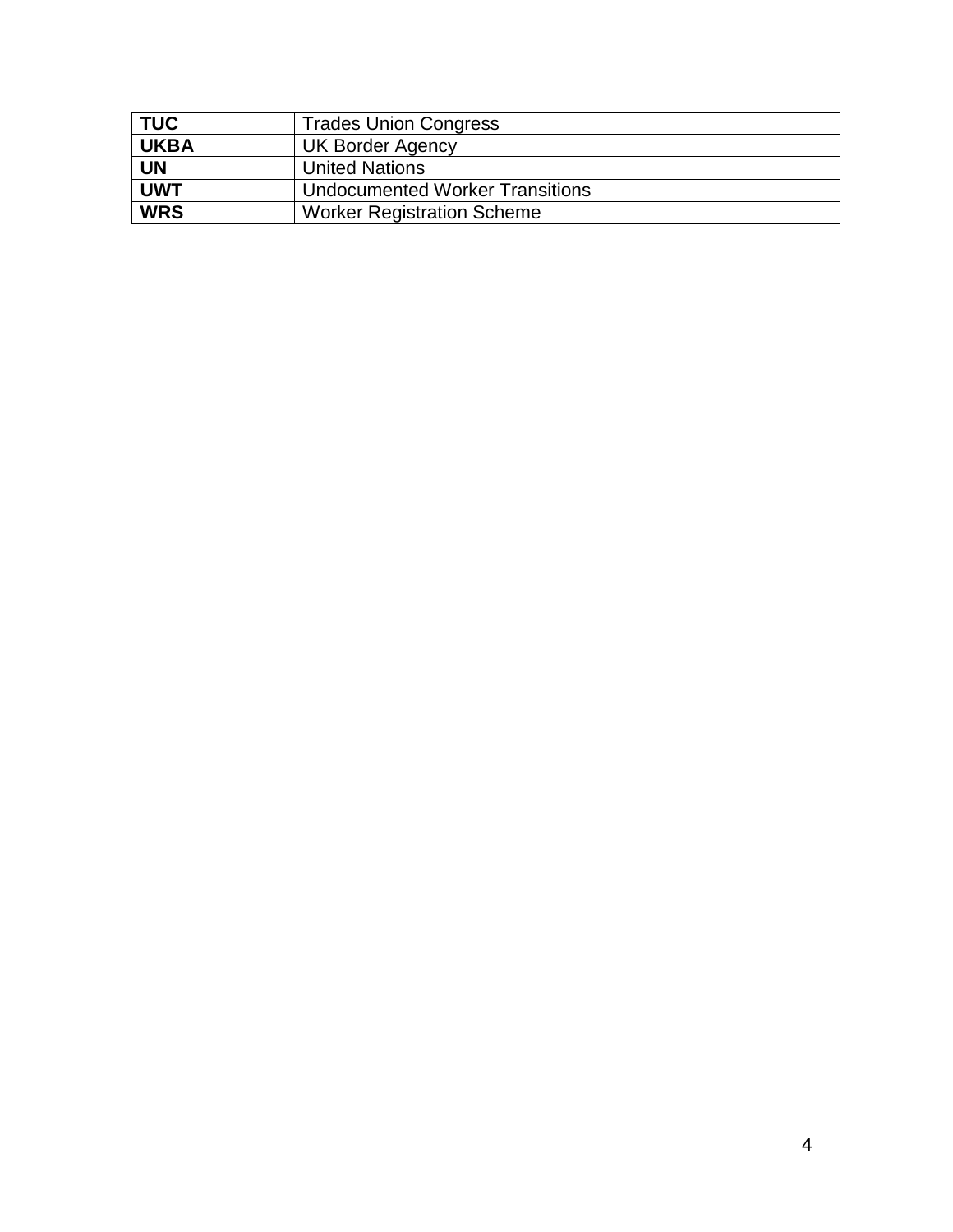## **Introduction**

In a world characterised by global mobility and increasing economic and forced migration, the UK is home to a diverse range of migrant communities. Against this backdrop, this paper explores the role played by immigration status in promoting international migrants' vulnerability to forced labour. For the purposes of this report an international migrant is defined as a non-UK national who comes to live in the UK. Migrants include asylum seekers, refugees, European Union (EU) and non-EU migrants who come to the UK to work or study or for family reasons.

The continuing importance of nation states in defining the rules governing entry and residence to their territories often dictate that movement across international borders, for whatever purpose, has serious implications in respect of migrants' rights within a host country. The varied rights to residence, work and welfare that accrue to different types of migrants (dependent upon their particular immigration status) suggest that a stratified system of socio-legal entitlement exists within the general population of migrants resident in the UK. While it can be argued that a discussion of specific socio-legal categories of migrants is an artificial exercise, an exploration of the 'tiering of entitlement' that flows from socio-legal status remains relevant as it often limits the options available to migrants who are seeking to meet their basic needs [\(Bloch, 2000;](#page-34-0) [Dwyer, 2005\)](#page-35-0).

Migrants are one of the main groups affected by forced labour in the UK [\(Anderson and Rogaly, 2005;](#page-34-1) [Craig, 2007\)](#page-35-1). Many migrants work on the fringes of low-paid employment sectors under poor conditions. Under these circumstances, immigration policy and insecure immigration status can provide an environment conducive to exploitation by employers. The lack of, or highly conditional, access to legal work and/or welfare, may also be particularly important in rendering migrants who have few other choices susceptible to forced labour.

When defining forced labour Skrivankova [\(2010: p4\)](#page-38-0) notes that the 'reality of forced labour is not a static one, but a continuum of experiences and situations... [and] a continuum should therefore be used to describe the complexity of the exploitative environments and concrete individual situations of workers'. Building on this approach, this paper explores how immigration status and immigration policy can operate as factors in making migrants vulnerable to the coercion and menace of penalty that defines forced labour. The importance of trafficking and its role in sustaining and promoting forced labour [\(van den Anker, 2009\)](#page-38-1) has been recognised and is part of subsequent discussions. Nonetheless, this paper has a broader remit and considers how socio-legal status (the specific rights to residence, work and social welfare derived from a particular immigration status) and the compromised rights that it often entails, may be relevant in promoting forced labour among other groups of migrants who enter the UK by various routes. Five broad categories of migrants are therefore discussed: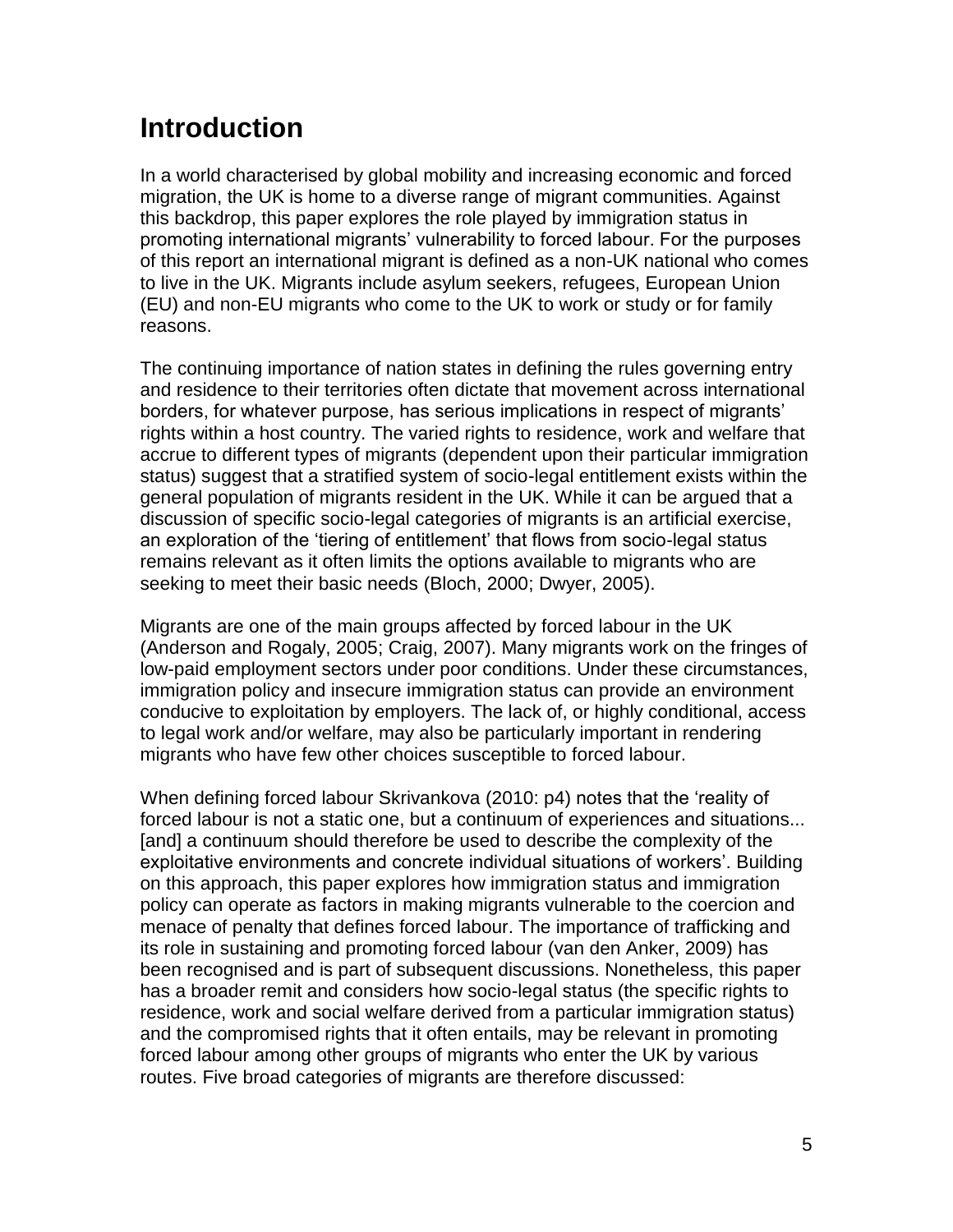- Asylum seekers and refugees*,* who enter the UK and make a claim for protection.
- Labour migrants, who legally enter the UK to take up paid work.
- Irregular migrants, some of whom enter the UK via smuggling or trafficking routes; however, it is important to note that the majority of irregular migrants legally enter the UK and fall into irregularity after overstaying or having their visa withdrawn by the authorities [\(Migration Work and MRN,](#page-37-0)  [2009\)](#page-37-0).
- Students who come to the UK for educational purposes and
- Joining family members who enter the country for marriage or family reunification.

These five broad categories have been chosen because they reflect the main routes through which migrants are able to enter the UK.

Section 1 of this paper outlines and discusses the UK, EU and international policy frameworks that relate to forced labour. Section 2 moves on to consider the important role of national and supra-national immigration policy in promoting and sustaining a 'hierarchy of vulnerability' [\(Gubbay, 1999\)](#page-36-0) among migrants living in the UK. The differing socio-legal rights that accrue to differing groups of migrants as a result of immigration policy are then mapped. A short overview of relevant statistical sources also estimates the size of the UK migrant populations. In Section 3 the relative importance of socio-legal status in rendering different migrants susceptible to forced labour is considered, alongside other factors such as poverty that may be key in migratory decisions. Discussions here draw directly on new data generated in qualitative interviews with 18 key informants working in areas relevant to migration policy, forced labour or the welfare of migrants. The final section offers conclusions and suggests a number of potential ways forward for policy-makers and practitioners looking to reduce the prevalence of forced labour among migrant groups.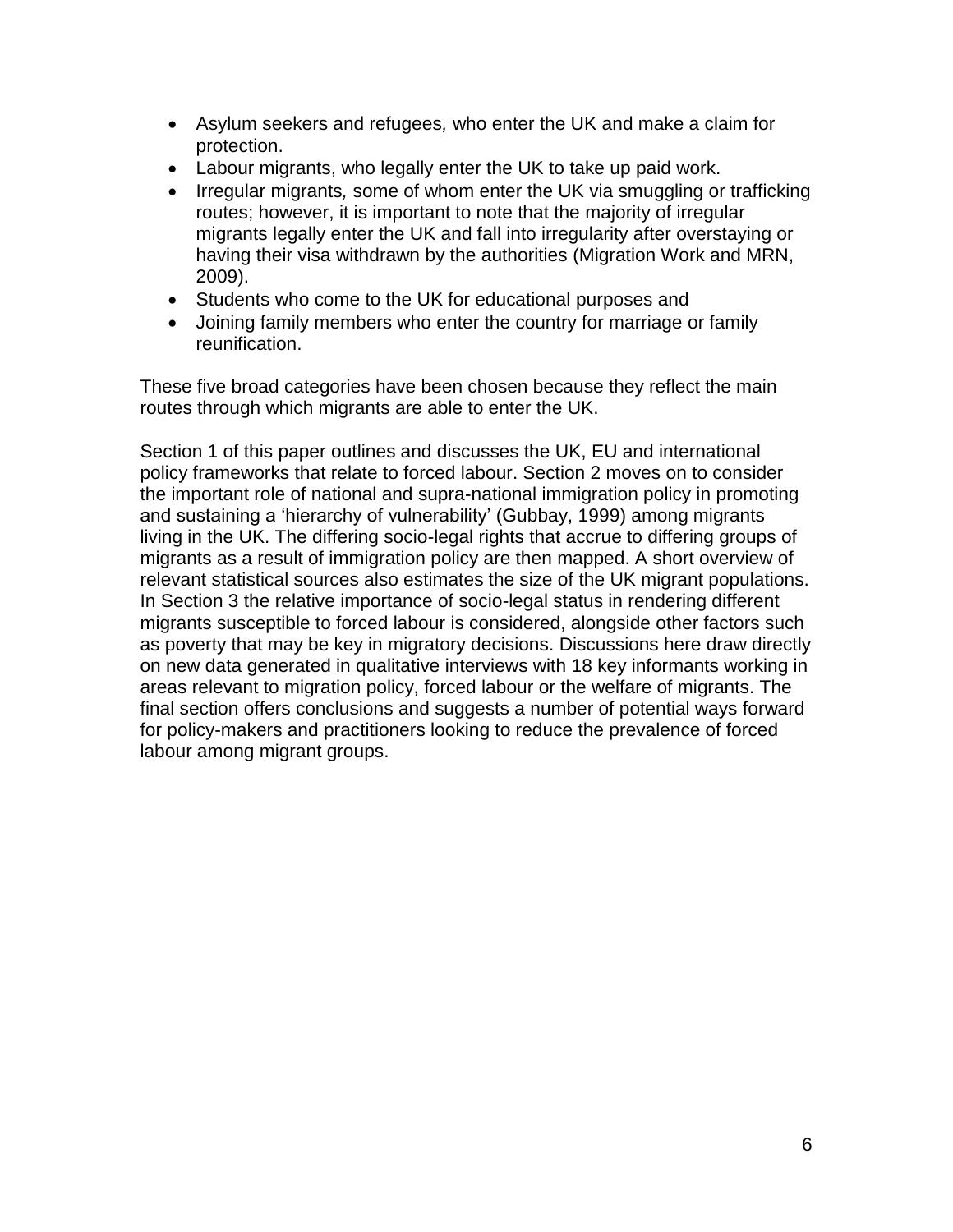## **Forced labour and the policy context**

### **Defining forced labour**

The oldest and most routinely accepted definition of forced labour is the International Labour Organization's (ILO) Forced Labour Convention which defines forced labour as 'all work or service which is exacted from any person under the menace of any penalty and for which the said person has not offered himself [*sic*] voluntarily' (ILO Convention No. 29, 1930). This understanding is developed in guidelines that identify six elements of forced labour:

- Threats of actual physical or sexual violence.
- Restriction of movement of the worker or confinement to a very limited area.
- Debt bondage, where the worker works to pay off debt. The employer may provide food and accommodation at such inflated prices that it is extremely difficult for the worker to escape the debt.
- Withholding wages or refusing to pay the worker.
- Retention of passports and identity documents.
- Threat of denunciation to the authorities [\(ILO, 2005\)](#page-37-1).

It is important to understand forced labour as a process that may start with deception and move into more direct forms of coercion [\(Anderson and Rogaly,](#page-34-1)  [2005\)](#page-34-1). This idea is developed by Skrivankova [\(2010: p4\)](#page-38-0) who suggests that 'there is a continuum of experiences ranging from decent work through minor and major labour law violations, to extreme exploitation in the form of forced labour'.

Forced labour situations can be complex and may exist in, and result from, a broad set of social, political and economic influences. In this paper we recognise this complexity but our particular task is to understand the relationship between immigration policy and vulnerability to forced labour as defined above. An insight into the policy framework concerned with forced labour and migration is an important initial task.

### **Forced labour in UK law**

Forced labour has entered domestic UK law in a number of ways. Legislation which initially covered only trafficking for sexual purposes (Nationality, Immigration and Asylum Act 2002 and Criminal Offences Act 2003) was extended under Section 4 of the Immigration and Asylum (Treatment of Claimants, etc.) Act 2004 to cover trafficking for all forms of forced labour. However, where the trafficking element was not present or could not be proven it has been impossible to prosecute the forced-labour element. Following lobbying by Liberty, Anti-Slavery International and other organisations, this gap has been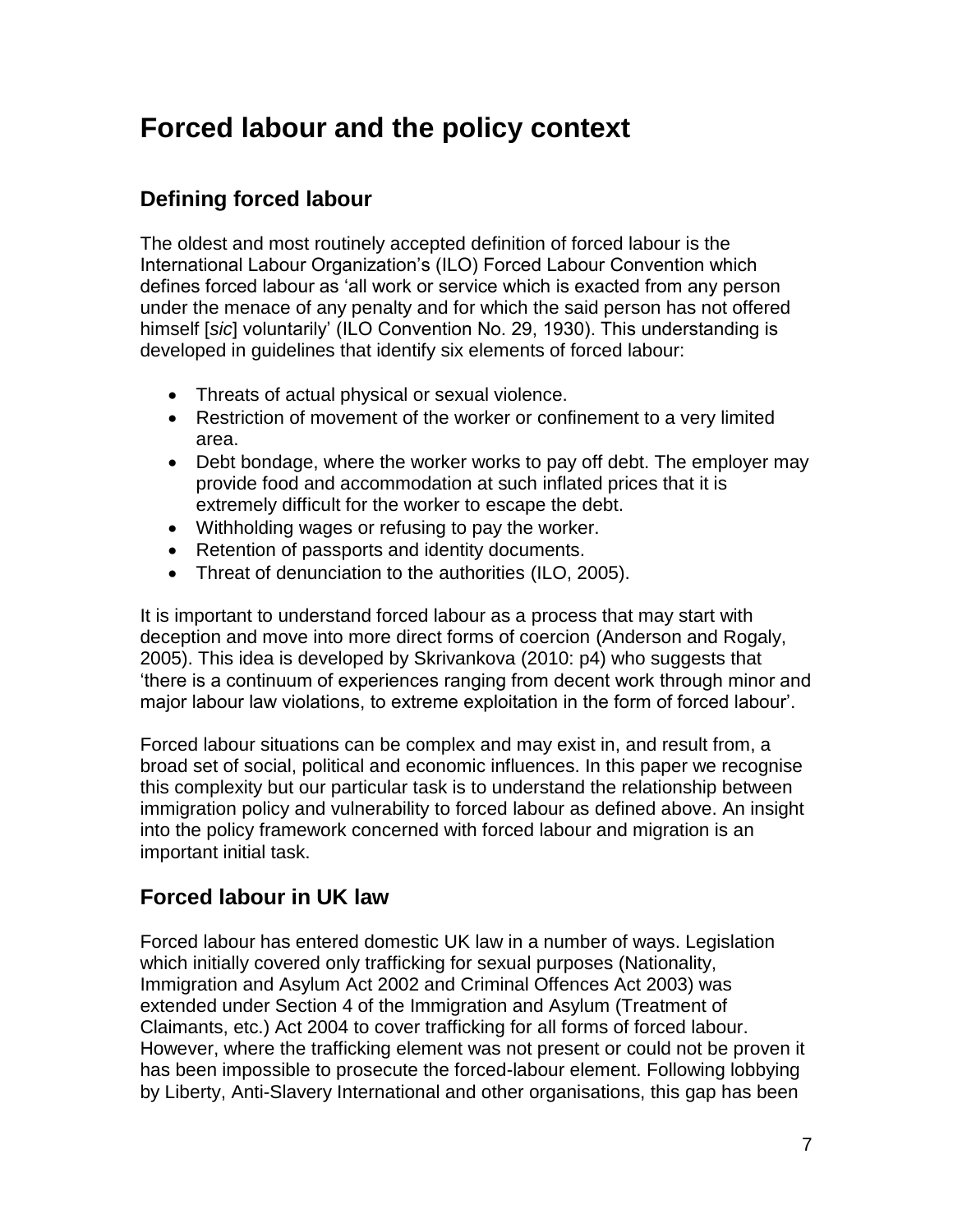closed and a new offence of slavery, servitude and forced or compulsory labour was introduced under Section 71 of the Coroners and Justice Act 2009. By March 2011 there had been 14 offences charged under Section 71 (Crown Prosecution Service)<sup>1</sup>. This provision also responded to criticism of UK protections in two cases before the European Court of Human Rights (ECHR) where victims of forced labour had approached the police, but their forced labour was not investigated as a crime (*Kawogo vs. UK* and *CN vs. UK*).

Labour rights and regulation with regard to forced labour is the explicit topic of a linked JRF paper in this series (Balch, 2011, forthcoming), but it is worth noting here that there are several legal developments in recent years that are of relevance to efforts to reduce forced and exploitative labour practices. First, in terms of tightening the net around employers employing workers who do not have the right to work, the Immigration, Asylum and Nationality Act 2006 introduced penalties for those who employ illegal migrants. An unintended effect of this increased enforcement, however, may be to push those migrants whose rights to work are compromised by their immigration status further toward the margins and into more exploitative working arrangements.

Second, a range of UK law and policy has developed to protect the rights of workers and prevent workplace exploitation (including the National Minimum Wage and employment laws). In line with this focus on improving workers' workplace experiences is the recent Gangmasters (Licensing) Act 2005 that is of particular relevance to the situation of migrant workers. It led to the establishment of the Gangmasters Licensing Authority (GLA) that regulates the operation of labour suppliers in a limited number of sectors: agriculture; forestry; horticulture; shellfish gathering; and food and drink processing and packaging. The combination of a licensing regime and enforcement has improved conditions for workers in these sectors. In six of the seven most serious cases where a gangmaster licence has been revoked, the GLA found evidence of the ILO's indicators of forced labour (see [www.gla.gov.uk\)](http://www.gla.gov.uk/). However, the limit of the GLA remit to just five sectors has been criticised. There is evidence that unscrupulous operators have simply moved into other sectors where there is less regulation and it is easier to exploit migrant workers [\(Scullion and Morris, 2009;](#page-38-2) Wilkinson, Craig and Gaus, 2009). Oxfam [\(2009\)](#page-37-2) suggest that the GLA's reach should be extended to construction, social care and hospitality.

#### **The devolved administrations**

Recently trafficking has been given more attention in Scotland, Wales and Northern Ireland as the devolved administrations respond to their duties under the National Referral Mechanism (NRM) for victims of trafficking [\(ATMG, 2010\)](#page-34-2). Immigration remains an issue reserved to the UK Parliament; so issues surrounding forced labour are only relevant to the devolved administrations in terms of victim support and protection. In Northern Ireland and Scotland responsibilities extend to policing and justice [\(ATMG, 2010\)](#page-34-2). A number of recent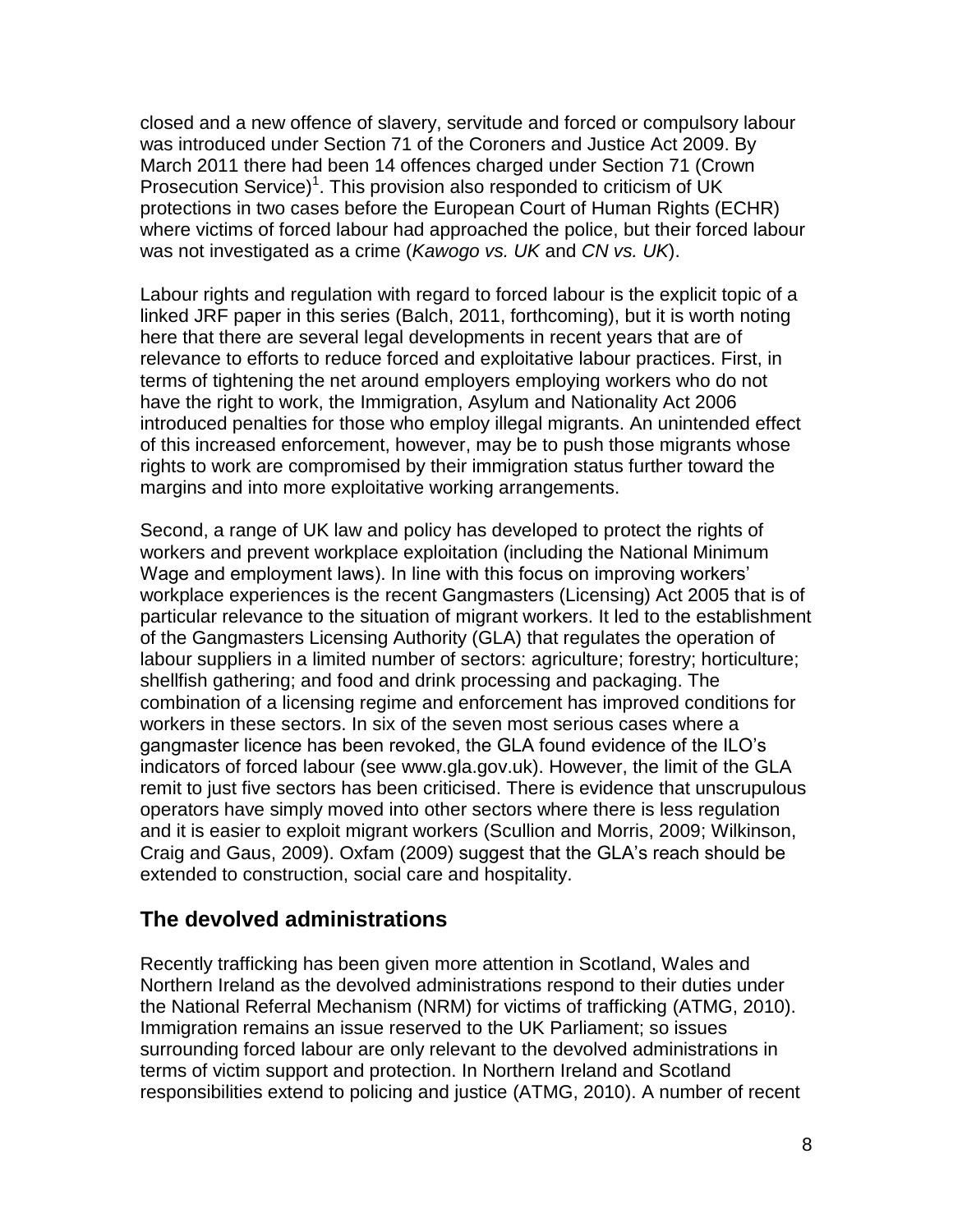reports in Wales and Scotland focus on trafficking for sexual exploitation, but also provide some evidence of other types of forced labour among children and in the catering industry, cannabis production and domestic settings [\(Lebov, 2009;](#page-37-3) [ATMG, 2010;](#page-34-2) [ECPAT, 2010\)](#page-35-2). Additionally, a recent study on forced labour in Northern Ireland identified problems of forced labour among migrants working in the fishing, mushroom and catering industries and also among Filipino and Romanian Roma migrants [\(Allamby](#page-34-3) *et al*., 2011).

### **Forced labour in EU and international law**

The UK is a signatory to the ILO Labour Convention No. 29 of 1930 on forced labour. Article 4 of the European Convention on Human Rights prohibits slavery, servitude and forced or compulsory labour and Article 3 which prohibits torture and inhuman or degrading treatment or punishment, may also be relevant in situations of forced labour. However, the UK has not ratified some elements of European and International law relevant to tackling forced labour. It has opted out of Directive (2009/52) which focuses on employer sanctions and could allow illegally staying third-country national migrants to recoup unpaid wages (currently employment contracts of migrants who are semi- or non-compliant are not enforceable [\(UWT, 2007\)](#page-38-3), and Directive 2004/81 which grants residence permits for victims of trafficking (The AIRE Centre, interview).

Similarly, the UK has not ratified the UN International Convention on the Protection of the Rights of All Migrant Workers and Members of Their Families (1990) and the ILO Migrant Workers (Supplementary Provisions) Convention, 1975 (No. 143) on equality of opportunity and treatment, and respecting the rights of migrants. These conventions would be significant in providing a framework for protecting the rights of all migrants, whether irregular or regular [\(Anderson and Rogaly, 2005\)](#page-34-1). The UK has ratified the European Convention on Action against Trafficking in Human Beings 2005 and established a National Referral Mechanism (NRM) for identifying victims of trafficking as part of the implementation of the Convention. However, it has recently been suggested that the UK is not compliant with obligations of the convention [\(ATMG, 2010\)](#page-34-2) and that the NRM is not operating to protect victims of trafficking [\(Lalani, 2011\)](#page-37-4).

Table 1 illustrates some of the legislative apparatus that are particularly relevant to efforts to reduce the existence and extent of forced labour. The table is not intended to be exhaustive under each sub-heading, but rather illustrative of notable legislation in the UK and the EU.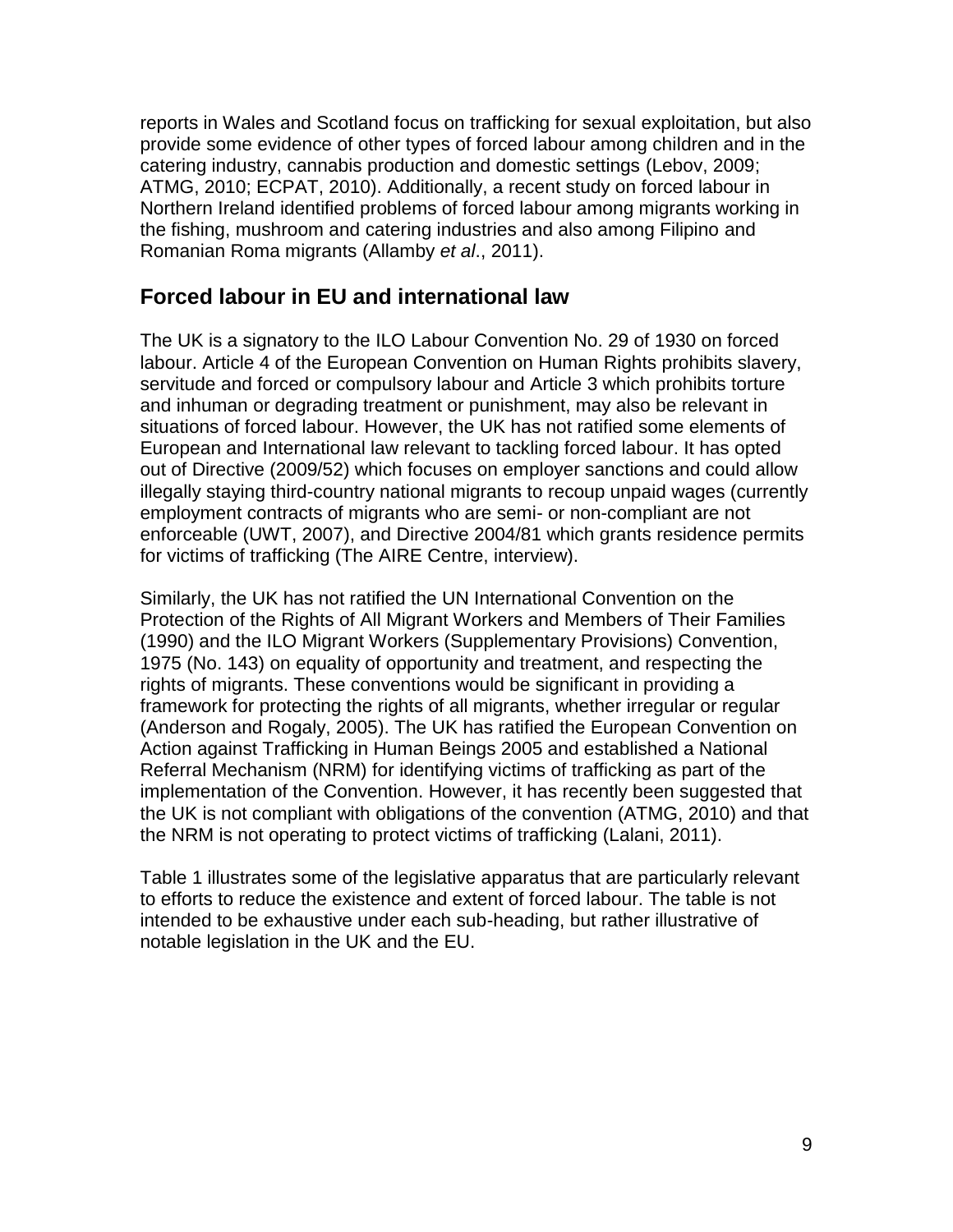#### **Table 1. Overview of UK and EU legislation relevant to forced labour among migrant groups**

| <b>Instrument</b>           | <b>Detail</b>              | <b>Notes</b>                         |  |  |
|-----------------------------|----------------------------|--------------------------------------|--|--|
| <b>HUMAN RIGHTS</b>         |                            |                                      |  |  |
| <b>European Convention</b>  | Article 4, Prohibition     | Brought into domestic law in the     |  |  |
| on Human Rights             | of slavery and forced      | Human Rights Act 1998.               |  |  |
| (ECHR)                      | labour                     |                                      |  |  |
|                             | Article 3, Prohibition     |                                      |  |  |
|                             | of torture                 |                                      |  |  |
| <b>IMMIGRATION</b>          |                            |                                      |  |  |
| Nationality,                | <b>Trafficking for</b>     | First legislation to make            |  |  |
| Immigration and             | prostitution made          | trafficking an offence.              |  |  |
| Asylum Act 2002             | illegal                    |                                      |  |  |
| Asylum and                  | Section 4, Trafficking     | Covers all forced labour, not just   |  |  |
| Immigration                 | people for exploitation    | prostitution.                        |  |  |
| (Treatment of               |                            |                                      |  |  |
| Claimants, etc.) Act        |                            |                                      |  |  |
| 2004                        |                            |                                      |  |  |
| <b>European Convention</b>  | Legal protection and       | Ratified by the UK December          |  |  |
| on Action against           | minimum standards of       | 2008, and measures put in            |  |  |
| <b>Trafficking in Human</b> | care for victims of        | place in 2009 (including the         |  |  |
| Beings 2005                 | trafficking                | National Referral Mechanism          |  |  |
|                             |                            | (NRM) identification procedure       |  |  |
|                             |                            | to identify victims of trafficking). |  |  |
| Immigration, Asylum         | Civil penalty for          | Penalty is 2 years'                  |  |  |
| and Nationality Act         | employers who              | imprisonment and a fine (up to       |  |  |
| 2006                        | employ illegal             | £10,000 per worker).                 |  |  |
| <b>EMPLOYMENT</b>           | migrants                   |                                      |  |  |
| Gangmasters                 | Legislated for             | To address exploitation in work      |  |  |
| (Licensing) Act 2004        | establishment of the       | where gangmasters are used.          |  |  |
|                             | Gangmasters                | Covers five sectors: agriculture,    |  |  |
|                             | <b>Licensing Authority</b> | forestry, horticulture, shellfish    |  |  |
|                             |                            | gathering, and food processing       |  |  |
|                             |                            | and packaging.                       |  |  |
| <b>CRIMINAL</b>             |                            |                                      |  |  |
| <b>Sexual Offences Act</b>  | Trafficking for all        | Replaced offence of trafficking      |  |  |
| 2003                        | forms of sexual            | for prostitution in Nationality,     |  |  |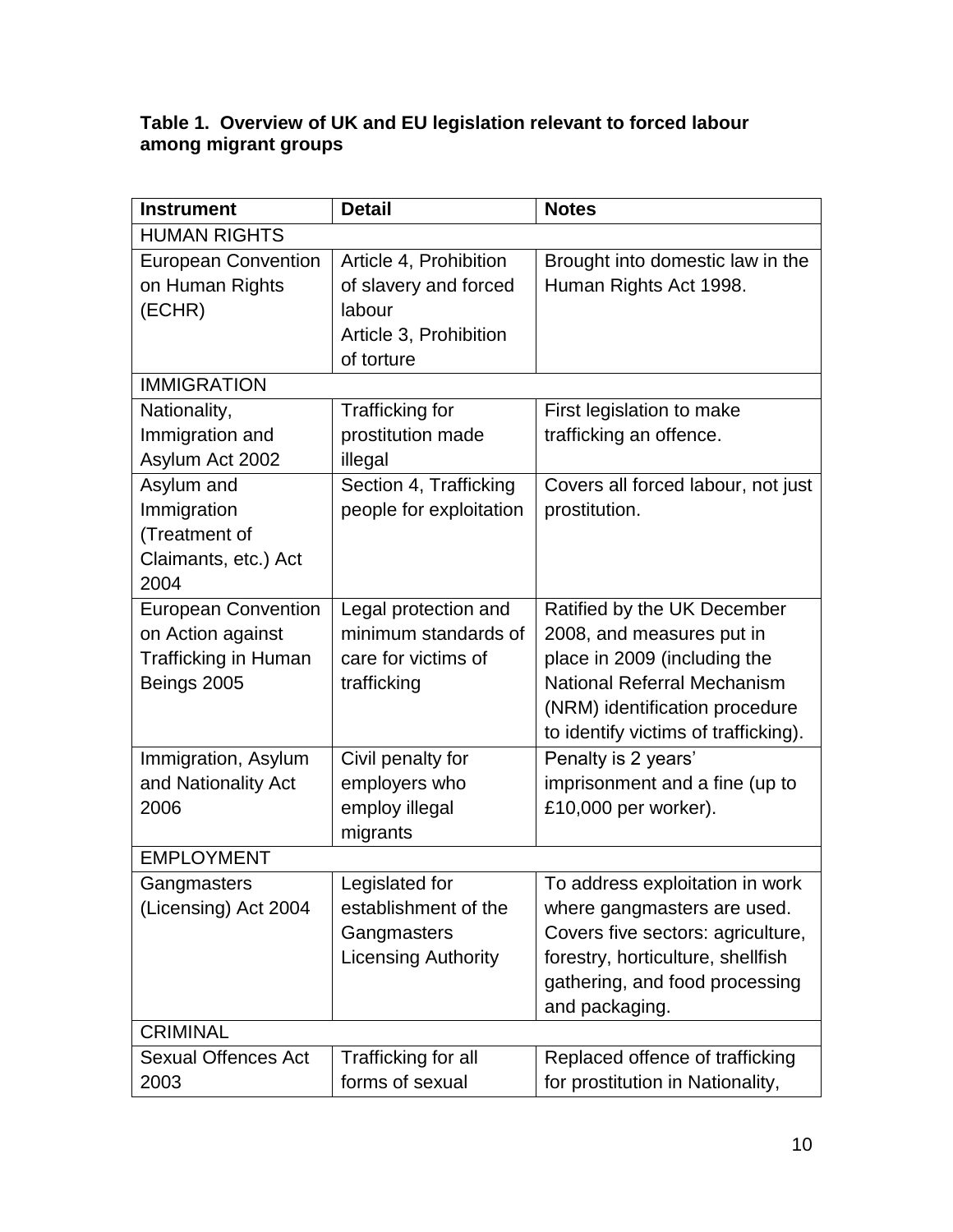|                                   | exploitation (not just<br>prostitution) made<br>illegal              | Immigration and Asylum Act<br>2002 |
|-----------------------------------|----------------------------------------------------------------------|------------------------------------|
| Coroner's and Justice<br>Act 2009 | Section 71, Slavery,<br>servitude and forced<br>or compulsory labour | Implemented 6 April 2010.          |

*Sources: Skrivankova, 2006: www.airecentre.org: www.antislavery.org: www.cps.gov.uk: www.gla.gov.uk: www.liberty-human-rights.org.uk: UKBA, 2010*

### **Conclusions**

Table 1 sets out the main legal instruments designed to combat forced labour in the UK. A concern regarding forced labour is that it is a relatively new development within UK and EU policy which emerged initially to counter trafficking in relation to sexual exploitation. The wider remit of more recent legislation is a noteworthy development that signals an emerging awareness that contemporary forced labour occurs within wider sectors of the paid labour market. While legislation to prosecute those involved in trafficking and/or employing people under forced-labour conditions is to be welcomed, the role of restrictive immigration policy in helping to create an environment in which migrant groups are particularly susceptible to forced labour must be acknowledged.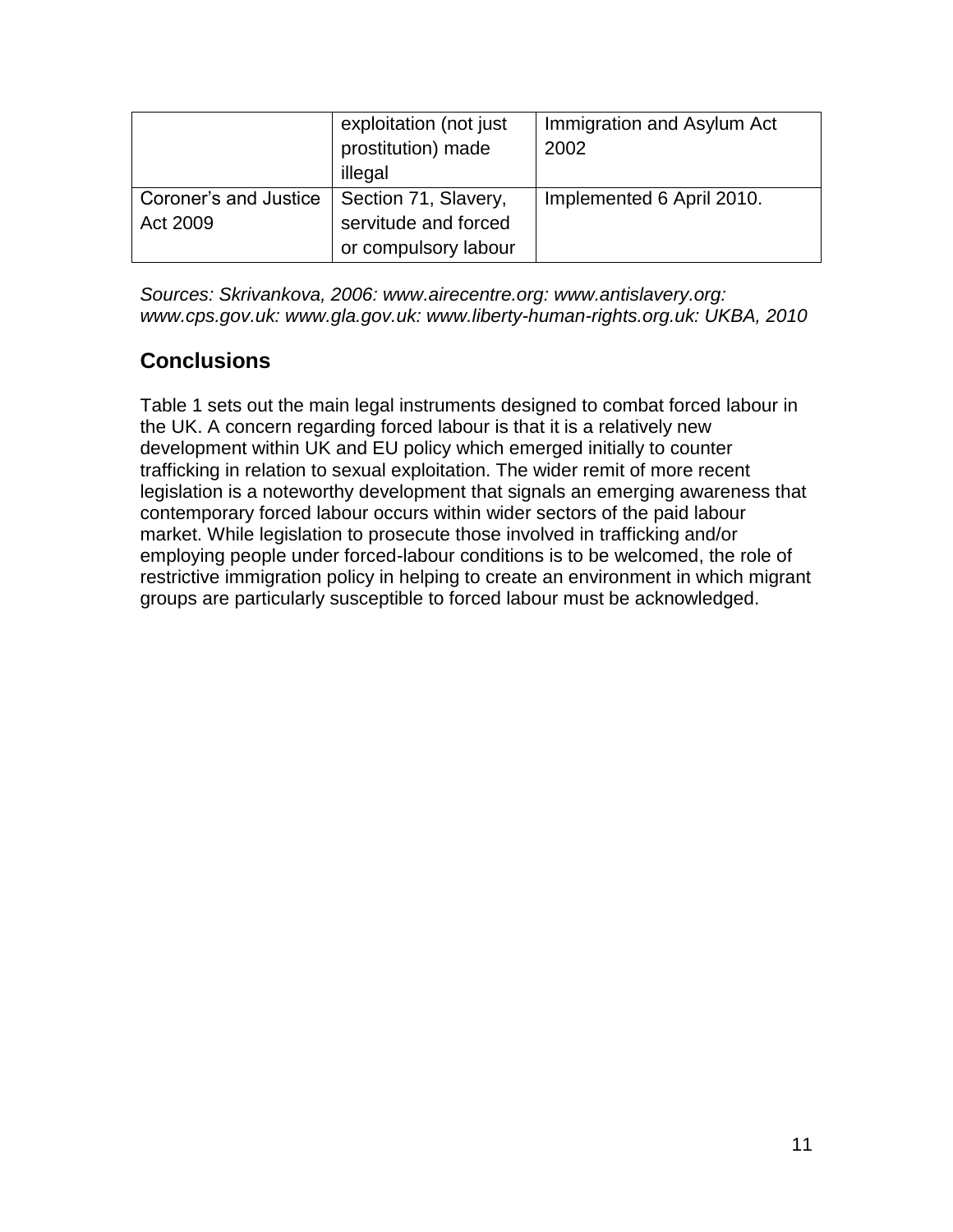## **Immigration policy, socio-legal status and the 'hierarchy of vulnerability'**

This section discusses immigration policy and its impact on defining diverse rights to residence, work and welfare of different groups of migrants in the UK. For the purposes of this discussion we identify five broad categories of migrants: asylum seekers and refugees; labour migrants; irregular migrants; students; and family joiners. Within the five broad categories, certain sub-groups are identified that reflect the complex institutional and legal frameworks relevant to different migrants.

The overlapping sectors of the circles within Figure 1 indicate that changes in socio-legal status may occur over time, with migrants whose status changes often at particular risk of becoming irregular. Movement within, or between, each of the five categories and the noted sub-groups can also be triggered by changes in policy, process and/or personal circumstances. It would be wrong, however, to characterise the situation as one where migrants' individual agency and fluidity is able to prevail above and beyond the structured exclusion that has long been a feature of much UK immigration and asylum policy [\(Craig, 2007\)](#page-35-1).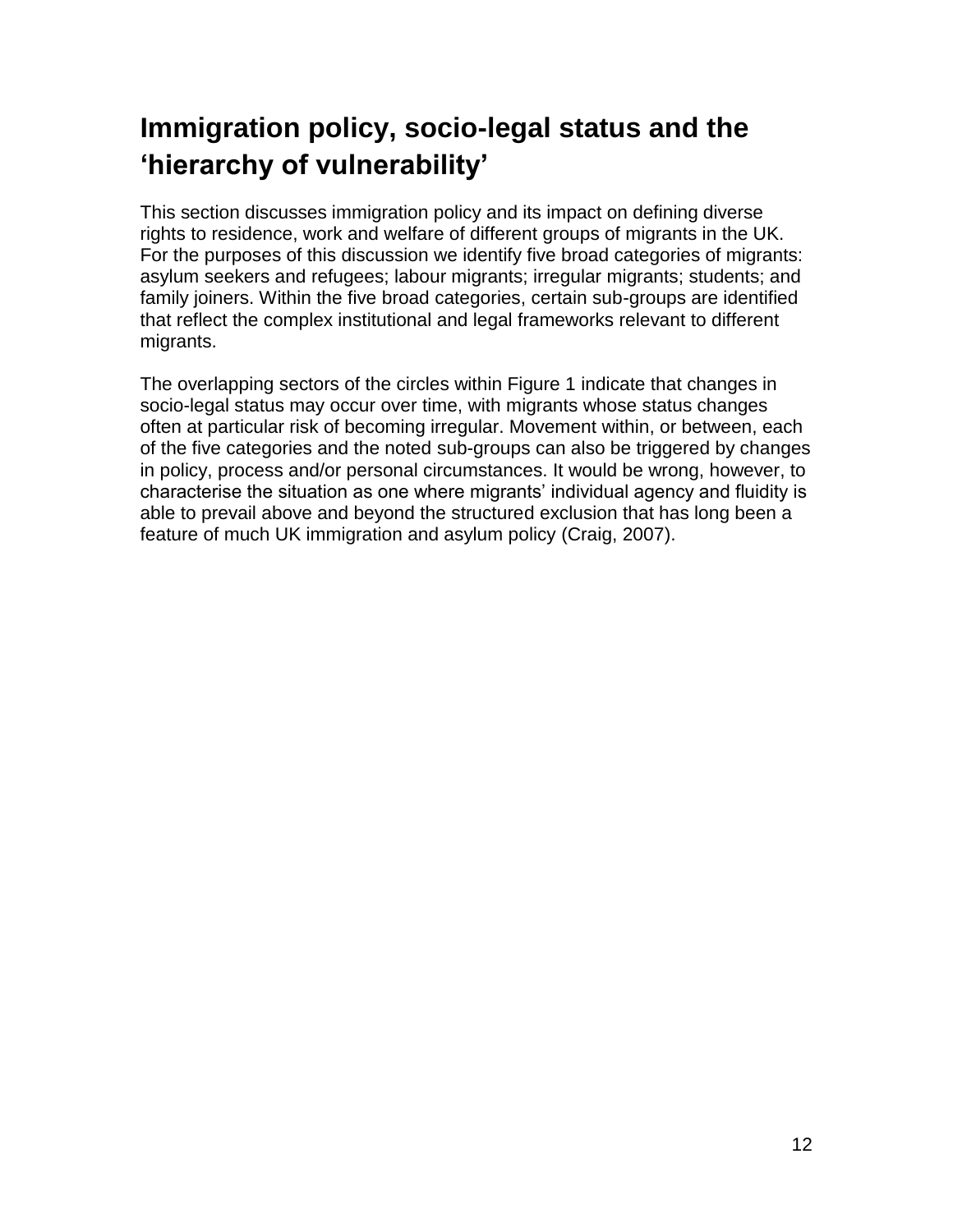**Figure 1. Categories and sub-groups of migrants**



### **Mapping the socio-legal rights of different migrant groups**

Table 2 offers a simplified summary of the key rights and entitlements of different migrant groups by socio-legal status. Table 5 (see Appendix 1) builds on this and outlines in more detail the various rights to residence, work and welfare that are available to different groups of migrants resident in the UK. The rules and regulations governing such rights are extremely complicated and open to interpretation and challenge in various courts and appropriate tribunals [\(Fitzpatrick](#page-36-1) *et al*., 2011). It should not be read as a definitive statement of all the regulations that may apply in individual cases. Rather, the purpose is to map the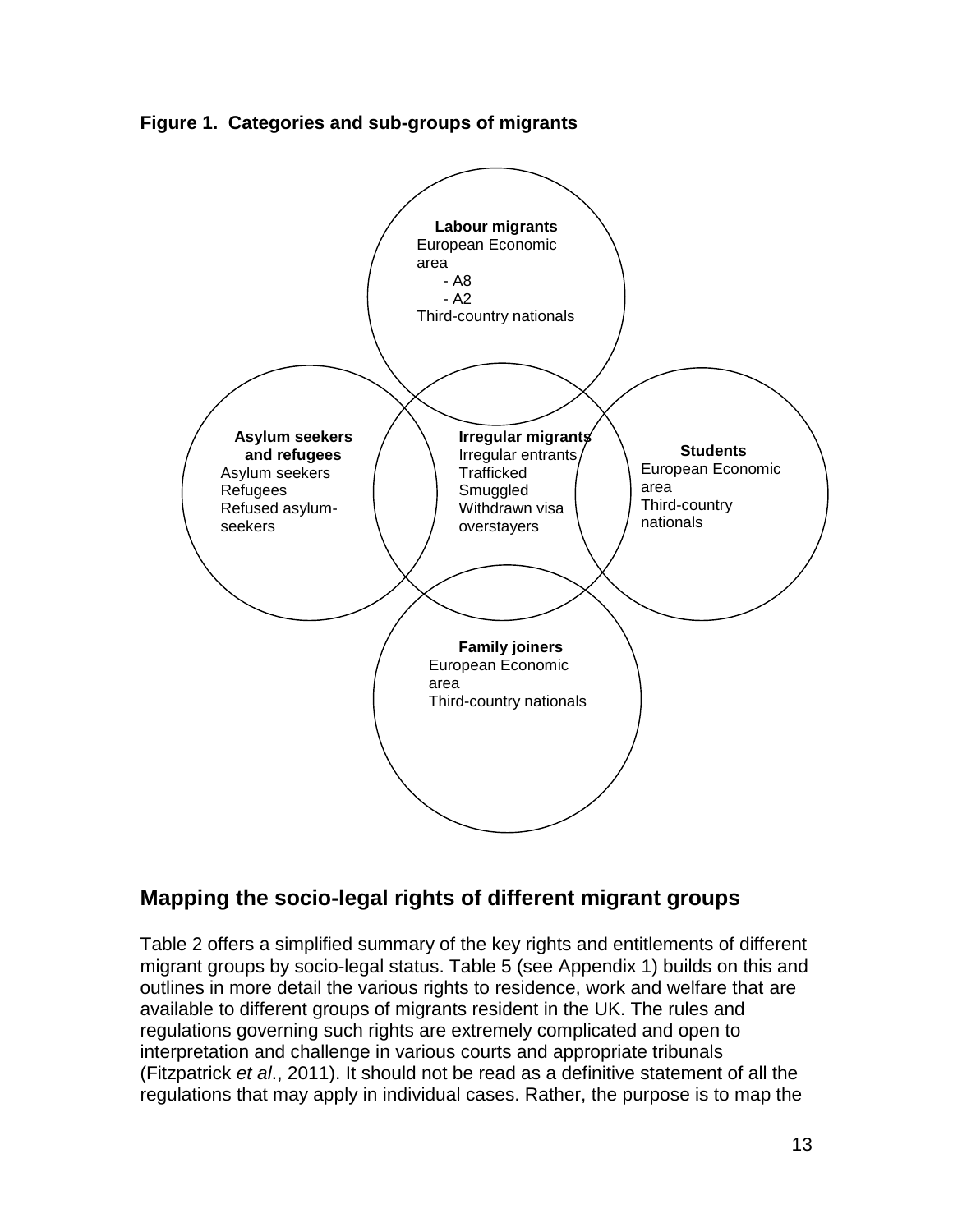various rights that may, or may not, ensue for migrants who fit within the range of socio-legal categories highlighted. In many ways it serves to illustrate the ways that UK immigration policy limits the options and opportunities available to migrants depending upon their particular status. Immigration policy therefore plays a key role in increasing the vulnerability of migrants to forced labour when their basic rights are compromised or nonexistent. Much recent UK immigration and asylum legislation has consolidated a long established link between immigration status and the rights of migrants [\(Bloch, 2000;](#page-34-0) [Cohen, 2002;](#page-35-3) [Dwyer,](#page-35-4)  [2010\)](#page-35-4). This results in a situation whereby different sub-groups of migrant experience widely divergent rights, depending on their specific socio-legal status.

| <b>Right to</b><br>work<br><b>Welfare</b> | No right to work (or<br>highly limited)<br>Limited | <b>No</b> | Right to work<br>if registered<br>If 12 months | Right to work<br>tied to<br>employer or<br>employment<br>sector<br>No recourse | No recourse to           | Right to work<br>Access benefits |
|-------------------------------------------|----------------------------------------------------|-----------|------------------------------------------------|--------------------------------------------------------------------------------|--------------------------|----------------------------------|
| rights                                    | welfare                                            | recourse  | authorised                                     | to public                                                                      | public funds             | on the same                      |
|                                           |                                                    | to public | work                                           | funds                                                                          |                          | basis as UK                      |
|                                           |                                                    | funds     | completed                                      |                                                                                |                          | citizens                         |
| Socio-                                    | Asylum                                             | Irregular | $A8 - if$                                      | Third-country                                                                  | Third-country            | Refugee                          |
| legal                                     | seeker                                             | migrant   | registered                                     | national                                                                       | national family          |                                  |
| group                                     | (limited<br>welfare and                            |           | with WRS<br>(until 30 April                    | labour<br>migrants                                                             | joiners                  | <b>EEA</b> national              |
|                                           | can apply to                                       |           | $2011$ ).                                      | (only in area                                                                  | Third-country            | <b>EEA</b> family joiner         |
|                                           | work if initial                                    |           |                                                | specified on                                                                   | national                 |                                  |
|                                           | claim takes                                        |           | A <sub>2</sub> if                              | visa)                                                                          | dependent                | <b>EEA</b> dependent             |
|                                           | longer than                                        |           | authorised,                                    |                                                                                |                          |                                  |
|                                           | 12 months)                                         |           | only in                                        |                                                                                | Third-country            | <b>EEA</b> national              |
|                                           | Refused                                            |           | agriculture or<br>food                         |                                                                                | national<br>student (may | student                          |
|                                           | asylum                                             |           | manufacturing                                  |                                                                                | work only up to          |                                  |
|                                           | seeker                                             |           | unless self-                                   |                                                                                | 20 hours a               |                                  |
|                                           | (basic                                             |           | employed.                                      |                                                                                | week)                    |                                  |
|                                           | 'Section 4'                                        |           |                                                |                                                                                |                          |                                  |
|                                           | support only<br>if taking                          |           |                                                |                                                                                |                          |                                  |
|                                           | steps to                                           |           |                                                |                                                                                |                          |                                  |
|                                           | leave UK)                                          |           |                                                |                                                                                |                          |                                  |
|                                           |                                                    |           |                                                |                                                                                |                          |                                  |

#### **Table 2. Summary of socio-legal migrant groups and entitlements**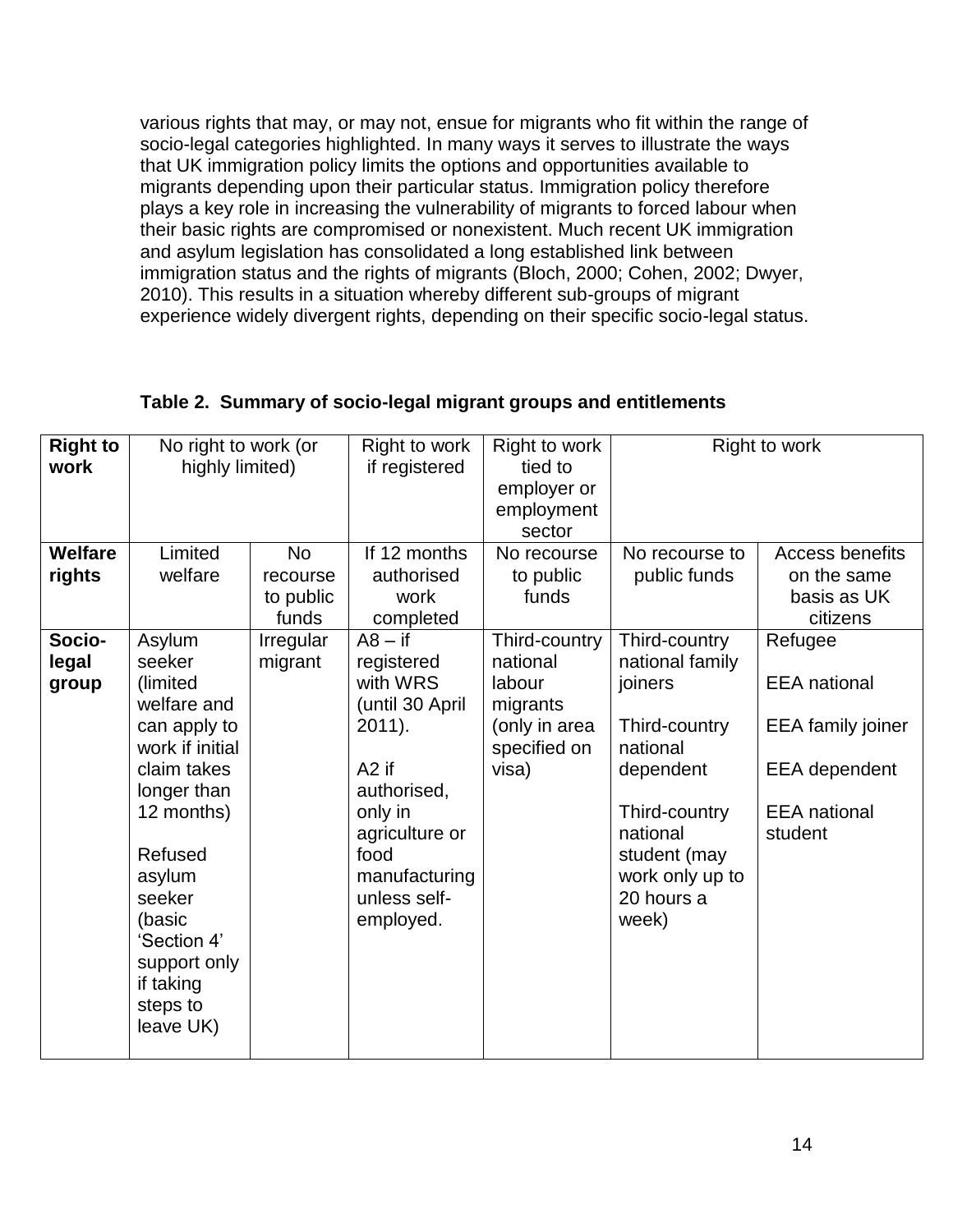Under the broad category of asylum seekers and refugees, four distinct subgroups can be identified, each enjoying a differing matrix of basic rights (see Table 5). Over two decades, successive Parliamentary Acts have systematically separated asylum seekers from mainstream welfare provisions and removed the right to work while their asylum claim is assessed. Policies which, at best, provide limited and highly conditional support for some, while simultaneously promoting the destitution of others – for example refused asylum seekers – have been influential in propelling increasing numbers into the shadow economy [\(Düvell and Jordan, 2002;](#page-35-5) [Lewis, 2007\)](#page-37-5) and possibly forced labour as they try to meet their basic needs [\(Dwyer and Brown, 2008;](#page-35-6) [Burnett and Whyte, 2010\)](#page-34-4).

Within the category of labour migrants, an initial key distinction needs to be made between those migrants who are nationals of the European Economic Area (EEA) and Third-Country Nationals (TCNs). The former group are able to reside, take up work and access welfare provisions on broadly the same terms as UK citizens, due to their EEA status (though A8 and A2 nationals have been subject to transitional arrangements limiting access to welfare, described below). In contrast, the opportunities available to TCNs (from countries beyond Europe) to come and settle and work in the UK are tightly controlled. Since 2008 TCNs have been subject to the tiered Points-Based System (PBS) with only very wealthy entrepreneurs or highly skilled migrants who fill specified gaps in the labour market likely to be granted entry visas. One notable exception is the Overseas Domestic Worker visa system under which migrant employers can apply to bring domestic staff with them to the UK to work for a limited period [\(Lalani, 2011\)](#page-37-4). Under the Border, Citizenship and Immigration Act (2009), which critics have argued is more exclusive than the preceding immigration and citizenship legislation it replaced [\(JCWI, 2009\)](#page-37-6), TCN labour migrants have no rights to access social assistance benefits or local authority housing. Thus, access to full welfare rights and permanent settlement is conditional on individuals proving economic self-sufficiency over a number of years. In April 2011 the Coalition Government introduced a cap on the number of TCN workers allowed into the UK. This will be reviewed annually and the Prime Minister has indicated a desire to reduce net inward migration to the UK from outside the EEA to 'tens of thousands' in future years [\(Cameron, 2011\)](#page-34-5).

When considering the rights and entitlements of labour migrants, the transitional rules introduced following the expansion of the European Union (EU) mean it is necessary to move beyond the basic distinction between EEA and TCN migrant workers noted above. Under transitional rules the pre-existing EU 15 Member States are allowed to dictate the conditions under which A8 and A2 migrants access employment within their territories for up to seven years [\(Currie, 2008\)](#page-35-7). The subsequent implementation by the UK Government of the Worker Registration Scheme (WRS) for A8 nationals and the Accession Worker Card (AWC) for A2 nationals compromised accession state nationals' rights to access public welfare in the UK. Following the economic downturn, rising levels of unemployment and a lack of eligibility to access social support have combined to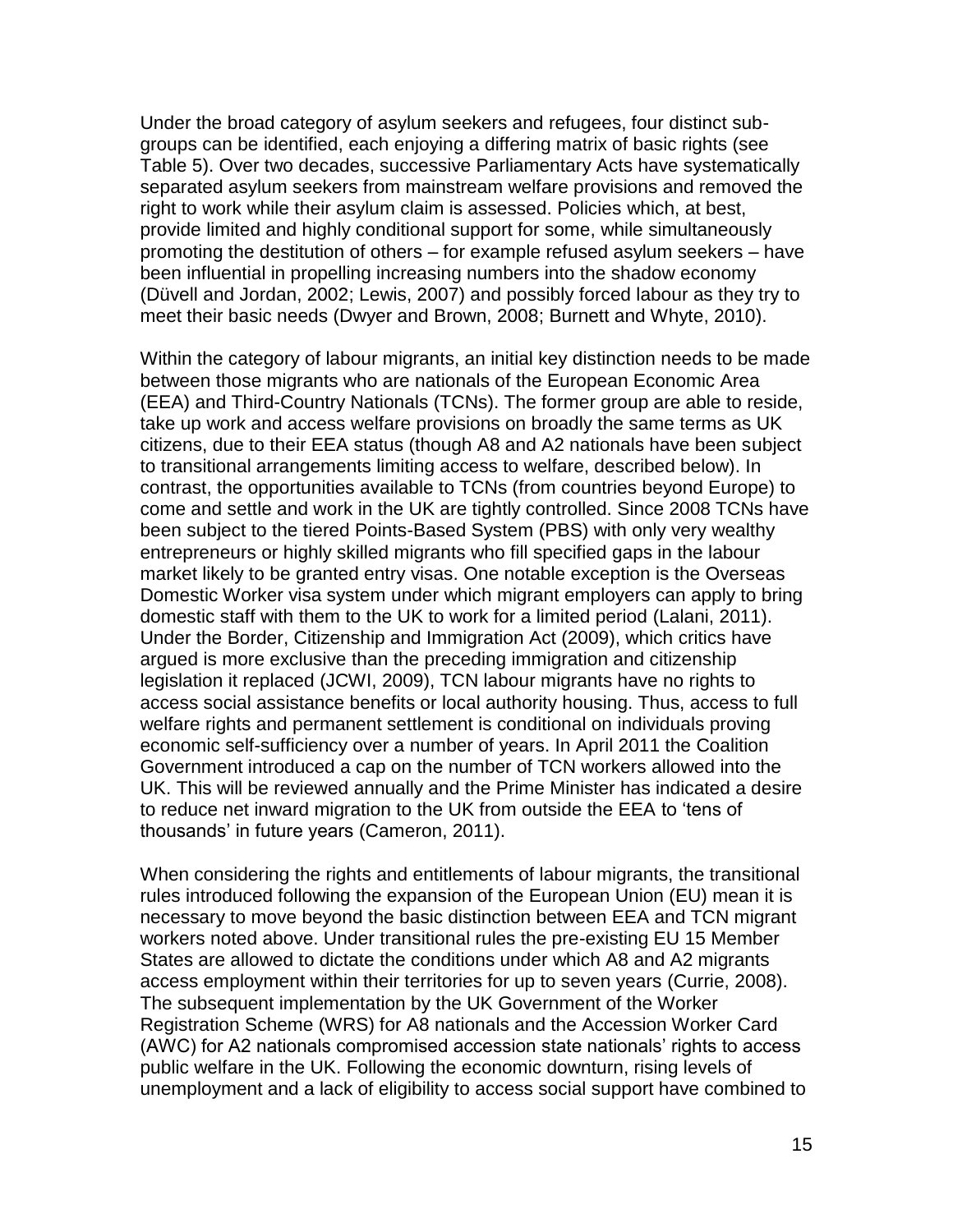leave many A8/A2 migrants homeless and destitute [\(Homeless Link, 2006\)](#page-36-2) and potentially susceptible to forced labour practices [\(Bowpitt](#page-34-6) *et al*., 2010). It is hoped that the ending of transitional arrangements for A8 nationals on 30 April 2011 will improve access to basic welfare provision, though this remains to be seen.

Mirroring the situation faced by labour migrants, students of EEA origin and family members of EEA nationals are in a relatively privileged position compared to their TCN counterparts. TCNs routinely have no recourse to public welfare and must demonstrate that they have the funds to fully support themselves and any associated dependents before being granted entry. Importantly, TCNs joining family members who are financially dependent on the sponsorship of another family member and whose rights to reside in the UK derive from their relationship to a legally resident migrant (for example spouses, ascendant and descendant relatives), may be more vulnerable to forced labour within the domestic setting or if their family circumstances change.

Sometimes referred to as 'undocumented', irregular migrants can be broadly defined as people who enter or remain in a country without legal permission from the state [\(Valentine, 2010\)](#page-38-4). Some enter the UK via smuggling or trafficking routes, with women who enter by such routes identified as particularly susceptible to forced labour in the sex industry or in domestic households [\(Taylor, 2009\)](#page-38-5). Irregular entry is only one aspect for consideration as the majority of irregular migrants enter a state's territory legally and fall into irregularity after overstaying or having their visa withdrawn by the authorities [\(Migration Work and](#page-37-0)  [MRN, 2009\)](#page-37-0). With few legal rights to residence, work or welfare, irregular migrants are likely to be the group most vulnerable to forced labour. Due to a lack of rights, many irregular migrants routinely find themselves working under highly exploitative conditions in the informal economy in order to meet their basic needs [\(CLANDESTINO, 2009;](#page-35-8) [Finch and Cherti, 2011\)](#page-36-3). Different sub-groups of irregular migrants are defined in Table 5. It should be noted, however, that all these subgroups routinely lack basic rights.

### **Sizing the UK migrant population**

As migrants are considered vulnerable to forced labour, it is useful to consider the size of the UK migrant population. Any attempt to accurately gauge the size of the migrant population is, however, hampered because there is currently no single system in place to measure the movement of people into or out of the UK. Available figures on the numbers of resident asylum seekers are often considered more accurate than most, due in part to the heavy surveillance of this group, but a number of caveats remain [\(ICAR, 2009\)](#page-36-4). Since 2000, applications for asylum in the UK have decreased almost every year from a peak of 84,130 in 2002 to 25,930 in 2008. Combined annual Home Office figures show a total of 393,905 asylum applicants in the period 2001–2008 (ICAR, 2009). Sizing the numbers who remain in the UK following an asylum claim is also challenging, but cumulative figures indicate  $52,970^2$  were granted refugee status and 75,685 were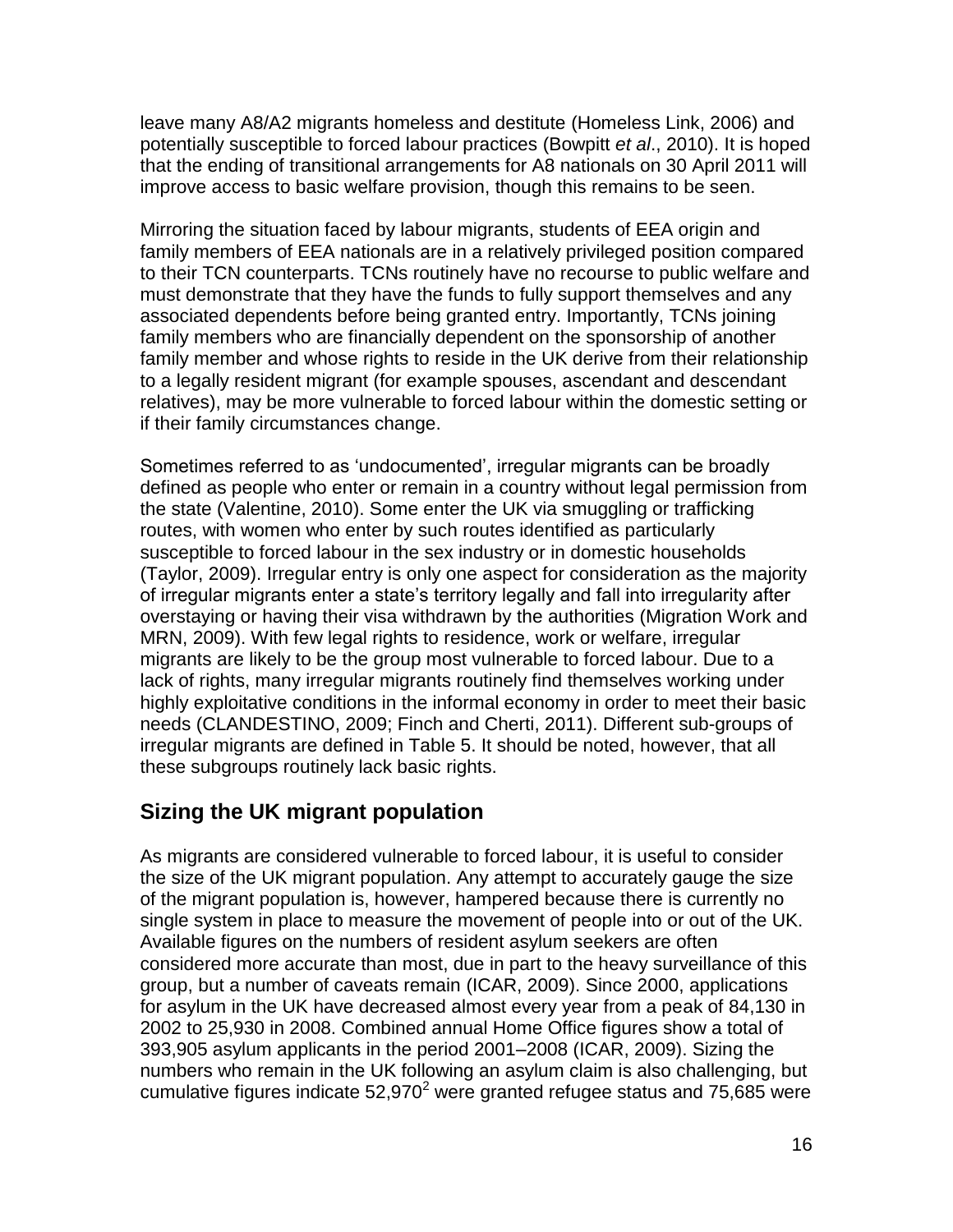granted exceptional or discretionary leave to remain or humanitarian protection status in the same period (ICAR, 2009). There are no concrete figures on the number of refused asylum applicants that remain in the country following an unsuccessful claim. Home Office statistics for December 2009 record 11,655 refused asylum seekers receiving Section 4 support, double the number recorded in 2005 (Home Office, 2010). It has recently been stated by the Home Affairs Select Committee that 403,500 of 450,000 asylum claims (made before March 2007) have been concluded [\(Home Affairs Committee, 2011\)](#page-36-5). It is not known how many individuals whose cases have been refused since 2007 remain in the UK (as refused asylum seekers) with no recourse to public funds or right to work, though their number appears to be increasing as the rate of refusal is higher than removals from the UK.

Blinder [\(2011b\)](#page-34-7) provides summary data on non-EEA (third-country national) labour migration developed from number of sources. International Passenger Survey (IPS) estimates indicate that non-EEA labour migration rose from 19,000 in 1991 to a peak of 114,000 in 2004, before declining to 54,000 by 2009. A parallel decline is also apparent in data for work-related entry visas, which fell from 193,855 in 2005 to 113,920 in 2010 [\(Blinder, 2011b\)](#page-34-7)<sup>3</sup>. Non-EEA migrants include overseas domestic workers, a group considered particularly at risk of exploitation and forced labour [\(Clark and Kumarappan, 2011;](#page-35-9) [Lalani, 2011\)](#page-37-4). Numbers of domestic workers applying to work in a private household have remained steady from 2003 to 2009; visas issued to overseas domestic workers ranged between 12,500 in 2006 and 10,100 in 2009 [\(UKBA, 2011\)](#page-38-6).

Figures on non-UK nationals registering for National Insurance numbers show that – from 2004 to 2010 – 600,710 migrants from EU countries (excluding accession countries) registered for work, while in the same period 1,483,270 EU accession nationals registered for work [\(DWP, 2010\)](#page-35-10). In 2008, the IPPR estimated that in excess of 1 million accession 8 workers had entered the UK, following the enlargement of the EU in 2004, but that around half had already left for new locations [\(IPPR, 2008\)](#page-37-7). More limited numbers have come to the UK for work since Bulgaria and Romania joined the EU in 2007. Nonetheless, data shows that 2,250 Accession Worker Card (issued to A2 workers), 19,295 Registration Certificates (for A2 who are self-employed, students or selfsufficient) and 17,150 Seasonal Agricultural Workers Scheme (SAWS) permits were issued to A2 nationals in 2010 [\(Home Office, 2010\)](#page-36-6). It should be noted that worker registration figures are an inaccurate measure of the resident population as they do not include accompanying family members, workers who fail to register or those who registered but have since left the UK.

Figures for family joiners entering the UK (which include child and adult dependants and spouses), are difficult to ascertain, however, visas issued to dependents provide a useful starting point. Home Office [\(2010\)](#page-36-6) figures indicate that of the overall number of visas issued in 2009 (1,954,770) 14 per cent were issued to dependents (278,235). Grants of settlement figures, for persons subject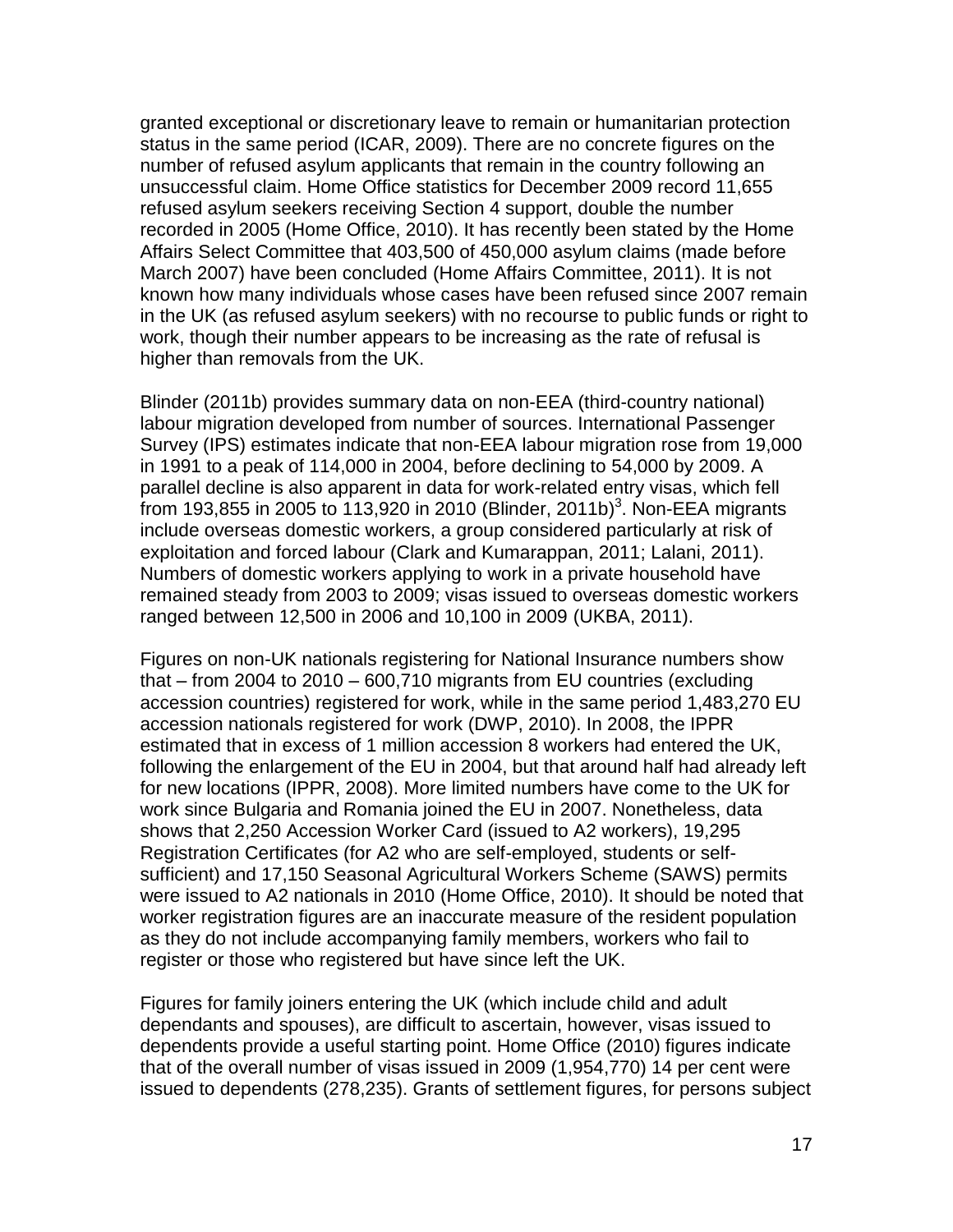to immigration control who are allowed to remain in the UK indefinitely, are also useful. The settlement figures comprise persons granted settlement on arrival at ports, and persons initially admitted to the country subject to a time limit that is subsequently removed on application to the Home Office. It is difficult to compare data across time periods due to significant changes in immigration rules, but family formation and reunion grants of settlement<sup>4</sup> rose by 31 per cent from 55,350 in 2008 to 72,240 in 2009 [\(Home Office, 2010\)](#page-36-6). Between 2008 and 2009, grants of settlement to all spouses and dependants increased by 29 per cent from 102,785 to 132,985; accounting for 68 per cent of all settlement. This includes grants on the basis of family formation and reunion as well as grants to dependants of persons granted settlement at the same time as a primary migrant; for example, employment and asylum-related dependants.

Two data sets offer insights into the size of the international student population in the UK. First, Higher Education Statistics Agency (HESA) data shows that the total number of overseas students (including other EU) in UK Higher Education Institutions has risen year-on-year from 230,870 in 2000/01 to 405,805 in 2009/10. Second, the Home Office [\(2010\)](#page-36-6) data shows that around 269,880 non-EU nationals were admitted to the UK in 2009 to study; an increase of 19 per cent on the previous year. Persons admitted under student visitor rules accounted for around 197,725 additional arrivals. When added together, these figures show a 25 per cent rise in the total number of non-EU nationals entering the UK to study. Since 2004 the total number of persons (including their dependants) admitted to the UK to study has increased by almost 60 per cent from 306,625 to 488,735 in 2009. The Government's proposed cap on TCN student numbers is likely to reduce this trend in the near future [\(Blinder, 2011a\)](#page-34-8).

Due to the often-undocumented status of irregular migrants, accurate approximations on numbers are extremely hard to achieve. Gordon *et al*., [\(2009\)](#page-36-7) estimate a population of between 417,000–863,000 irregular residents – irregular migrants and their children – living in the UK in 2007. The most recent and extensive report on irregular migration also cites Gordon *et al*'s central estimate of 618,000 as the most authoritative figure and suggests that irregular migrants make up around 1.1% of the UK population [\(Finch and Cherti, 2011\)](#page-36-3). This discussion indicates the complexity of ascertaining the numbers of migrants resident in the UK at any one time. Nonetheless, some migrants within the five broad categories discussed here (asylum seekers and refugees, labour migrants, irregular migrants, students, and family joiners) are considered susceptible to forced labour in particular sets of circumstances.

#### **Conclusions**

The use of 'stratified rights' [\(Morris, 2002\)](#page-37-8) has long been an integral part of the UK Government's attempt to 'manage migration' and a similar conclusion can be drawn in respect of EU policy. Some progress has been made since Tampere (1999) when the European Council declared its intention to develop a common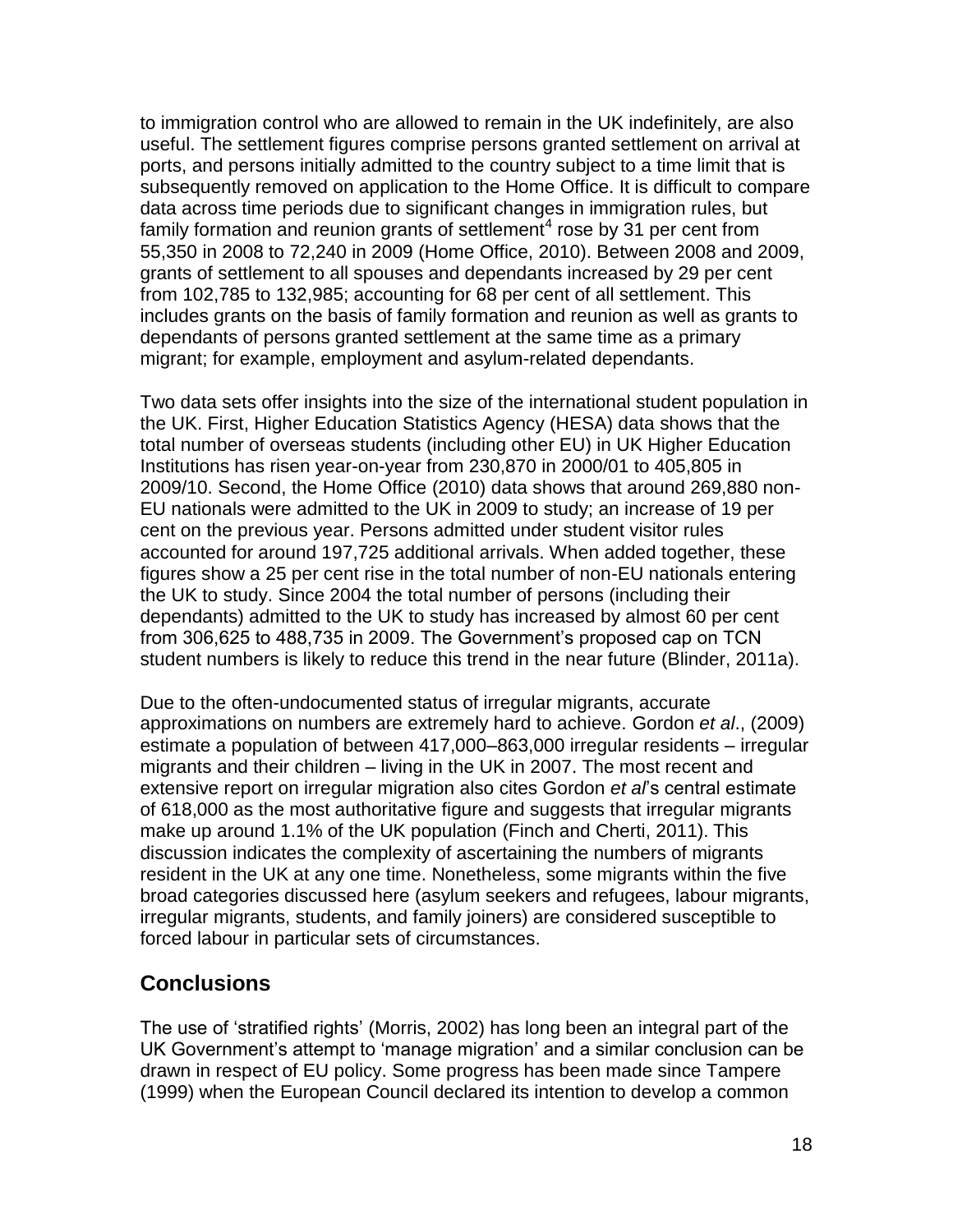EU-wide asylum and migration policy and improve the rights of legally resident TCNs. Nonetheless, the full benefits of EU citizenship are effectively reserved for mobile EEA workers and it continues to deliver little of substance to TCN migrants whose limited rights largely remain subject to national law or bilateral agreements between nation states [\(Schuster and Solomos, 2002\)](#page-37-9). Across the EU, stricter national migration regimes have closed legal rights to entry for work purposes for most poor or vulnerable people. In many cases, their only option is clandestine entry and work in the shadow economy which considerably enhances exposure to exploitative labour practices and further increases vulnerability to forced labour conditions [\(van den Anker, 2009\)](#page-38-1). Simultaneously, the EU has primarily focused on enhancing external measures – for example, border controls, co-operation with non-EU nations, and sanctions on carriers – in order to stem the flow of irregular migrants from outside Europe [\(CLANDESTINO, 2009\)](#page-35-8).

The emergence of EU law and policy has altered the institutional framework in which Member States operate. Aside from transitional arrangements for new accession countries, as a full member of the EU there is little that the UK Government can do to restrict the rights of EEA nationals who relocate to the UK. Nonetheless, individual states, such as the UK, are keen to keep as tight a grip on migration policy as possible [\(Dwyer, 2005\)](#page-35-0). This is evidenced by the exclusive asylum policies of successive UK Governments, the restrictive transitional arrangements introduced by New Labour in response to the expansion of the EU and ongoing attempts by the Coalition Government to curtail the entry of TCNs.

Significant numbers of migrants have entered the UK by the routes discussed. UK national and supra-national EU policy combine to promote and structure a complex 'hierarchy of vulnerability' [\(Gubbay, 1999\)](#page-36-0) in respect of the basic rights of international migrants in the UK. A central argument of this paper is that when policy operates to curtail or remove such rights it renders migrants susceptible to forced labour. Part three considers this argument more fully and explores the relative importance of socio-legal status alongside other factors which may place migrants in particular at risk of forced labour.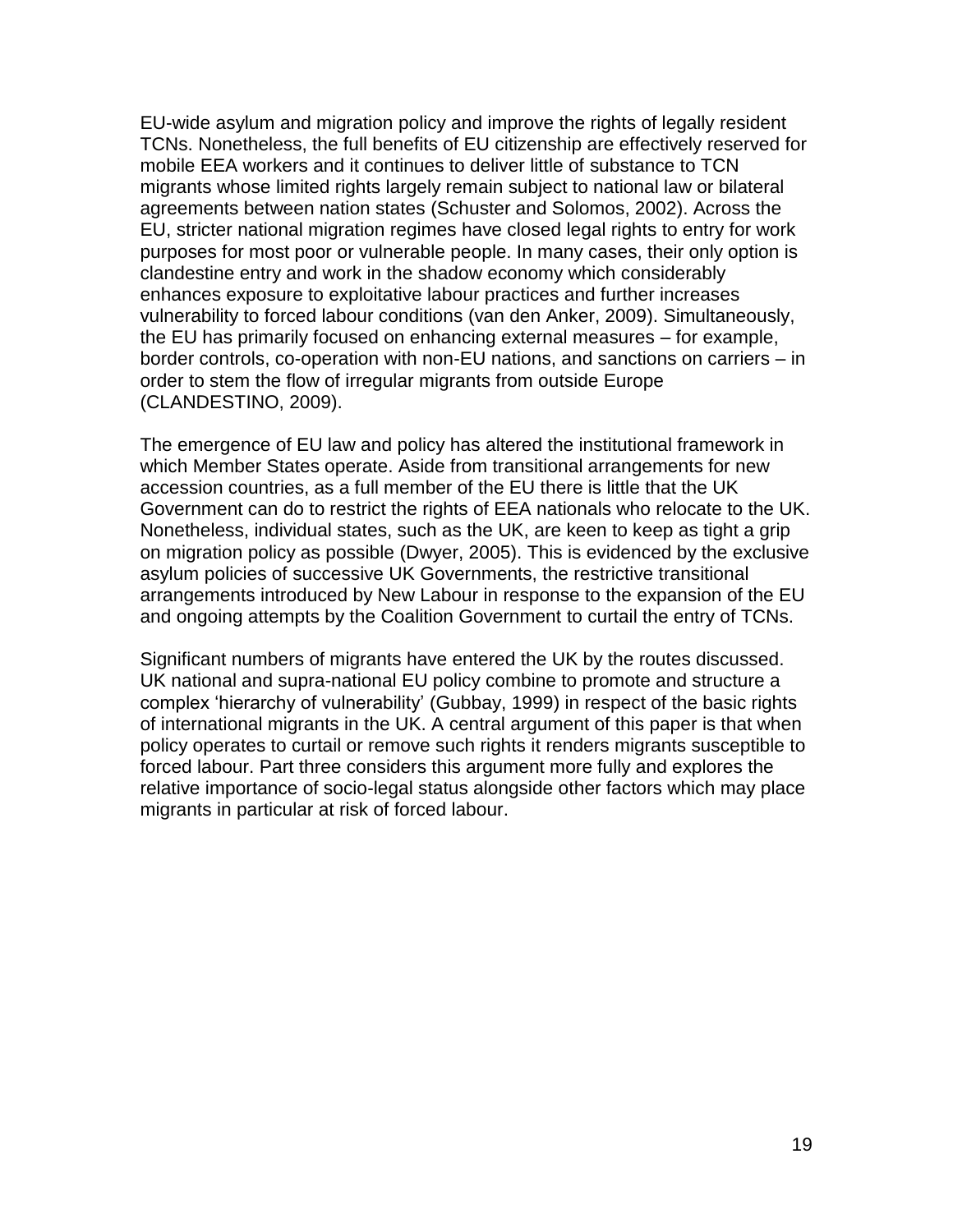## **How much does status matter?**

Vulnerability to forced labour is not restricted to migrants. Equally, not all migrants are susceptible to forced labour. The initial aim here is to explore why certain migrants appear to be vulnerable to forced-labour practices and to consider the particular role that immigration status may or may not play in enhancing their vulnerability. Having considered this specific issue, discussions move on to consider other aspects of the migration process that may render certain migrant groups at risk of extreme labour exploitation once they enter the UK.

Any understanding of vulnerability to forced labour among migrants resident in the UK needs to be linked to a broader discussion of the interplay between international migration and global inequality [\(Castles, 2003\)](#page-35-11). The role of conditions that migrants experience before, during the process of, and after migration - 'global points of vulnerability' [\(Hynes, 2010\)](#page-36-8) - are explored. This section presents new qualitative data generated from interviews with 18 key informants in agencies and organisations concerned with migration policy, combating forced labour or promoting the welfare of migrants<sup>6</sup>. The constrained choices associated with the compromised rights of different immigration statuses may contribute to rendering some migrants more vulnerable to exploitation and forced labour. Additionally, immigration status may itself be used by employers/exploiters as a tool of coercion.

#### **The role of socio-legal status in the susceptibility of migrants to forced labour**

In line with existing literature [\(Anderson and Rogaly, 2005;](#page-34-1) [Skrivankova, 2006;](#page-37-9) [Gordolan and Lalani, 2009;](#page-36-9) [van den Anker, 2009\)](#page-38-1) there was a general recognition among the key informants that socio-legal status played an important role in rendering certain migrants vulnerable to forced labour. Where migrants lack any legal rights to residence, work and/or welfare due to their particular status, highly exploitative work may be one of the few options open to them if they are to meet their basic needs. Irregular migrants and refused asylum seekers were, therefore, identified as particularly susceptible to forced labour:

People's immigration status can often leave them more vulnerable to forced labour. For example, people who are refused asylum seekers or are overstayers or someone without documents, because they have that kind of threat, they are not allowed to work legally and people can assert pressure on them by saying 'I'm going to tell the authorities, I'm going to tell them to remove you'.

KI17, Praxis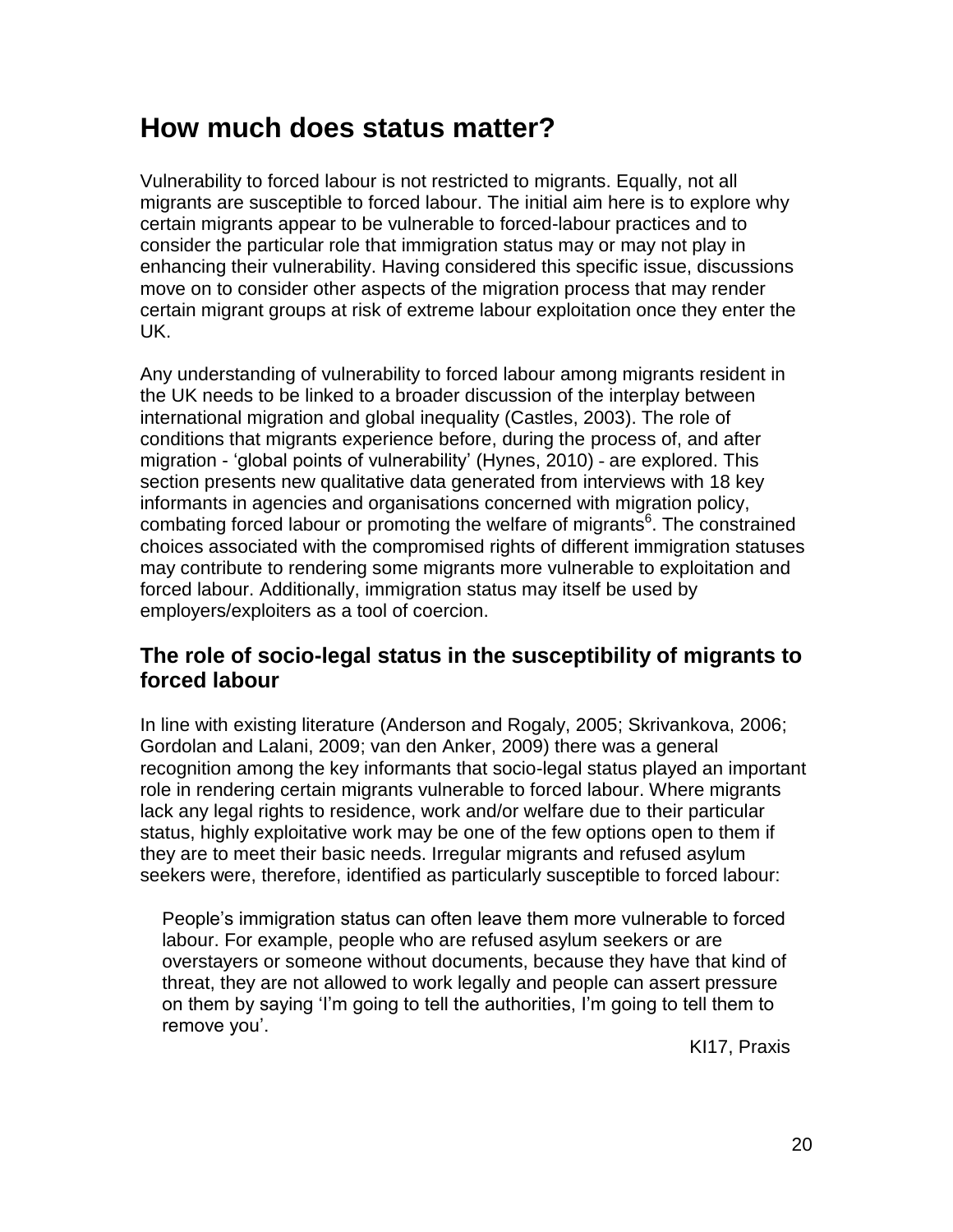Socio-legal status may be particularly relevant for understanding the tools of coercion used by unscrupulous employers to impose conditions of forced labour. Immigration status may operate to reduce the bargaining power for the worker to negotiate terms and conditions of employment or to escape an exploitative working environment [\(Allamby](#page-34-3) *et al*., 2011). In this way, immigration status in itself can be a key feature of the menace of penalty. Key informants identified the following groups as vulnerable to forced labour.

| Table 3. Migrant groups identified by key informants as particularly |  |  |  |
|----------------------------------------------------------------------|--|--|--|
| susceptible to forced labour                                         |  |  |  |

| <b>Group</b>              | <b>Susceptibility issues</b>                                |  |  |
|---------------------------|-------------------------------------------------------------|--|--|
| <b>Trafficked persons</b> | Brought into the UK for forced labour. May or may not       |  |  |
|                           | have regular immigration status.                            |  |  |
| Migrant/diplomatic        | Visa tied to employer, isolation in domestic homes.         |  |  |
| domestic workers          |                                                             |  |  |
| Irregular migrants        | No right to work or recourse to public funds, no permission |  |  |
|                           | to remain, at risk of deportation if found.                 |  |  |
| Refused asylum            | No right to work or recourse to public funds, no permission |  |  |
| seekers                   | to remain, at risk of deportation if found. May have        |  |  |
|                           | experienced many years exclusion from the labour market     |  |  |
|                           | as asylum seekers with no right to work.                    |  |  |
| Spouse visa               | Visa tied to partner during two-year probationary period    |  |  |
| holders                   | with no recourse to public funds.                           |  |  |
| A2, A2 self-              | Freedom of movement and right to reside but with highly     |  |  |
| employed and              | limited access to the labour market and compromised         |  |  |
| Roma                      | welfare rights. May breach rules by changing employment,    |  |  |
|                           | or risk exploitation if registered self-employed.           |  |  |
| A8                        | WRS (ended 30 April 2011) created a sense of illegality for |  |  |
|                           | those who did not register or did not complete 12 months'   |  |  |
|                           | continuous employment; those not completing WRS did         |  |  |
|                           | not have access to welfare.                                 |  |  |
| <b>Students</b>           | Work restricted to 20 hours a week, so can easily breach    |  |  |
|                           | rules; employers may put pressure on part-time employees    |  |  |
|                           | to work more hours.                                         |  |  |

The impact of socio-legal status reaches beyond migrants whose status is irregular. A number of the diverse groups identified by key informants in Table 3 have rights to residence, at least initially. While European accession state nationals may be thought to have a relatively strong position in relation to other groups of migrants, the restrictions placed on their access to the labour market leave some workers vulnerable to forced labour.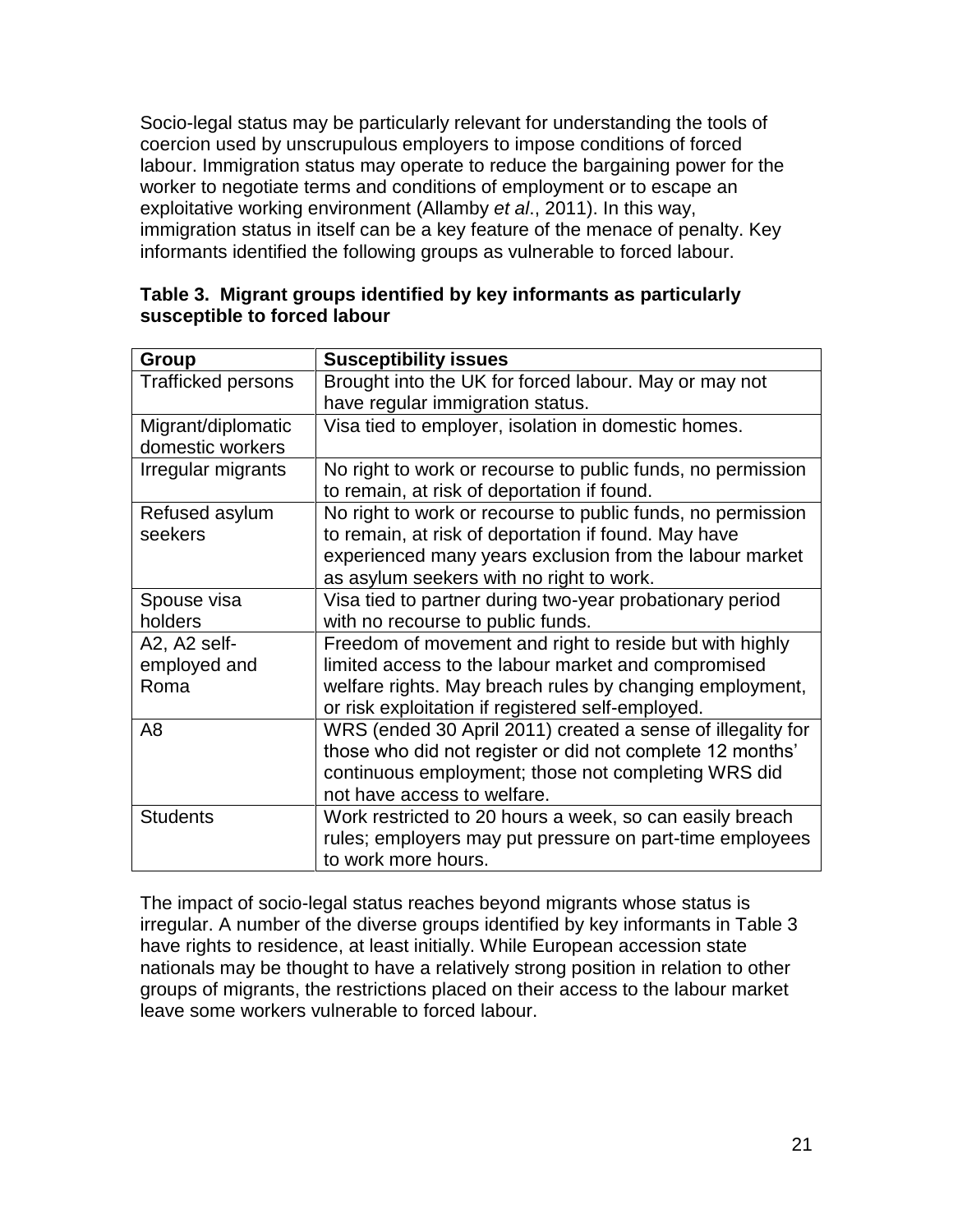#### *Issues for European accession state nationals*

The vulnerability of accession state nationals (who as EU citizens enjoy initial rights to entry and residence for work purposes) comes about because of the seven year transitional rules which allowed the UK and other established Member States to set the conditions under which A8/A2 nationals accessed the labour market; rules which in turn restrict and undermined their access to welfare entitlements. As KI10 (ILO) noted, A8 and A2 migrants 'have de facto status' but this has not protected some from becoming vulnerable to forced labour. Furthermore, those accession state nationals who lack economic and social capital in their countries of origin may be particularly susceptible to exploitation at the hands of unscrupulous employers in the UK. For example, Roma migrants are considered vulnerable to trafficking and forced labour due to lack of documentation, social exclusion and high levels of unemployment in their countries of origin [\(ODIHR, 2006\)](#page-37-10). Further, both the Worker Registration Scheme (WRS) and Accession Worker Card (AWC) in the UK create situations whereby those who are not registered, do not complete a 12-month registration period, switch employers or become unemployed cannot access welfare, creating a sense of having breached regulations:

It is not an offence to be an unregistered worker – but in our experience all the worker understands is 'I'm an illegal worker' ... Some people have been here a very long time and still haven't figured things out for themselves. KI3, The AIRE Centre

Some A8 and A2 migrants who took up work in the lower echelons of the labour market, sometimes in the hidden economy, have subsequently become unemployed in the economic recession. A8 migrants unable to return home who are left without work or rights to welfare may face a choice between destitution or work in conditions conducive to forced labour [\(Bowpitt](#page-34-6) *et al*., 2010). A2 nationals who have limited access to the labour market (in agriculture or food processing) are vulnerable to working 'illegally' without authorisation if they do not complete the 12-month registered work period or if they switch employers [\(UKBA, 2008\)](#page-38-7). Just as 'visas linked to specific employers are key to creating a conducive environment for forced labour' (KI9 ILO) among TCNs, rules that make rights to welfare for unemployed accession country nationals conditional on special work registration requirements and a specified period of continuous work or type of employment are likely to have a similar effect.

Other aspects of UK policy also enhance unscrupulous employers' opportunities to engage in exploitative labour practices with A8/A2 migrants. For example, the WRS required migrants to hand over their documents to employers for registration. Restricted access to only two sectors of employment for A2 nationals has encouraged many to enter as self-employed without the protection of many employment rights, even if they are actually reliant on a single employer.The transitional arrangements established for accession country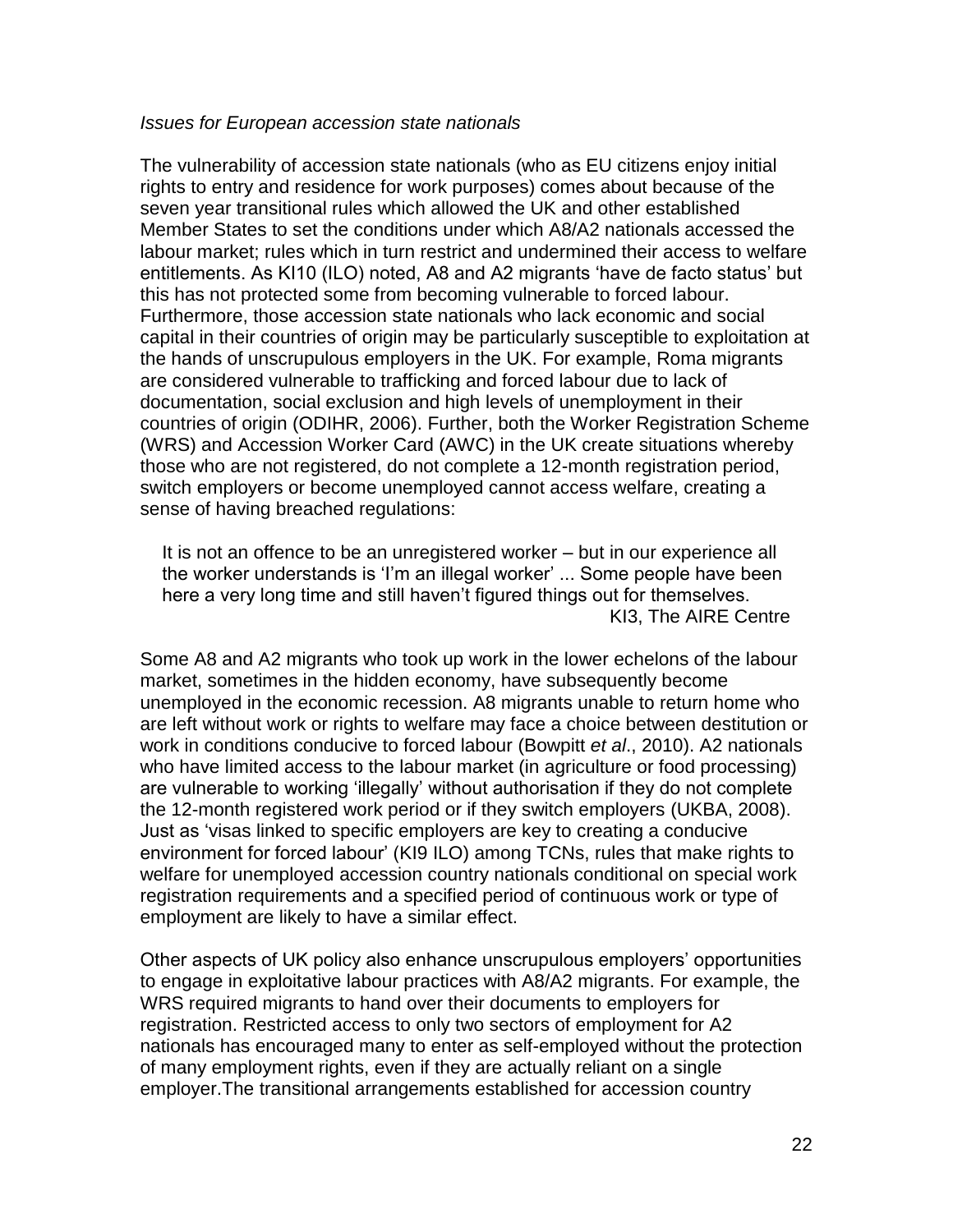nationals are so complex that migrants who have legal rights to work in the UK are often confused about what rights they actually have (van den Anker, 2009).

#### *Complexity of socio-legal status and knowledge of rights*

The complex array of differing rights that accrue to migrants depending on their socio-legal status is also important in establishing an environment of confusion and fear that helps to sustain forced labour:

If you are dealing with people who are not from this country, perhaps don't speak English, or not as a first language, what understanding do they have of their employment rights, and indeed of our migration system?

KI2, TUC

This can create an environment that works to the advantage of those who wish to exploit migrants for financial gain. It serves to strengthen the power of unprincipled or criminal actors who facilitate entry, by legal or illegal means, and who then establish a climate of fear through intimidation and the threat or use of violence. Additionally, they are willing to exploit the limited knowledge of others (who are often co-nationals), to establish conditions that are conducive to forced labour:

[Socio-legal status] strengthens the role of [everyone] from unscrupulous labour agents to smugglers and traffickers and so on who take control over the whole employment situation and direct the vulnerable worker from one place to another without them having any control over their personal circumstances.

KI8, Migrants' Rights Network

Several examples were cited by key informants to support this assertion. One situation involved an EU national who had been deceived about a catering job in Scotland. Having paid a fee to an 'agency' he received no wages, was kept in overcrowded accommodation and coerced into delivering and collecting bags of clothing for a sham charity run by a criminal gang of his fellow nationals (KI13, human rights organisation). A migrant support officer (KI1) also recounted the story of an A8 woman working in southern England and living in 'grim conditions' with 14 other people in a house provided by the employment agent who had recruited her. She invited environmental health officers to inspect the property. The landlord evicted her 'on the spot' and she subsequently received intimidating text messages, but refused to go to the police.

Lack of information and knowledge of rights and entitlements, and social isolation from the wider host society, seriously weaken the ability of migrant workers to challenge exploitative situations and can result in multiple dependence on an employer. As Anderson and Rogaly [\(2005: p43\)](#page-34-1) note, 'the majority of migrant workers may be heavily dependent on personal networks, employers, agencies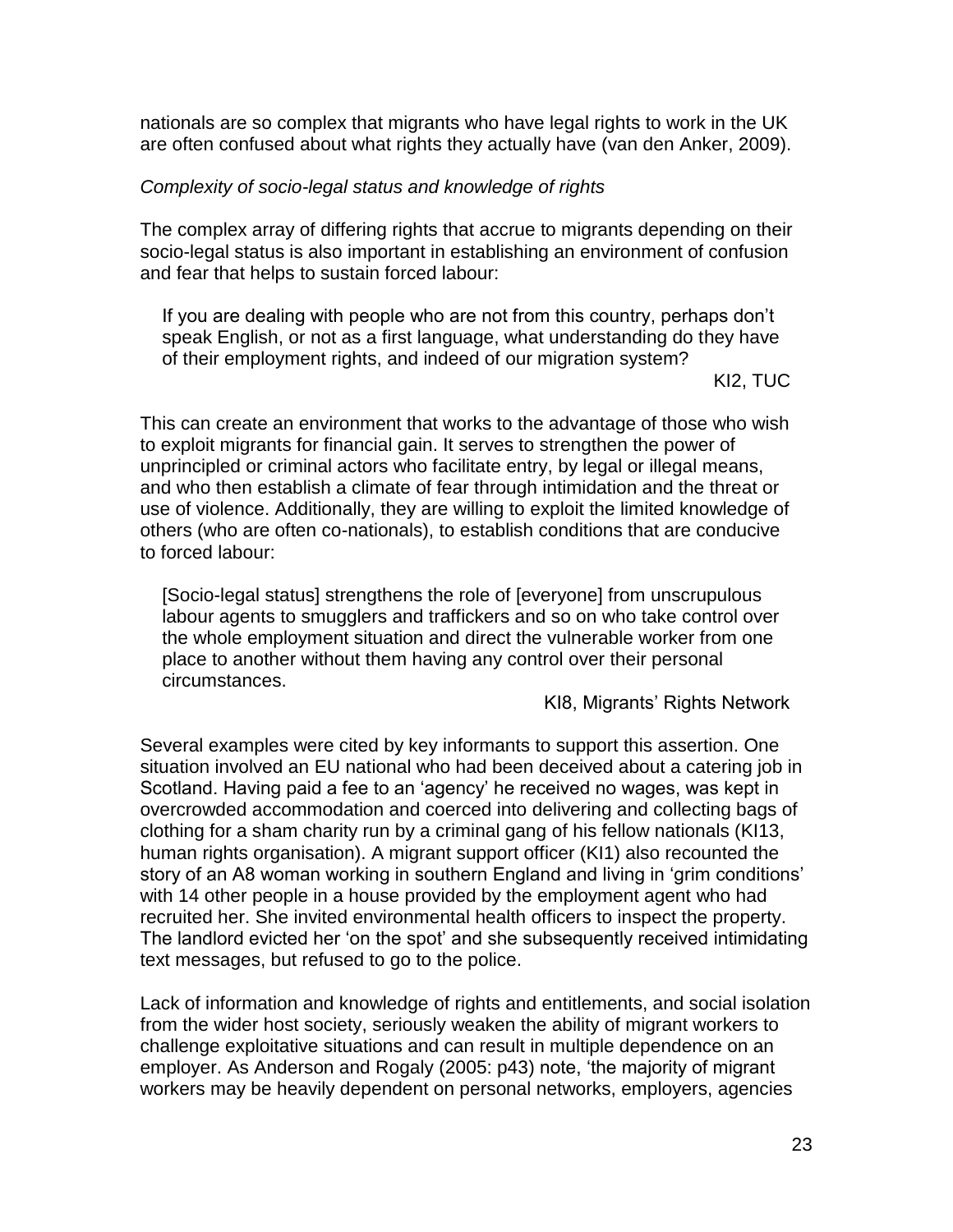and other third parties, not just for employment, but for food and shelter, access to health care, information about their rights and so on'. This reliance on a gangmaster or employer helps to establish an environment that creates the conditions conducive to forced labour as migrants may be reluctant to challenge or leave a job that would risk them becoming not only unemployed, but also homeless [\(Allamby](#page-34-3) *et al.,* 2011).

### **Forced labour in domestic settings**

Forced labour in domestic settings includes diverse circumstances of migrant domestic workers, spouses and other dependents within families who may be either EEA or non-EEA migrants with a range of immigration statuses. Immigration regulations and socio-legal status also impact on the vulnerability of many migrants, particularly women who enter the UK to either live or work within domestic homes. The 'dissonance of power' that occurs when entry visas are tied to an employer [\(Skrivankova, 2010: p25\)](#page-38-0) is particularly acute for migrant domestic workers who enter to work with a specified family in a private house. As one key informant highlights:

Vulnerability – a domestic worker is always going to be high up there because, well, some are literally locked away. They're in domestic houses, so there's no right of inspection. They are literally on their own… Current legislation gives them little protection.

KI2, TUC

Recent studies on migrant domestic workers by Kalayaan [\(Lalani, 2011\)](#page-37-4) and the Working Lives Research Institute [\(Clark and Kumarappan, 2011\)](#page-35-9) highlight how socio-legal status and the invisibility of this group combine to increase the possibility of forced labour. The policy context for these particular workers is that campaigning from Kalayaan and others was successful in 1998 when the government introduced the overseas domestic worker visa in recognition of abuse and exploitation of migrant workers entering the UK with their employers. This provision allowed migrant domestic workers the protection of UK employment law and enabled them to change employer as long as they continue to work in a private household (this provision has never included domestic workers in diplomatic households who are therefore often considered extremely vulnerable to forced labour). In June 2011, however, the Coalition Government proposed to abolish the overseas domestic worker visa and replace it with a sixmonth visa with no employment rights and no right to change employers. Kalayaan and others feel this retrograde step, if passed, will greatly increase the risk of exploitation and likelihood of trafficking (see Kalayaan's briefing on the proposals at

[http://www.kalayaan.org.uk/documents/domestic%20worker%20visa%20brief%2](http://www.kalayaan.org.uk/documents/domestic%20worker%20visa%20brief%20July%202011.pdf) [0July%202011.pdf\)](http://www.kalayaan.org.uk/documents/domestic%20worker%20visa%20brief%20July%202011.pdf).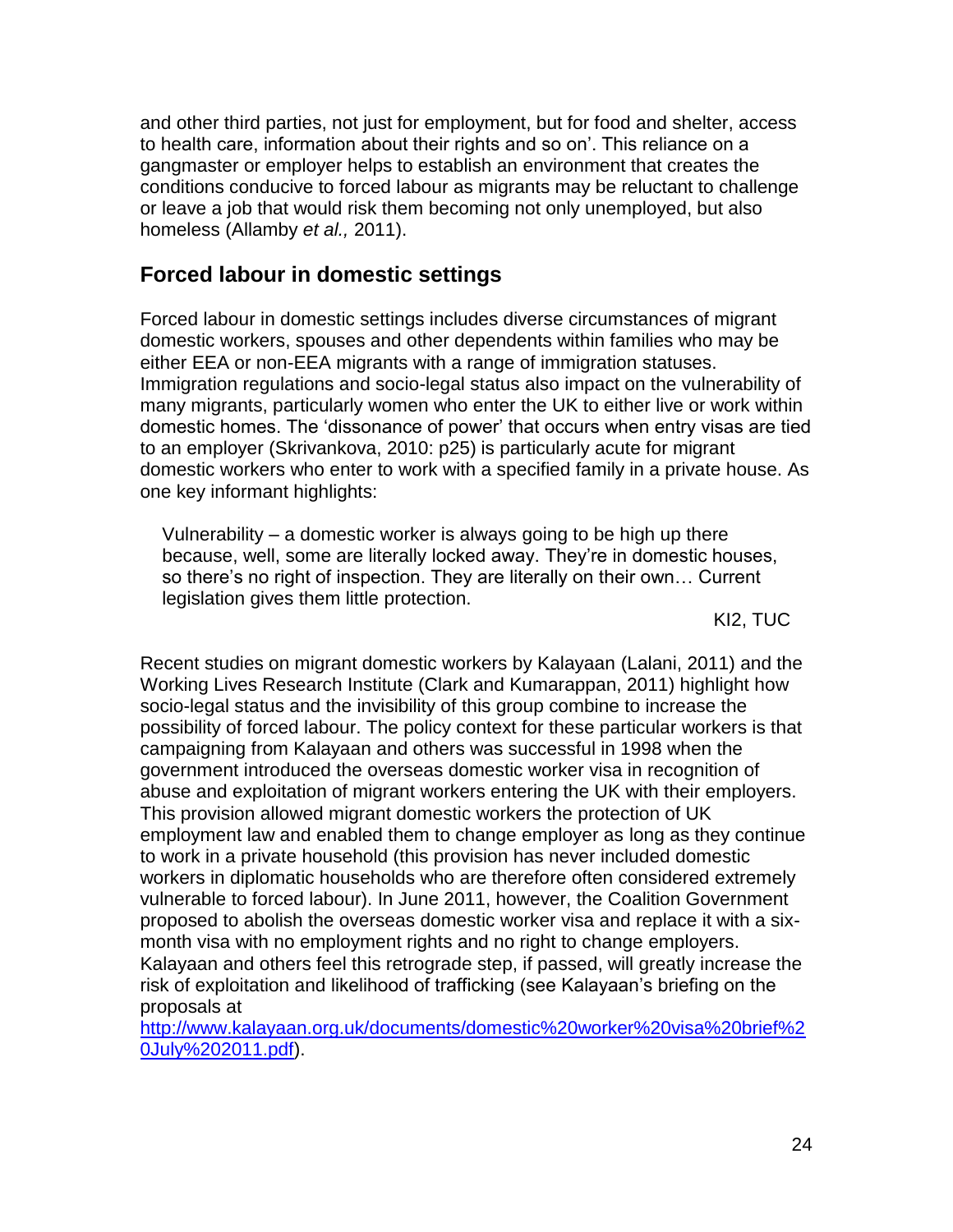Additionally, women who enter the UK as family joiners may be at risk of domestic servitude:

We are picking up particular vulnerabilities for mainly women and girls – from certain communities and certain countries of the world – experiencing what we would classify as domestic servitude in their home country and then that is being imported across to the UK.

KI13 Human rights organisation

TCN spouse visa holders and other family joiners routinely have no access to public funds or housing and are dependent upon a family sponsor to meet their welfare needs. Spouses must complete a probationary two-year period before being eligible for leave to remain in the UK, during which time their status is tied to that of their partner. Cases of forced labour can include domestic servitude where insecure immigration status may be a key tool of coercion. A key informant (KI5) working to support migrant women who have suffered domestic abuse reported that their clients are predominately South Asian women, some of whom experience domestic servitude as part of ongoing domestic violence. They may be sent out to work and have their wages retained by their husband or family and tend to have no access to, or no control over, money. They are often isolated or even locked away, and if they go out, may be accompanied by family members so have few chances to meet others. As this key informant stated:

The abuse is linked to immigration issues because the abuser has complete control over them, because they can always say – 'if you don't do this we're going to send you back. If you don't do all the housework or give us all the money, we'll send you back'.

KI5, Sojourner Project

The circumstances described above and the combination of coercion and the denial of freedom that occur may amount to forced labour, and once again a lack of rights linked to a particular socio-legal status are key to promoting this vulnerability.

### **Migration and 'points of vulnerability' to forced labour**

Alongside the specific impact of socio-legal status once in the UK, it is necessary to consider other factors that may render migrants vulnerable to forced labour. Hynes [\(2010\)](#page-36-8) has outlined multiple, clustering points of vulnerability in processes of trafficking of children and young people that are also relevant to understanding the connections between immigration and forced labour more broadly. Forced labour can be understood to occur as a result of a number of overlapping influences which include global inequalities, the circumstances of migrants before migration, their means of entry, restrictive immigration regimes, the environment of deterrence, mistrust and disbelief of migrants and the impact of neo-liberalism on labour markets in destination countries [\(Anderson and Rogaly, 2005;](#page-34-1)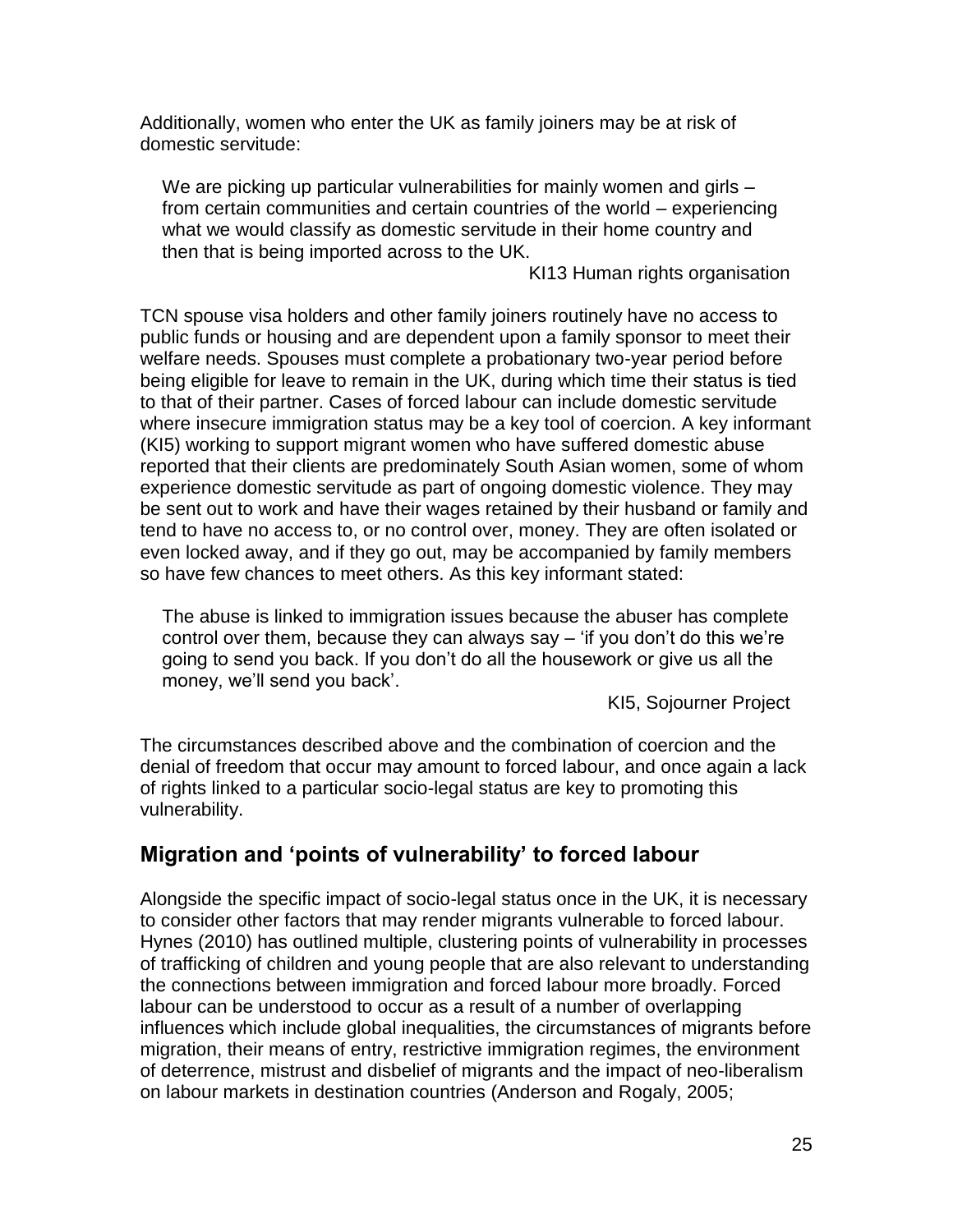[Andrees, 2008;](#page-34-9) [McKay](#page-37-11) *et al.*, 2009; [Migration Work and MRN, 2009;](#page-37-0) [Waite,](#page-38-8)  [2009;](#page-38-8) [Burnett and Whyte, 2010;](#page-34-4) Wills *et al.*[, 2010\)](#page-38-9).

Table 4 lists points of vulnerability identified by those we interviewed as contributing to certain migrants' susceptibility to forced labour.

| <b>Prior to arrival</b>               | <b>After arrival</b>                |
|---------------------------------------|-------------------------------------|
| Poverty and debt                      | Socio-legal status                  |
| Pressures to support family           | Lack of knowledge of rights         |
| Low expectations of treatment at work | Lack of access to information       |
| Lack of or low levels of education    | <b>Isolation from society</b>       |
| Low social position                   | Multiple dependence on employer     |
| Mode of recruitment into employment   | Loss of, or change in, employment   |
| Mode of entry                         | Debt accrued in migration           |
|                                       | Pressures to remit                  |
|                                       | 'Loss of face' in country of origin |

#### *Points of vulnerability prior to arrival*

Wider processes of migration can make some migrants particularly vulnerable to forced labour, compounding the role of socio-legal status. For instance, migrants may be vulnerable as a result of their weak social position in their country of origin. Added to this, increasingly strong immigration restrictions encourage risky migration strategies – individuals may consider routes or methods of migration they otherwise would not take. Dependency on and trust in family, friends and associates can lead to trafficking or exploitation on arrival. However, direct recruitment, where control over migration routes combines with subsequent exploitation, can occur in both informal and formal channels [\(Anderson and](#page-34-1)  [Rogaly, 2005\)](#page-34-1). As one key informant highlights: 'you have to look at what happens before people enter ... how these people were recruited, independently of whether they then arrived legally or illegally' (KI10, ILO).

Poverty and debt in the country of origin often trigger migration: 'they really come from the poorest backgrounds you can imagine. So there is really a link between poverty and forced labour' KI10 (ILO). Once in the country of destination, the need to remit to support family left behind creates an imperative to work and earn money continuously, and also to avoid loss of work or removal from the UK if discovered breaching immigration conditions:

When they do have the opportunity to exit from contracts of employment or forced labour situations, they are not able to do so because of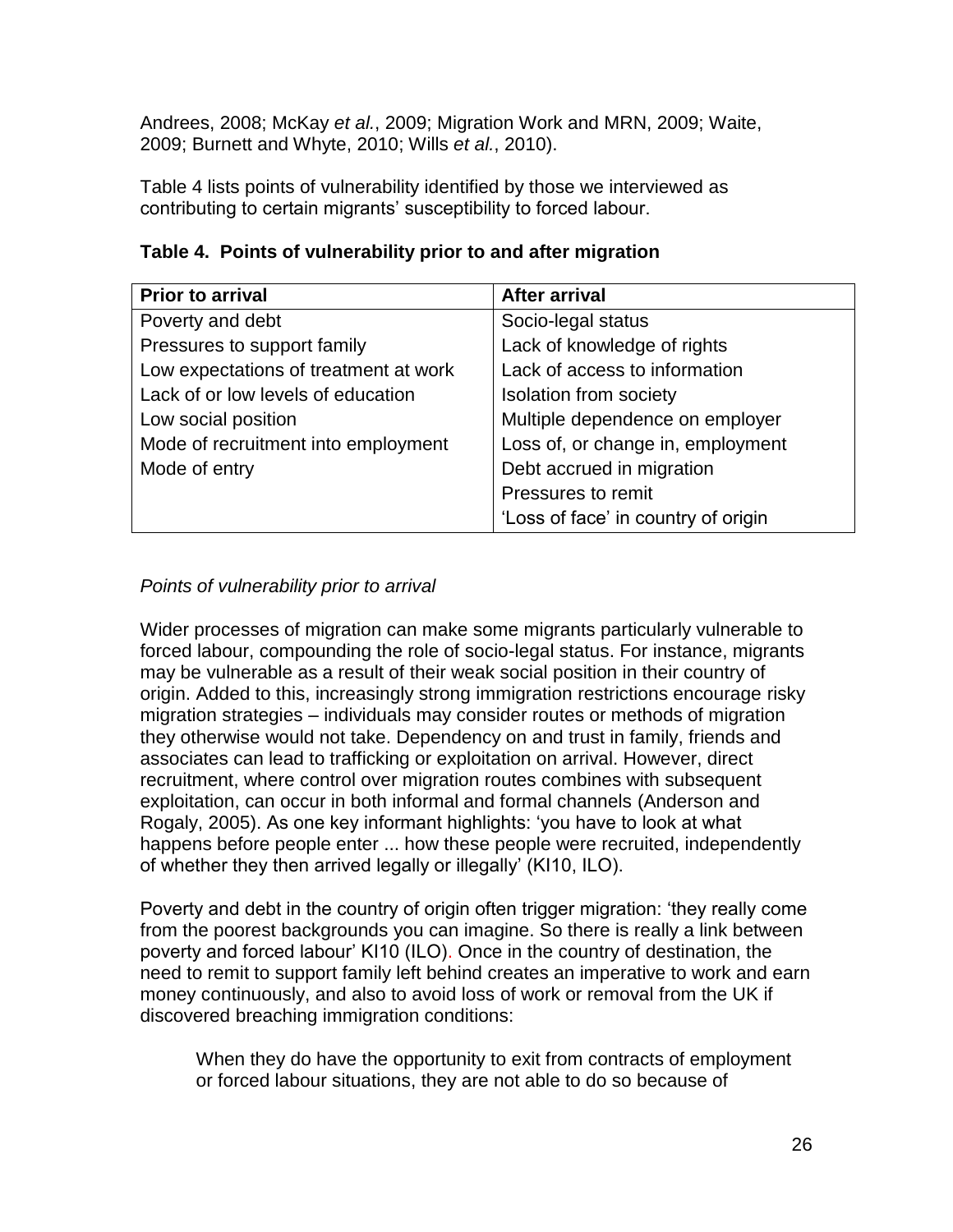uncertainties about their circumstances – the sheer need to have some sort of employment, to have some sort of an income keeps them there. KI8, Migrants' Rights Network

These pressures are an important element in recognising that people often 'freely' take up work only to subsequently discover that they were deceived about the conditions and nature of the work and are not free to leave without repercussions [\(Skrivankova, 2010\)](#page-38-0).

The restriction of earnings through poor treatment can also perpetuate a cycle of entrapment after arrival. Debts accrued by migrants owed to agents for arranging travel, entry, access to work or accommodation may further compound their poverty and increase the hold an employer has over them<sup>5</sup>. Low expectations of treatment at work formed in the country of origin may mean that migrant workers will 'put up with' what are effectively forced labour conditions under UK labour standards:

Most people from the EU come because they wish to make money and then go home and do something with it. If you don't treat them properly they can't go home – partly because they have not made the money they hoped and partly because they don't want to lose face... People may not realise at all that they are exploited because they are getting so much more money than they would get at home, even after what is being taken from them.

KI6, GLA

Conditions of overcrowding, long hours, poor wages, excessive wage deductions and maltreatment at the hands of the employer may be seen as preferable, and even advantageous, in comparison to labour market conditions in migrants' countries of origin.

#### *Points of vulnerability after arrival*

This paper has focused on the ways in which the compromised rights that emerge from the socio-legal status of different migrants enhance the vulnerability of migrants to exploitative employment or forced labour practices. It is also been important to note other factors that can contribute to vulnerability to forced labour after arrival: mode of entry, lack of knowledge of rights and entitlements, lack of access to information, social isolation, pressure to remit and debt accrued in migration. These can combine to weaken the position of a worker, providing leverage for the employer and an environment conducive to exploitation. In this way, vulnerability to forced labour may not be solely caused by the lack of rights that occur in relation to socio-legal status. Immigration status is an added vulnerability factor, but having regular status does not necessarily protect against forced labour. Migrants may be particularly disempowered in the workplace when a number of factors intersect; for example: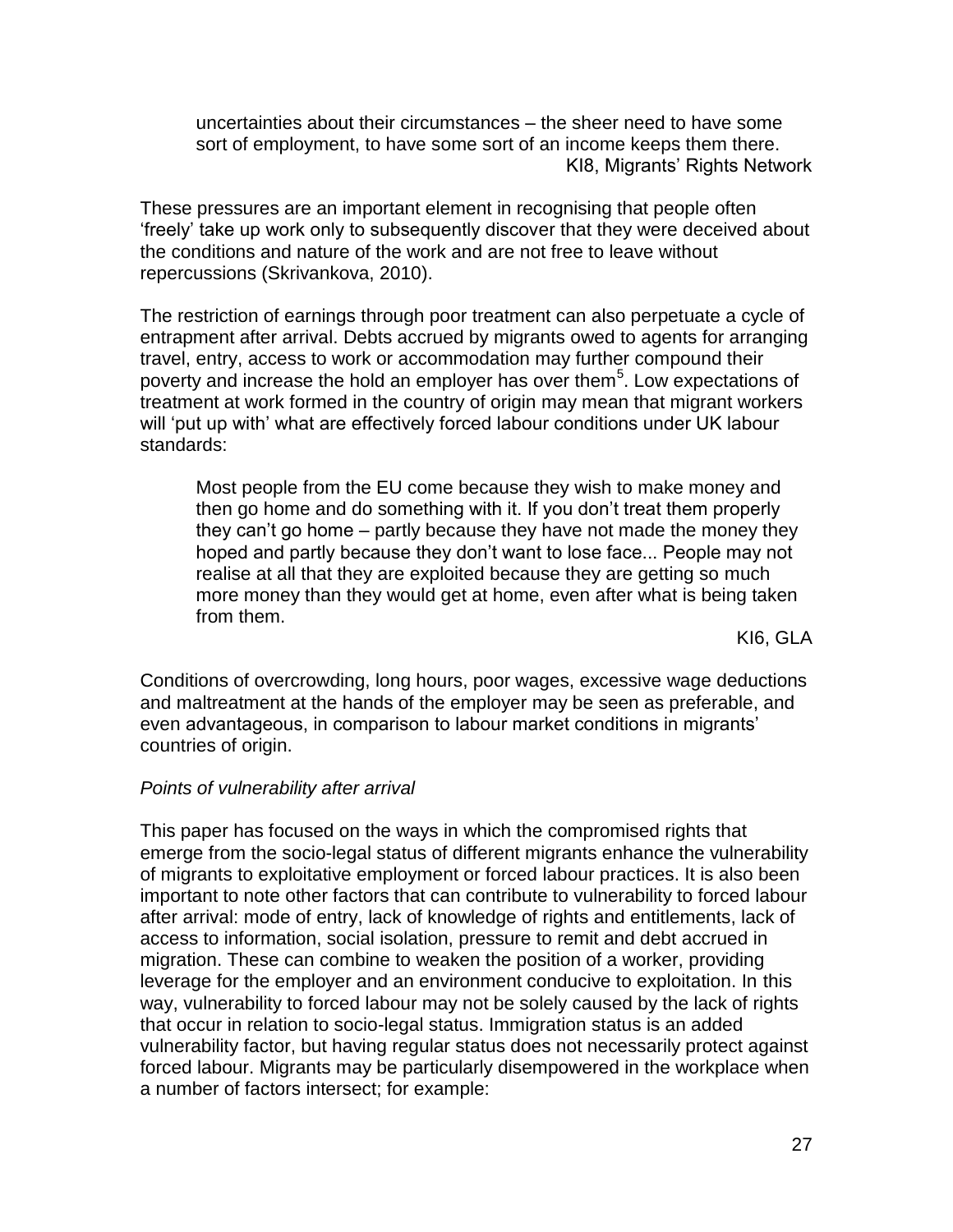People who can't speak English very well. Anyone who is vulnerable because of a lack of bargaining power in the workplace. That could be your gender, your race, your language ... [Socio-legal status] can be an added vulnerability factor but just because someone has regular migration status does not mean that they are protected against being a victim of forced labour.

KI7, Human Rights Barrister

Because socio-legal status works to restrict or reduce the rights of certain categories of migrants, a reliance on illegal work, charity or the support of fellow migrants becomes the necessary norm [\(Bloch and Schuster, 2002;](#page-34-10) [Dwyer and](#page-35-12)  [Brown, 2005\)](#page-35-12). While there are many examples of those with little to give offering generous informal support to fellow migrants, as Gibney, [\(2000: p7\)](#page-36-10) notes, 'the ties of ethnicity and nationality that so often serve to make survival without proper documentation possible can just as quickly turn into fetters that facilitate exploitation'. In such circumstances forced labour may become increasingly likely.

#### **Conclusions**

Socio-legal status plays an important role in limiting the options and opportunities available to migrants to meet their basic needs. Being new to the UK and from a different cultural background may also be factors that precipitate entry into forced labour and close down means of exiting from it. In addition, poverty and other imperatives to migrate may render migrants vulnerable to exploitation and more prepared to use 'risky' migration strategies. Migrants are therefore particularly susceptible to forced labour where constrained rights and entitlements in the host country combine with pre-existing vulnerabilities arising from the situation in their country of origin and/or how they enter the UK.

This section has illustrated how socio-legal status can operate to make particular groups of migrants vulnerable to forced labour. It is also important to recognise that a number of other factors create points of vulnerability prior to and post arrival, such that migrants with either irregular or regular immigration status can be susceptible to exploitation in forced labour. Forced labour often arises from the complex interaction of labour law and restrictive migration and welfare policy (van den Anker, 2009). However, a common feature that unites many vulnerable migrants who are susceptible to forced labour is that current immigration policy works to compromise their basic rights to residence, work and welfare to a greater or lesser extent.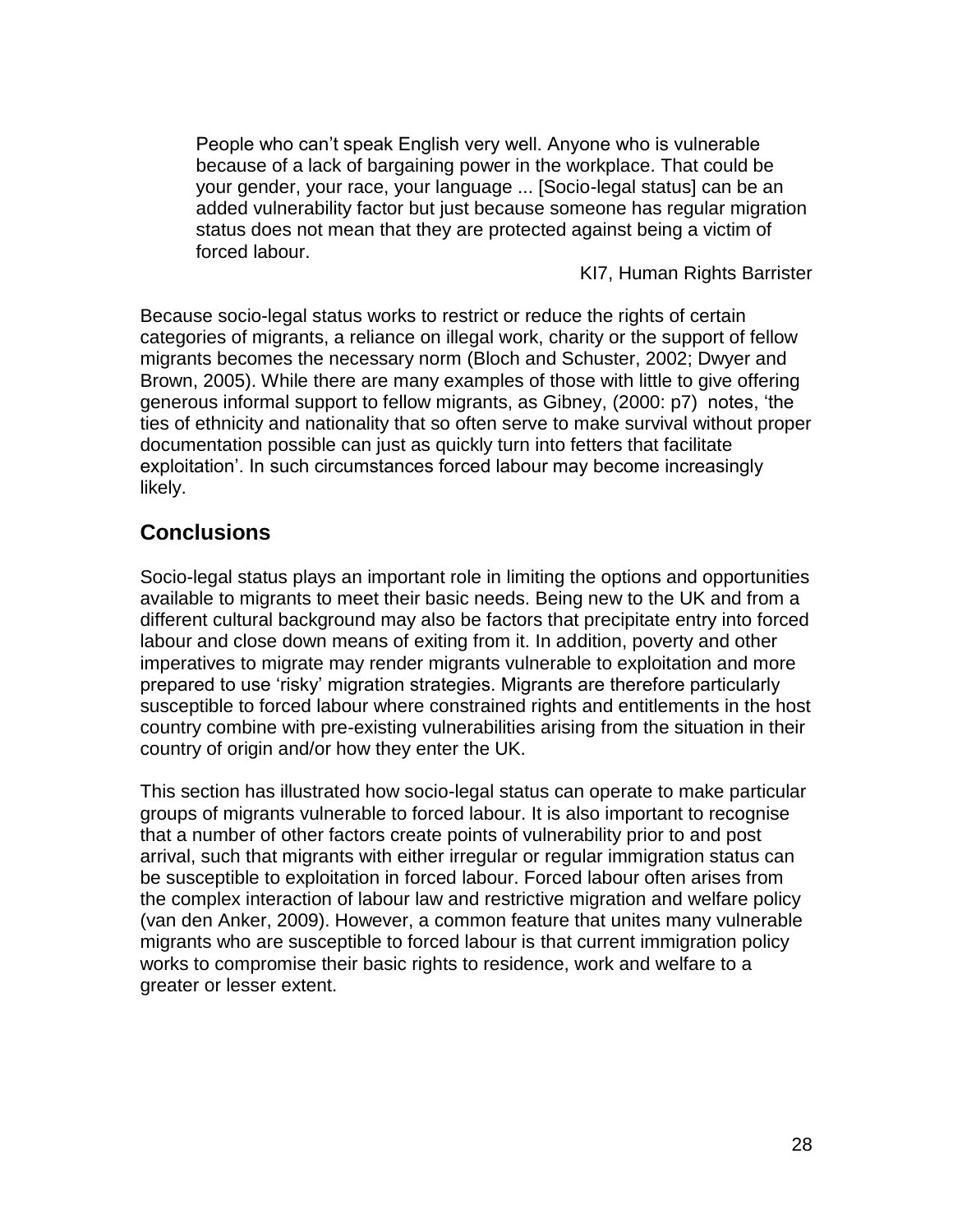## **Conclusions and recommendations**

While recognising that other factors are important in understanding why the majority of those who are in forced labour conditions are migrants, this paper has highlighted the ways in which immigration policy in general, and socio-legal status in particular, render particular migrants susceptible to forced labour. It has set out the varied rights to residence, work and welfare that accrue to different types of migrant (dependent upon their particular immigration status), to show how a stratified system of socio-legal entitlement exists within the general population of migrants resident in the UK. This leads to a situation whereby immigration policy promotes and structures a complex 'hierarchy of vulnerability' [\(Gubbay, 1999\)](#page-36-0) that limits the options of migrants looking to meet their basic needs. When avenues to legal work or welfare are blocked, there may even be a tendency among migrants to perceive a period of work under forced labour conditions as a necessary first step as they look to establish themselves in a new country (van den Anker, 2009).

Much of the available literature and many of the key informants we interviewed recognise the particular susceptibility of irregular migrants to forced labour. This paper has illustrated that it is not just irregular migrants who are at risk of forced labour. Migrants whose basic rights within a host country are conditional on specific rules related to their immigration status may also be especially vulnerable to forced-labour practices. This is regardless of whether they entered via the asylum system, the available work routes or for family reunification or study purposes. Any change in their circumstances may be used as a tool of coercion by exploitative employers.

All forms of constrained socio-legal status linked to immigration (from A2 restrictions on access to the labour market through to irregular TCN migrants trafficked without papers into the UK) render migrants more vulnerable to forced labour. Furthermore, the restrictive and complex workings of the UK immigration system are likely to push migrants into the hands of employment agents, smugglers and traffickers. This can create a situation where migrants, fearful of deportation and with limited understanding of their rights, are coerced or threatened into forced labour. This can be linked to the social isolation of migrants and coercive relationships in shared ethnicity or common nationality groups.

Looking to the future, Iceland, Turkey and the 'Western Balkans' (Albania, Bosnia and Herzegovina, Croatia, the former Yugoslav Republic of Macedonia, Montenegro, Serbia and Kosovo) are currently negotiating to join the European Union. The registration and authorisation schemes introduced to manage the flow of workers from European countries joining the EU in 2004 and 2007 facilitated an environment conducive to exploitative and, in some cases, forced labour. In this regard, those who took part in our study welcomed the relaxation of the Worker Registration Scheme (WRS) for workers from A8 countries from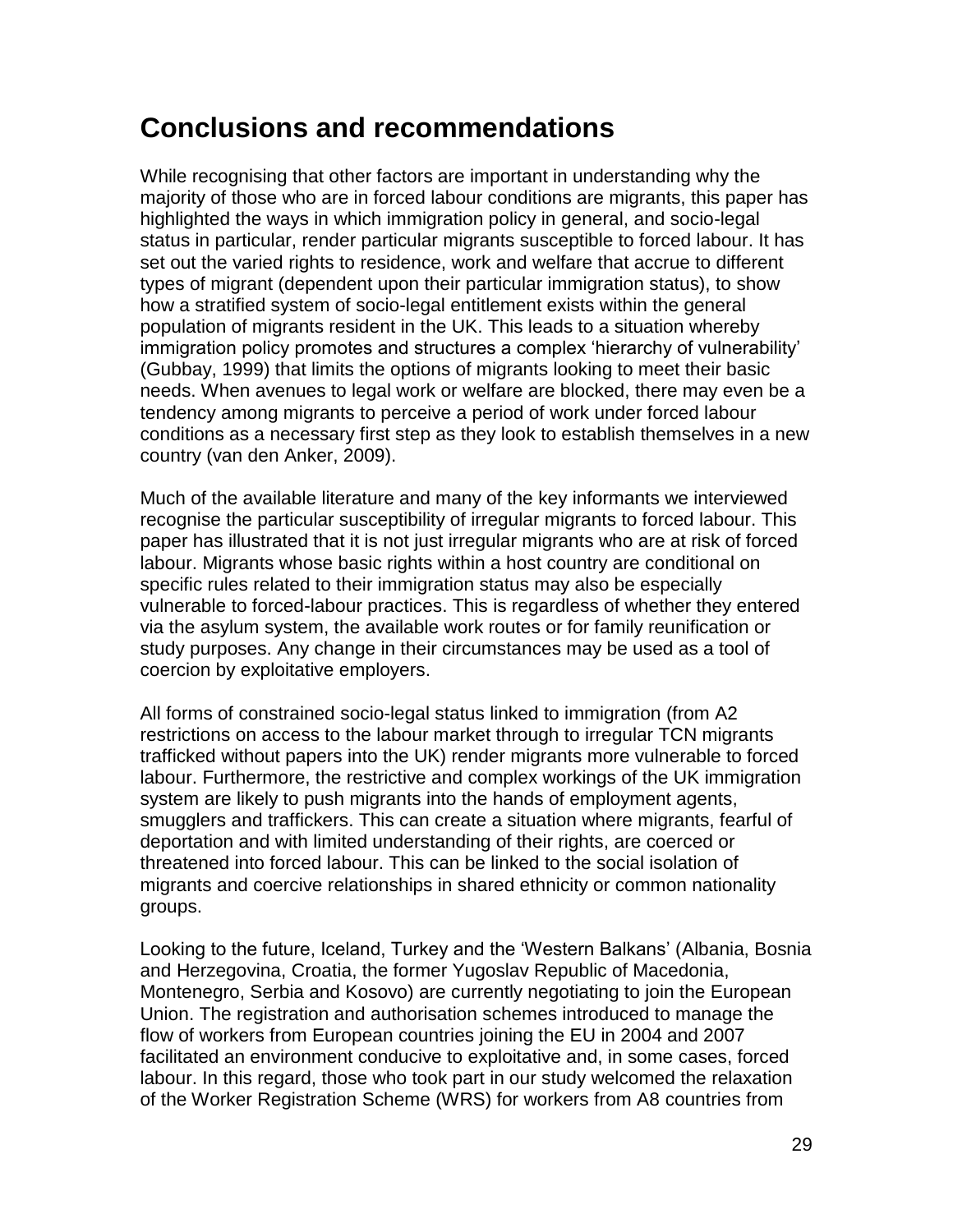May 2011. However, the problems caused by such transitional arrangements look set to be repeated. The Coalition Government has already indicated its intention to put in place similar restrictions to limit labour market access and the welfare entitlements of any future accession state nationals (Cameron, 2011).

In response to recent criticisms about failure of the UKBA to ensure that migrant workers and students whose visas have expired have left the country [\(PAC,](#page-37-12)  [2011\)](#page-37-12), the Prime Minister has also made it clear that the number of TCNs allowed entry will be reduced in the near future, and reductions in student visa numbers as well as reforms to the system for family joiners are promised. At the same time the Coalition Government has indicated a desire to increase barriers to settlement or citizenship; a move likely to generate irregularity among migrants already in the UK.

Against this backdrop, it is highly likely that the stratified system of rights and entitlements that are a central part of UK immigration policy will remain. The political will to uncouple the link between immigration status and susceptibility to forced labour appears unlikely to materialise in the near future. At present, sanctions are mostly directed at immigrants, not employers. If exploitation is to be successfully challenged, this balance has to shift towards a focus on tackling forced labour and denial of labour rights regardless of the immigration status of the worker.

#### **Tackling migrants' forced labour in the UK: some recommendations**

A multi-layered approach to tackling forced labour that combines a focus on labour rights and regulation, criminal justice and human rights is necessary, as widely recognised. Those we interviewed discussed three key tools for tackling the link between immigration status and forced labour:

- Immigration policy solutions, such as temporary immigration status protection for victims escaping forced labour;
- Increased sanctioning of employers;
- Improving migrants' access to information and their ability to exercise rights.

#### *Immigration policy solutions*

1. Refocus immigration policy to make it easier for migrants to enter and legally work in the UK.

A more simplified and open approach that allows migrants to enter and work legally in the UK would help to meet employers' demand for labour and reduce the likelihood of certain migrants becoming susceptible to exploitative or forced labour practices. At present much immigration policy focuses on the twin goals of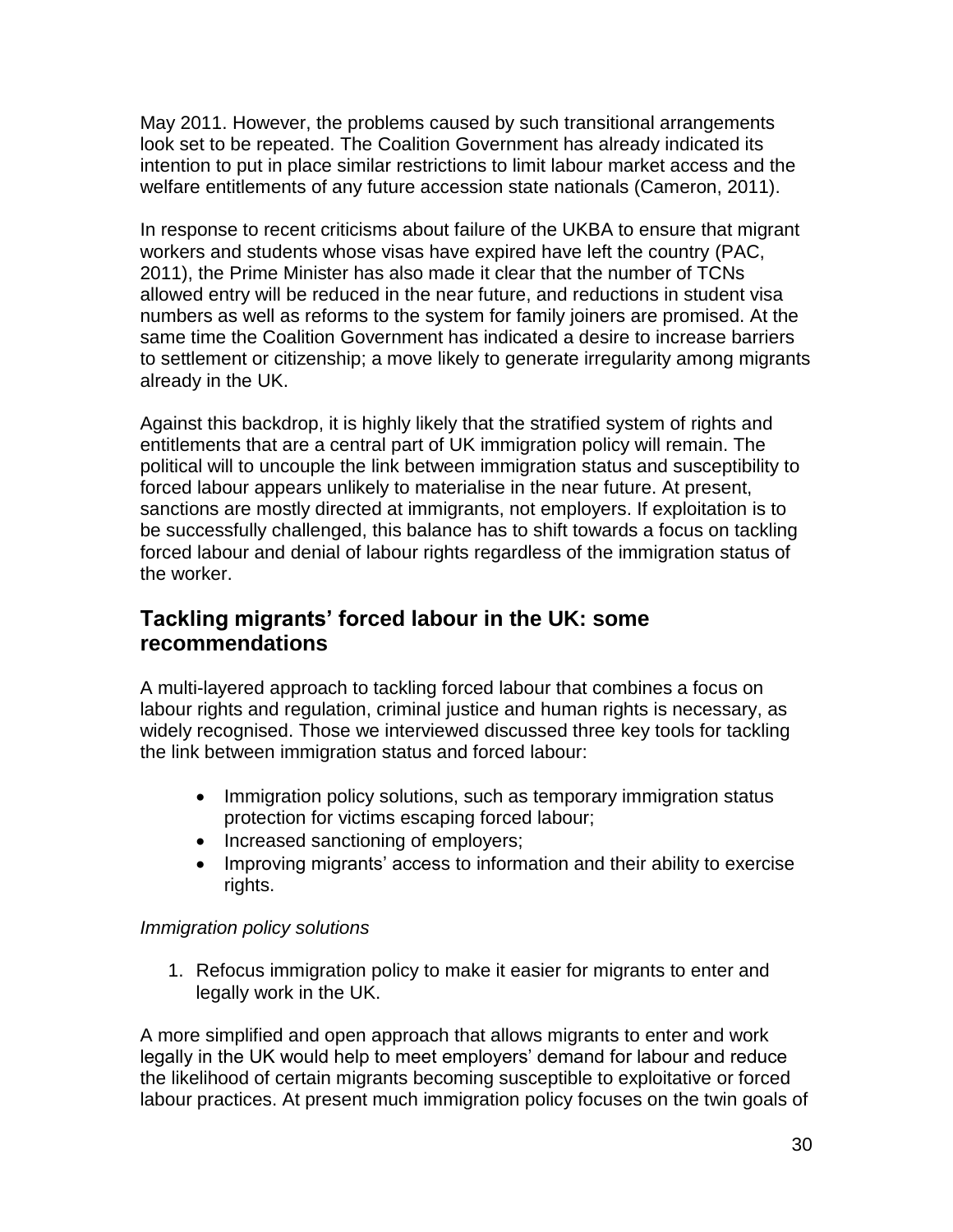limiting the numbers of migrants entering the UK and restricting the rights of those that are allowed to enter. The current complicated hierarchy of socio-legal entitlement that governs the rights to work and welfare of different groups of migrants pushes many of them into irregularity if they overstay or breach the terms of their visas.

2. A temporary immigration status or bridging visa should be introduced to protect those with irregular status from deportation to enable them to exit from forced labour.

Trafficking has often been interpreted in a narrow way in the UK. It has been widened to encompass labour exploitation more broadly in other EU countries; there is an indication that the UK government is now starting to recognise the scale of labour exploitation [\(HM Government, 2011\)](#page-36-11). Individuals pursuing court proceedings can apply for temporary immigration status; however, this is currently not an efficient or simple form of protection for victims of forced labour, especially where a trafficking element is not present or easy to prove. Introducing a bridging visa for victims of forced labour could encourage more migrants to report forced labour cases and would undermine the role of socio-legal status in creating an environment conducive to forced labour, especially given the prominent role of threats relating to immigration status in coercion. For these reasons, a provision offering specific protection for victims of forced labour is required.

3. Reform of the National Referral Mechanism (NRM) for victims of trafficking could potentially offer more protection to victims of forced labour.

This would need to form part of a change in how the NRM is managed, as it currently may deter victims of trafficking from seeking help [\(ATMG, 2010\)](#page-34-2). The continuing focus on tackling irregular immigration and movement across borders rather than focusing on reducing forced labour undermines the impact of antitrafficking activities [\(Flynn, 2007\)](#page-36-9).

#### *Prosecuting and sanctioning employers in relation to immigration policy*

4. All migrants, whether regular or irregular, should be enabled to pursue complaints against employers in an employment tribunal.

This would potentially allow migrants in forced-labour situations to pursue complaints for non-payment of wages and other forms of maltreatment. This strengthening of the position of migrants, by removing the 'doctrine of illegality' [\(Skrivankova, 2010\)](#page-38-0), may encourage more migrants to report forced labour cases and take legal action. This is important not only for achieving justice for workers, but also to raise awareness among employers that they cannot act with impunity, and could therefore have a deterrent effect [\(Lalani, 2011\)](#page-37-4). Increasing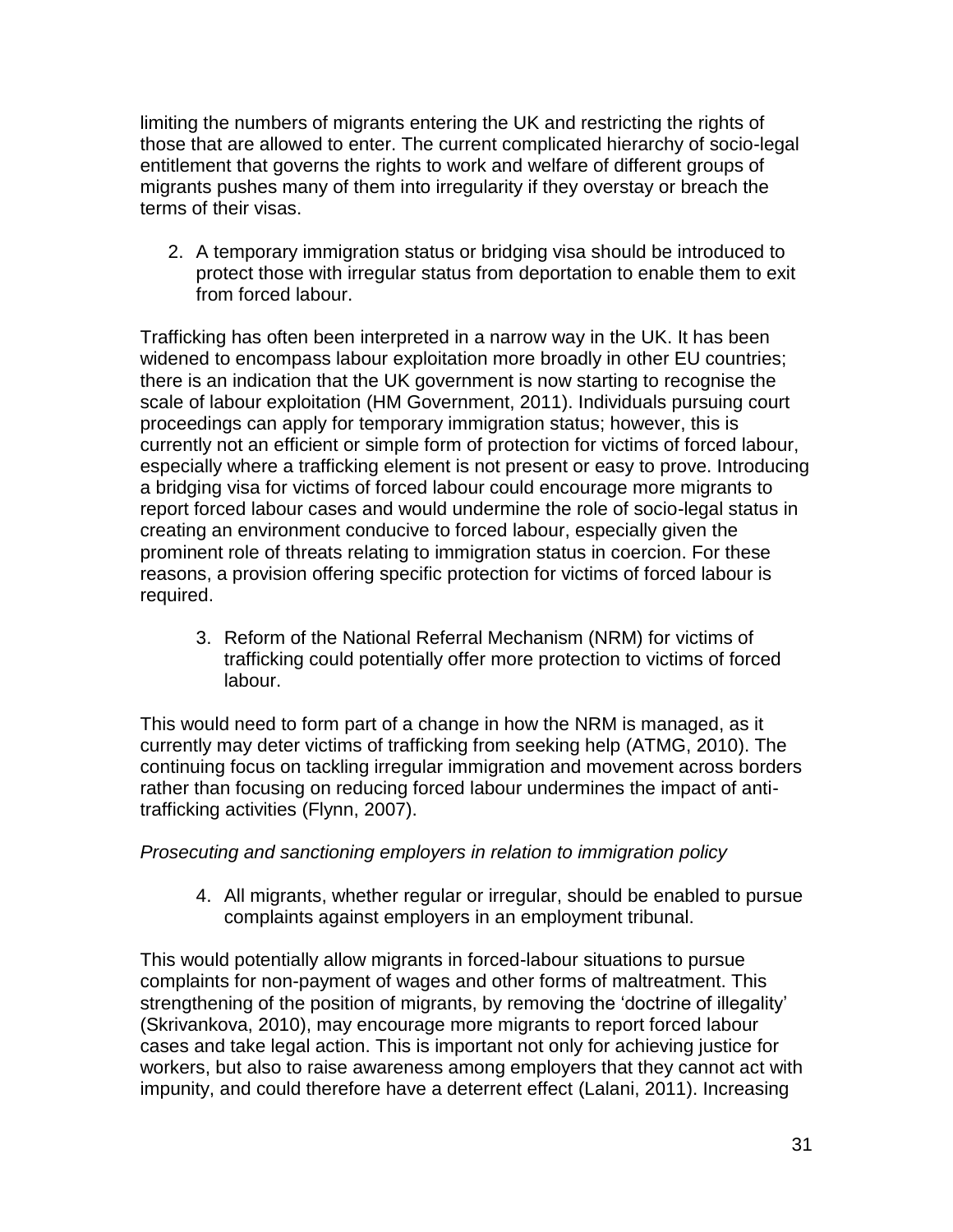sanctions could be achieved by the UK opting-in to the EC Directive 2009/52 on sanctions for employers of illegally resident third country nationals and ratifying the UN International Convention on the Protection of the Rights of All Migrant Workers and Members of Their Families (1990), the ILO Migrant Workers (Supplementary Provisions) Convention, 1975 (No. 143) and the recent ILO Convention on Domestic Workers (2011). However, attention to employer sanctions must be combined with wider action to avoid encouraging discriminatory practices by employers.

5. Sufficient resources need to be made available to ensure that legal enforcement combines tackling exploitation, civil penalties and wider regulatory action. This must protect all workers' rights, not just certain groups according to immigration (or any other) status.

The new law against slavery, servitude and forced or compulsory labour introduced in Section 71 of the Coroner's and Justice Act 2009 will only become effective with sufficient enforcement, and combined with a broad-based approach to tackling exploitation. Training on forced labour and the new offence for the police and other authorities who may come into contact with potential victims (UKBA, social services, labour regulators, etc.) is critical for making enforcement effective. Existing legislation to protect health and safety and the National Minimum Wage could be more effectively used in a broad-based approach. The civil penalty regime that came into force (under the Immigration, Asylum and Nationality Act 2006), for example, rather than tackling exploitation as claimed by The Home Office, has actually advantaged exploitative employers and further disadvantaged vulnerable migrant workers through employers using the threat of raids/fines as a tool of coercion (e.g. the withholding of back pay)[\(MRN, 2008\)](#page-37-13). Sanctioning of employers must be coupled with a broader strategy to address migrants' exploitation in the workplace.

#### *Improving migrants' knowledge of rights and entitlements*

6. Ensuring migrants have access to information on rights and entitlements from the moment they enter the UK (or even before, through information campaigns in countries of origin) must be coupled with building civil society and advocacy organisations to support migrant rights.

Supporting migrant and refugee community organisations is vital to the process of improving knowledge of rights and entitlements. In addition, the UK Home Office could make use of the visa-issuing process to ensure migrants are informed of their rights before coming to the UK. Such information campaigns would be vital to ensure any policy developments suggested above are effective.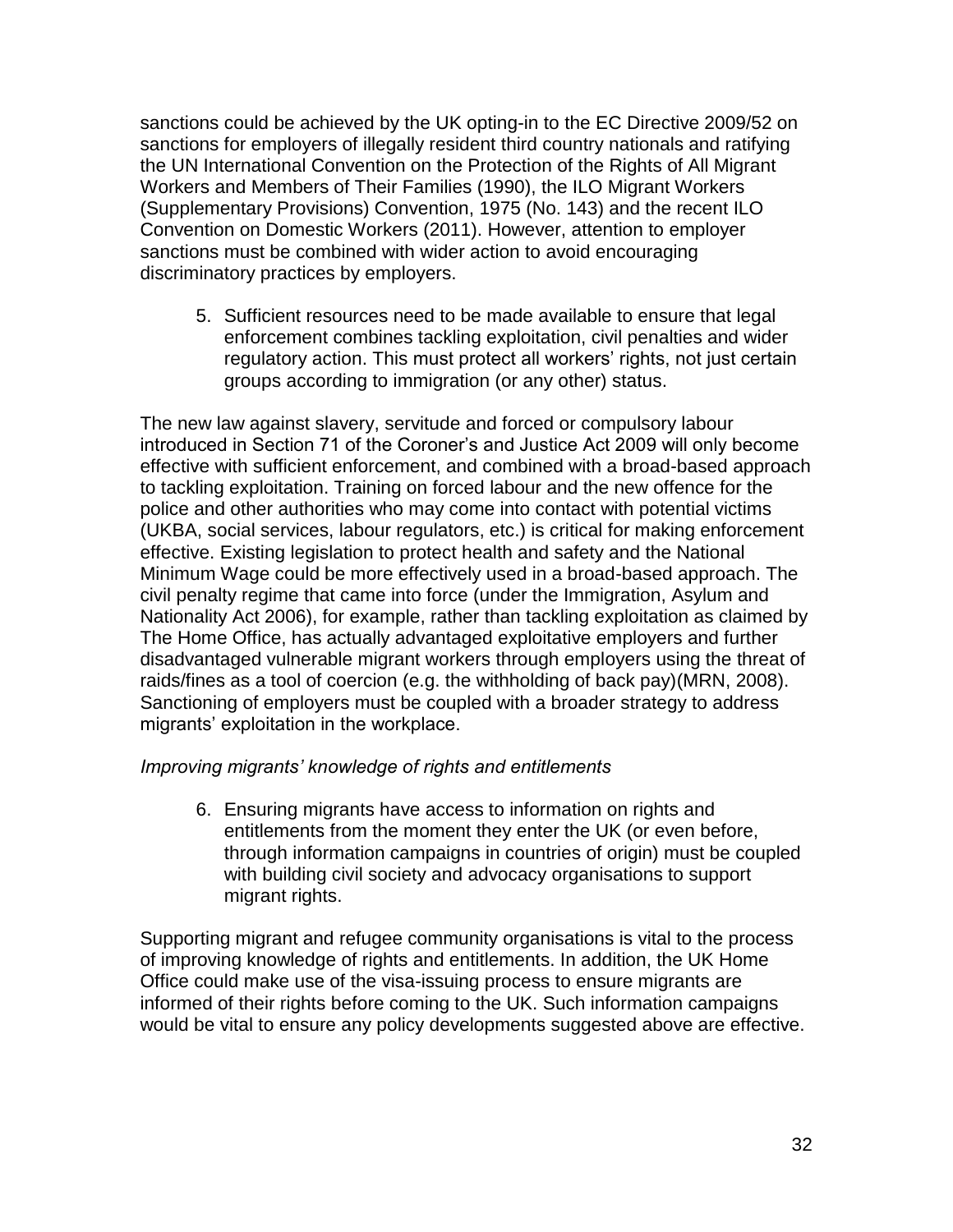## **Notes**

1. Email correspondence with the Crown Prosecution Service, 16 March 2011.

2. This figure includes reconsidered cases.

3. Blinder [\(2011a;](#page-34-8) [2011b\)](#page-34-7) highlights that there are discrepancies between different sources, dependent upon how 'migrant' is defined; for example, IPS data is based on those staying at least a year, while other data sources may include those who are here less than 12 months.

4. Persons granted settlement on the grounds of their relationship to another person already settled or a British citizen.

5. However, it has not been accepted by the ILO that the menace of penalty can be applied to broad economic need (Skrivankova, 2010).

6. 18 key informants working in areas relevant to migration policy, forced labour or the welfare of migrants within the UK took part in telephone interviews between January and March 2011. Interviews lasted approximately one hour and were analysed using Nvivo computer software package. Key informants selected their pseudonyms.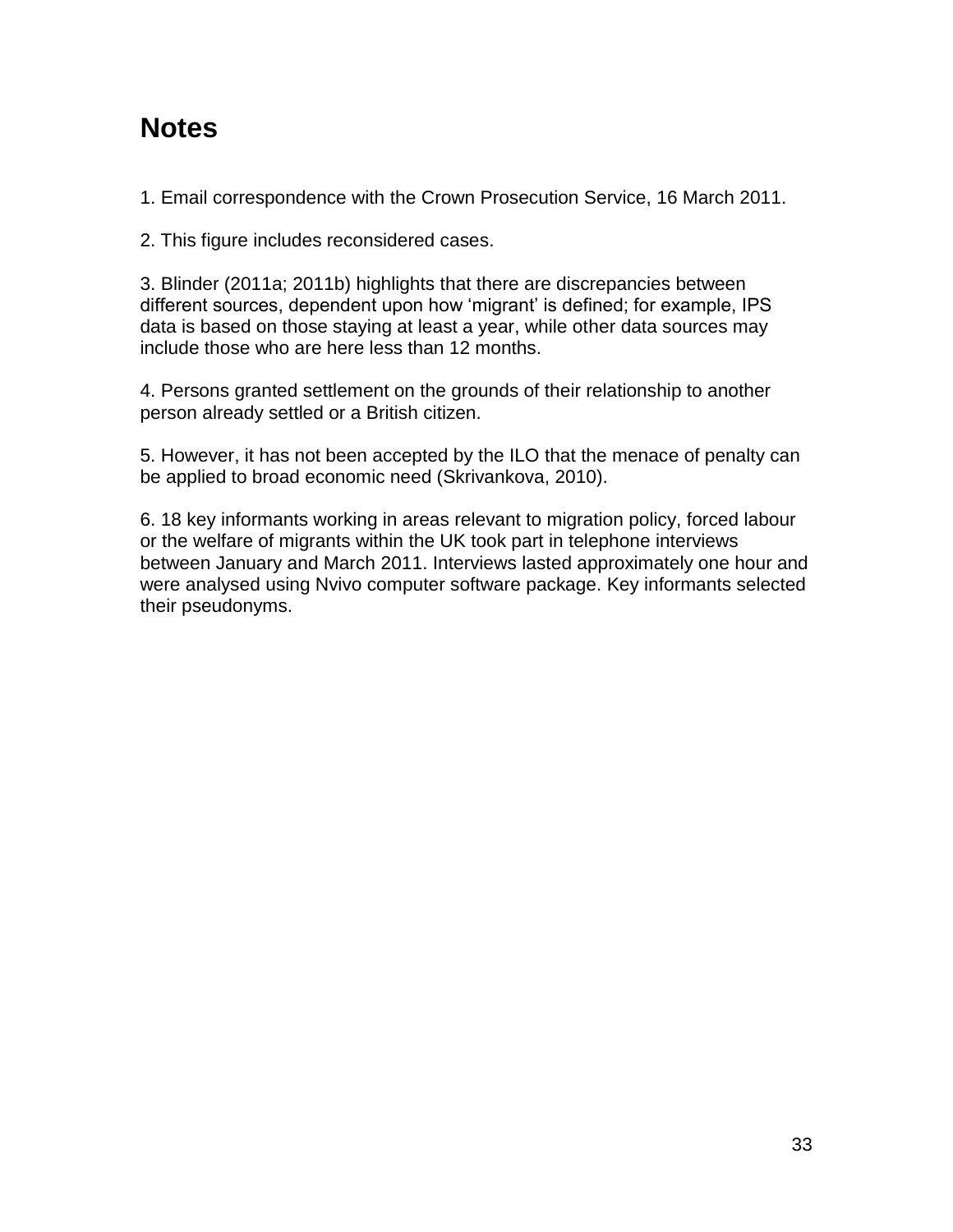## **References**

<span id="page-34-3"></span>Allamby, L., Bell, J., Hamilton, J., Hansson, U., Jarman, N., Potter, M. and Toma, S. (2011) *Forced labour in Northern Ireland: exploiting vulnerability.* York: JRF.

<span id="page-34-1"></span>Anderson, B. and Rogaly, B. (2005) *Forced labour and migration to the UK.*  London: Trades Union Congress.

<span id="page-34-9"></span>Andrees, B. (2008) 'Forced labour and trafficking in Europe: how people are trapped in, live through and come out'. *ILO Working Paper,*No. 57, Geneva: International Labour Office.

<span id="page-34-2"></span>ATMG (2010) *Wrong kind of victim? One year on: an analysis of UK measures to protect trafficked persons.* London: Anti-Slavery International for the Anti-Trafficking Monitoring Group.

<span id="page-34-8"></span>Balch, A (2011, forthcoming) *Labour rights: organising the regulation of forced labour.* York: Joseph Rowntree Foundation.

Blinder, S. (2011a) *Immigration by category: workers, students, family members, asylum applicants* [Online]. The Migration Observatory. Available: [http://www.migrationobservatory.ox.ac.uk/sites/files/migobs/Briefing%20-](http://www.migrationobservatory.ox.ac.uk/sites/files/migobs/Briefing%20-Immigration%20by%20Category.pdf) [Immigration%20by%20Category.pdf](http://www.migrationobservatory.ox.ac.uk/sites/files/migobs/Briefing%20-Immigration%20by%20Category.pdf) [Accessed 16 May 2011].

<span id="page-34-7"></span>Blinder, S. (2011b) *Non-European Labour Migration to the UK* [Online]. Available: [http://migrationobservatory.ox.ac.uk/sites/files/migobs/Non-](http://migrationobservatory.ox.ac.uk/sites/files/migobs/Non-European%20Labour%20Migration%20Briefing_0.pdf)[European%20Labour%20Migration%20Briefing\\_0.pdf](http://migrationobservatory.ox.ac.uk/sites/files/migobs/Non-European%20Labour%20Migration%20Briefing_0.pdf) [Accessed 3 May 2011].

<span id="page-34-0"></span>Bloch, A. (2000) 'Refugee settlement in Britain: The impact of policy on participation'. *Journal of Ethnic and Migration Studies,* Vol. 26, No. 1, pp. 75–88.

<span id="page-34-10"></span>Bloch, A. and Schuster, L. (2002) 'Asylum and welfare: contemporary debates'. *Critical Social Policy,* Vol. 22, No. 3, pp. 393–414.

<span id="page-34-6"></span>Bowpitt, G., Dwyer, P., Sundin, E. and Weistein, M. (2010) Land of opportunity? Comparing street homeless experiences between Polish migrants and UK citizens in two British cities. Paper presented to *FEANTSA Conference, Budapest 17 September 2010.*

<span id="page-34-4"></span>Burnett, J. and Whyte, D. (2010) *The wages of fear: risk, safety and undocumented work.* Leeds: PAFRAS and the University of Liverpool.

<span id="page-34-5"></span>Cameron, D. (2011) David Cameron on immigration: full text of the speech. Prime minister's address to Conservative party members on the government's immigration policy. *Guardian*, 14 April 2011.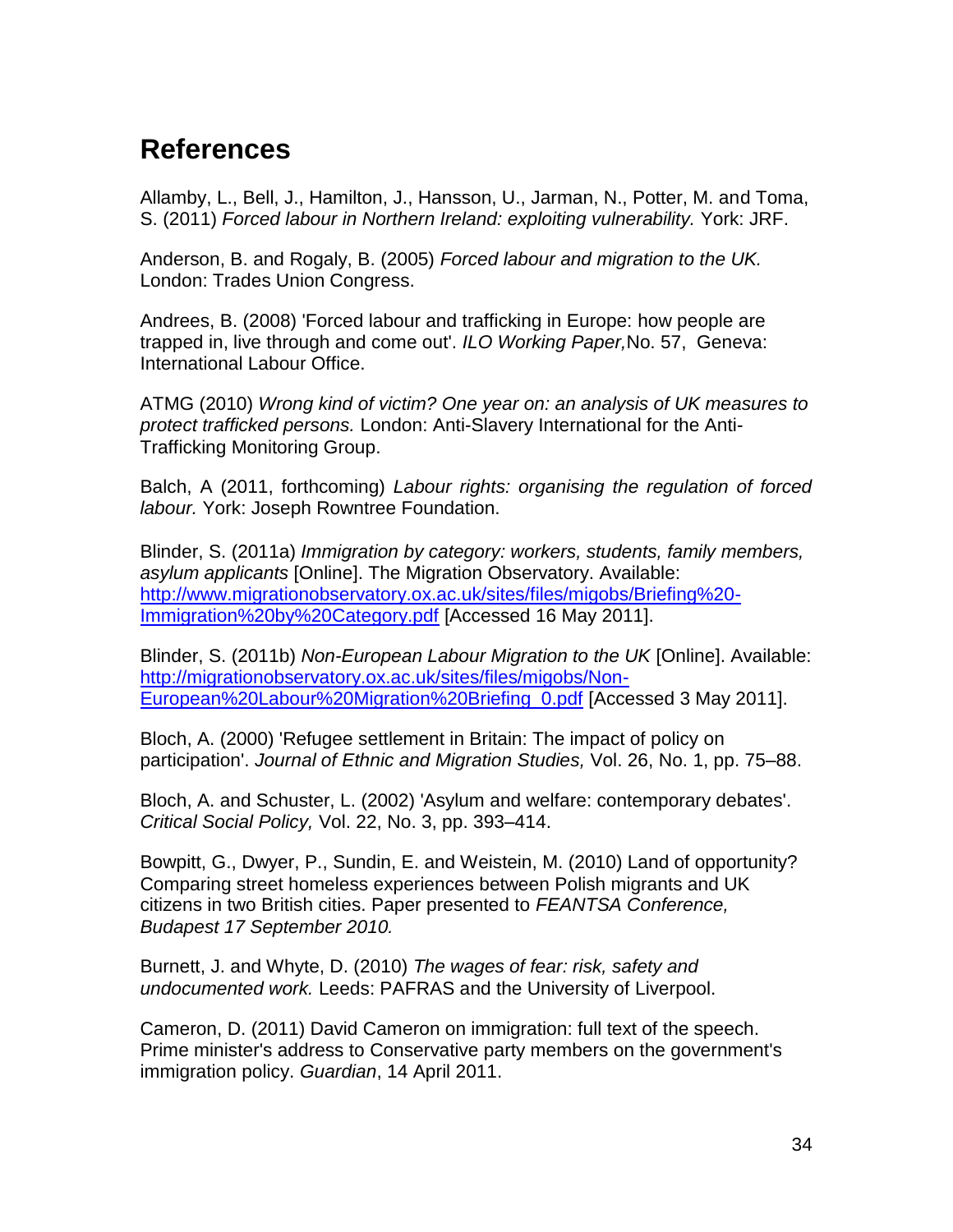<span id="page-35-11"></span>Castles, S. (2003) 'Towards a sociology of forced migration and social transformation'. *Sociology,* Vol. 37, No. 1, pp. 13–34.

<span id="page-35-8"></span>CLANDESTINO. (2009) *CLANDESTINO project final report* [Online]. Athens: Foundation for European and Foreign Policy (ELIAMEP). Available: [http://clandestino.eliamep.gr/wp-content/uploads/2010/03/clandestino-final](http://clandestino.eliamep.gr/wp-content/uploads/2010/03/clandestino-final-report_-november-2009.pdf)[report\\_-november-2009.pdf](http://clandestino.eliamep.gr/wp-content/uploads/2010/03/clandestino-final-report_-november-2009.pdf) [Accessed 13 February 2011].

<span id="page-35-9"></span>Clark, N. and Kumarappan, L. (2011) *Turning a blind eye: the British state and migrant domestic workers' employment rights. Summary of findings. Draft report.*  London: Working Lives Research Institute.

<span id="page-35-3"></span>Cohen, S. (2002) 'Dining with the devil: the 1999 Immigration and Asylum Act and the voluntary sector'. *In:* Cohen, S., Humphries, B. and Mynott, E. (eds) *From immigration controls to welfare controls.* Pp. 141–156. London: Routledge.

<span id="page-35-1"></span>Craig, G. (2007) ''Cunning, unprincipled, loathsome': the racist tail wags the welfare dog'. *Journal of Social Policy,* Vol. 36, No. 4, pp. 605–623.

<span id="page-35-7"></span>Currie, S. (2008) *Migration, work and citizenship in the enlarged European Union.* Farnham: Ashgate.

<span id="page-35-5"></span>Düvell, F. and Jordan, B. (2002) 'Immigration, asylum and welfare: the European context'. *Critical Social Policy,* Vol. 22, No. 3, pp. 498–517.

<span id="page-35-10"></span>DWP. (2010) *National insurance number allocations to adult overseas nationals entering the UK for 2009/10* [Online]. Department for Work and Pensions. Available:

[http://research.dwp.gov.uk/asd/asd1/tabtools/nino\\_allocations\\_aug10.pdf](http://research.dwp.gov.uk/asd/asd1/tabtools/nino_allocations_aug10.pdf) [Accessed 9 June 2011].

<span id="page-35-0"></span>Dwyer, P. (2005) 'Governance, forced migration and welfare'. *Social Policy and Administration,* Vol. 39, No. 6, pp. 622–639.

<span id="page-35-4"></span>Dwyer, P. (2010) *Understanding social citizenship. (2nd edition).* Bristol: Policy Press.

<span id="page-35-12"></span>Dwyer, P. and Brown, D. (2005) 'Meeting basic needs? Forced migrants and welfare'. *Social Policy and Society,* Vol. 4, No. 4, pp. 369–380.

<span id="page-35-6"></span>Dwyer, P. and Brown, D. (2008) 'Accommodating 'others'?: housing dispersed, forced migrants in the UK'. *Journal of Social Welfare and Family Law,* Vol. 30**,**  No. 3, pp. 203–218.

<span id="page-35-2"></span>ECPAT (2010) *Bordering on concern. Child trafficking in Wales.* London: End Child Prostitution, Child Pornography and Trafficking of Children for Sexual Purposes.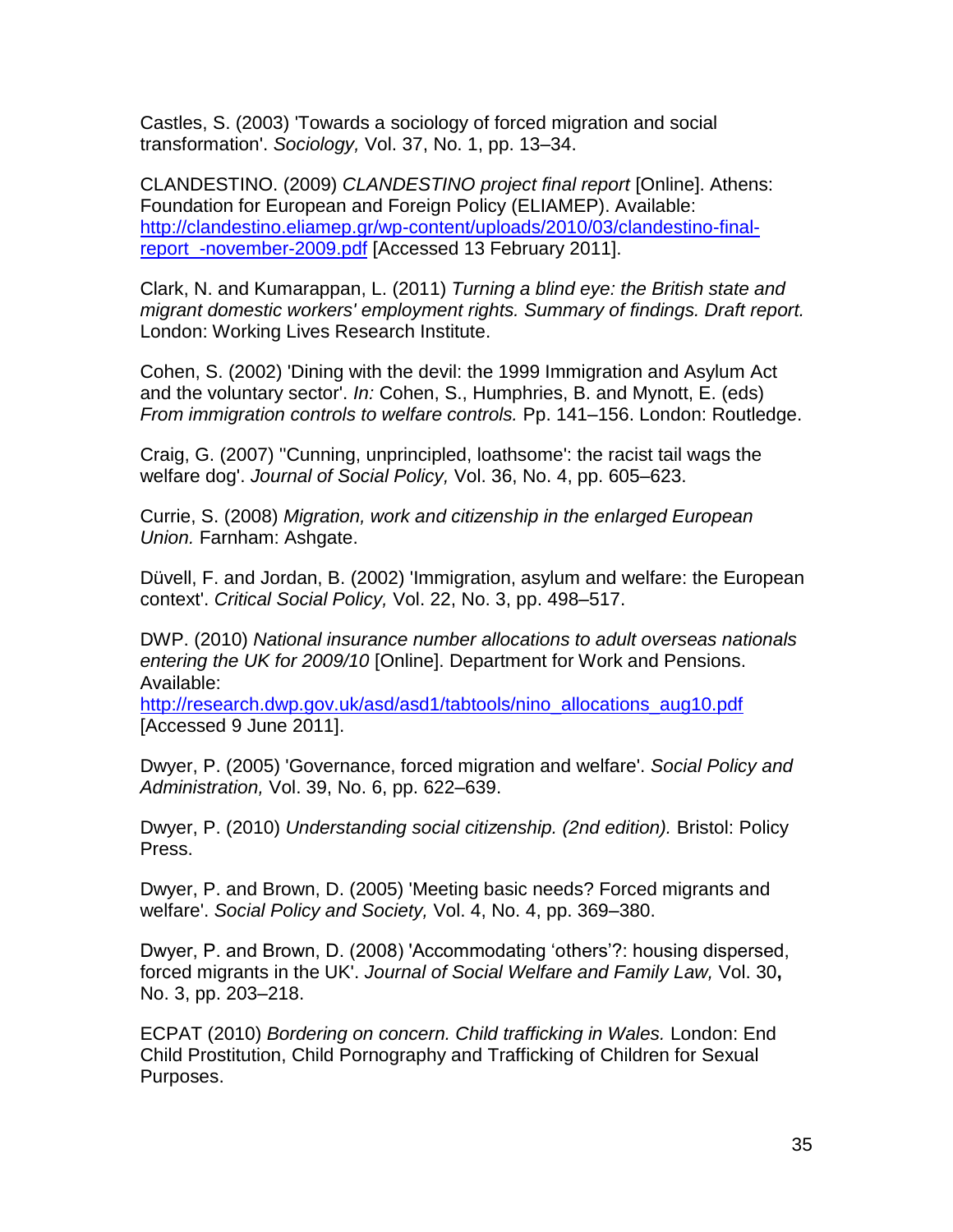<span id="page-36-3"></span>Finch, T. and Cherti, M. (2011) *No easy options. Irregular migration in the UK.*  London: IPPR.

<span id="page-36-1"></span>Fitzpatrick, P., Lawrence, T. and McCloskey, C. (2011) *Benefits for Migrants handbook (5th edition).* London: Child Poverty Action Group.

<span id="page-36-9"></span>Flynn, D. (2007) *Human trafficking and forced labour. What perspectives to challenge exploitation?* Brussels: PICUM.

<span id="page-36-10"></span>Gibney, M. J. (2000) 'Outside the protection of the law: the situation of irregular migrants in Europe'. *Refugee Studies Centre Working Paper,* Vol. No. 6, No. Oxford: Refugee Studies Centre and Jesuit Refugee Services Europe.

<span id="page-36-7"></span>Gordon, I., Scanlon, K., Travers, T. and Whitehead, C. (2009) *Economic impact on London and the UK of an earned regularisation of irregular migrants in the UK*  [Online]. London: London School of Economics. Available: [http://www.lse.ac.uk/collections/LSELondon/pdf/irregular%20migrants%20full%2](http://www.lse.ac.uk/collections/LSELondon/pdf/irregular%20migrants%20full%20report.pdf) [0report.pdf](http://www.lse.ac.uk/collections/LSELondon/pdf/irregular%20migrants%20full%20report.pdf) [Accessed 24 February 2011].

<span id="page-36-0"></span>Gubbay, J. (1999) 'The European Union role in the formation and, legitimation and implementation of migration policy'. *In:* Dale, G. and Cole, M. (eds.) *The European Union and migrant labour.* Pp. 23–35. Oxford: Berg.

<span id="page-36-11"></span>HM Government. (2011) *Human trafficking: the government's strategy* [Online]. HM Government. Available:

<http://www.homeoffice.gov.uk/publications/crime/human-trafficking-strategy> [Accessed 10 August 2011].

<span id="page-36-5"></span>Home Affairs Committee (2011) The work of the UK Border Agency: Government response to the committee's 4th report of the session 2010–2012. London: House of Commons.

<span id="page-36-6"></span>Home Office. (2010) *Control of Immigration: Quarterly Statistical Summary, Quarter 4 2010 (October – December)* [Online]. Available: [http://www.homeoffice.gov.uk/publications/science-research-statistics/research](http://www.homeoffice.gov.uk/publications/science-research-statistics/research-statistics/immigration-asylum-research/control-immigration-q4-2010/control-immigration-q4-2010?view=Binary)[statistics/immigration-asylum-research/control-immigration-q4-2010/control](http://www.homeoffice.gov.uk/publications/science-research-statistics/research-statistics/immigration-asylum-research/control-immigration-q4-2010/control-immigration-q4-2010?view=Binary)[immigration-q4-2010?view=Binary](http://www.homeoffice.gov.uk/publications/science-research-statistics/research-statistics/immigration-asylum-research/control-immigration-q4-2010/control-immigration-q4-2010?view=Binary) [Accessed 4 May 2011].

<span id="page-36-2"></span>Homeless Link (2006) *A8 nationals in London homelessness services.* London: Homeless Link.

<span id="page-36-8"></span>Hynes, P. (2010) 'Global points of 'vulnerability': understanding processes of the trafficking of children and young people into, within and out of the UK'. *The International Journal of Human Rights,* Vol. 14, No. 6, pp. 952–970.

<span id="page-36-4"></span>ICAR (2009) *Key Statistics about asylum seeker applications in the UK.* London: Information Centre about Asylum and Refugees.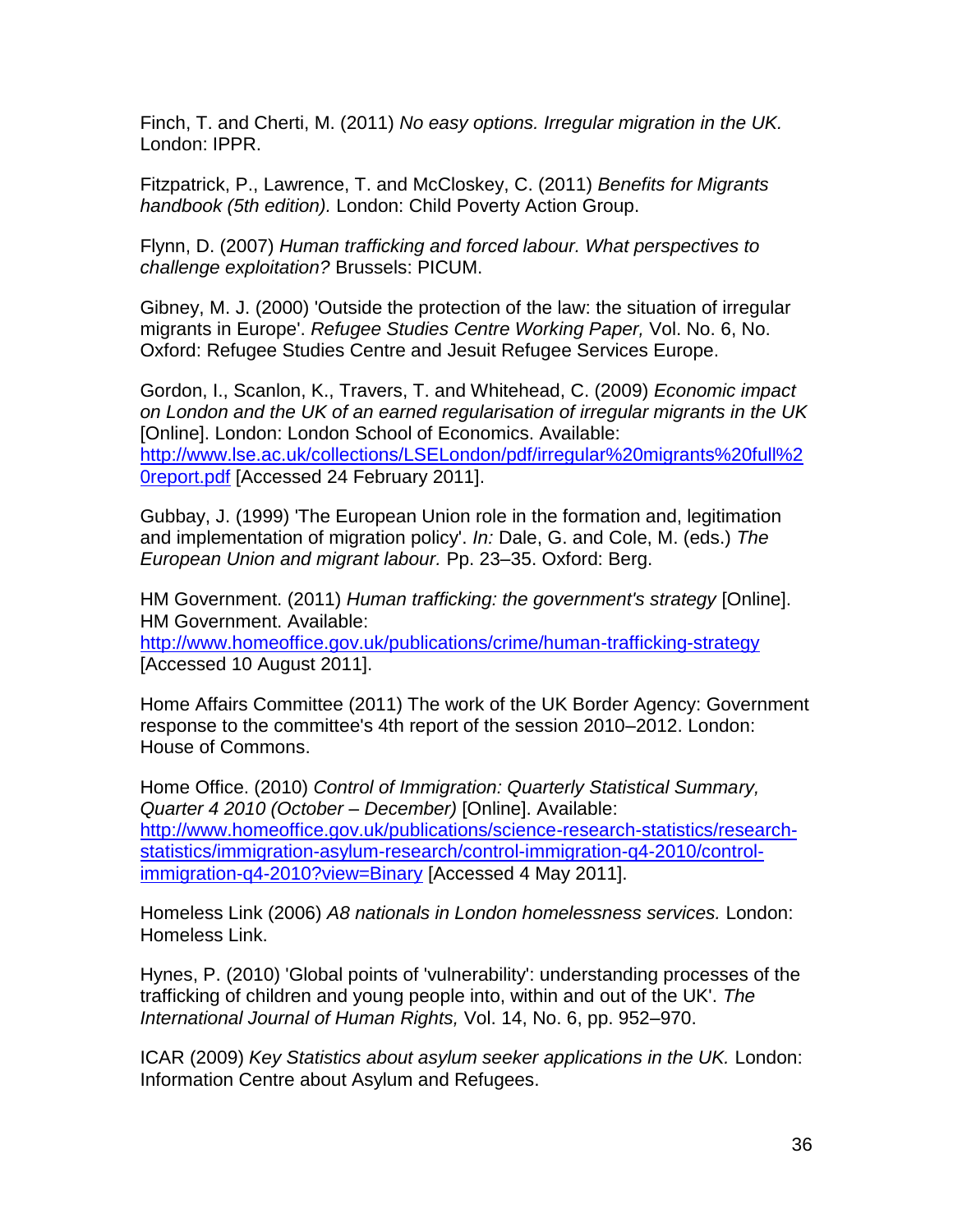<span id="page-37-1"></span>ILO (2005) *Human trafficking and forced labour exploitation. Guidelines for legislation and law enforcement.* Geneva: International Labour Organization.

<span id="page-37-7"></span>IPPR (2008) *Floodgates or turnstiles: post-EU enlargement migration flows to (and from) the UK.* London: IPPR.

<span id="page-37-6"></span>JCWI (2009) *Response by Joint Council for the Welfare of Immigrants to 'Earning the Right to Stay: a New Points Test for Citizenship'.* London: Joint Council for the Welfare of Immigrants.

<span id="page-37-4"></span>Lalani, M. (2011) *Ending the abuse. Policies that work to portect migrant domestic workers.* London: Kalayaan.

<span id="page-37-3"></span>Lebov, K. (2009) *Human trafficking in Scotland 2007/8.* Edinburgh: Scottish Government Social Research.

<span id="page-37-5"></span>Lewis, H. (2007) *Destitution in Leeds: the experiences of people seeking asylum and supporting agencies.* York: Joseph Rowntree Charitable Trust.

<span id="page-37-11"></span>McKay, S., Markova, E., Paraskevopoulou, A. and Wright, T. (2009) *The relationship between migration status and employment outcomes. Undocumented Worker Transitions final report.* London: Working Lives Institute and Undocumented Worker Transitions.

<span id="page-37-0"></span>Migration Work and MRN (2009) *Irregular migrants: the urgent need for a new approach.* London: Migrants' Rights Network.

<span id="page-37-8"></span>Morris, L. (2002) 'Britain's asylum and immigration regime: the shifting contours of rights'. *Journal of Ethnic and Migration Studies,* Vol. 28, No. 3, pp. 409–425.

<span id="page-37-13"></span>MRN (2008) *'Papers please'. The impact of the civil penalty regime on the employment of rights of migrants in the UK.* London: Migrants' Rights Network.

<span id="page-37-10"></span>ODIHR (2006) *Awareness raising for Roma activists on the issue of trafficking in human beings in South-Eastern Europe.* Warsaw: Office for Democratic Institutions and Human Rights.

<span id="page-37-2"></span>Oxfam (2009) *Turning the tide. How best to protect workers employed by gangmasters, five years after Morecombe Bay.* Oxford: Oxfam GB.

<span id="page-37-12"></span>PAC. (2011) *Immigration the points based system: work routes, Public Accounts Committee 32th Report* [Online]. London. Available: [http://www.publications.parliament.uk/pa/cm201012/cmselect/cmpubacc/913/913](http://www.publications.parliament.uk/pa/cm201012/cmselect/cmpubacc/913/91302.htm) [02.htm](http://www.publications.parliament.uk/pa/cm201012/cmselect/cmpubacc/913/91302.htm) [Accessed 19 May 2011].

<span id="page-37-9"></span>Schuster, L. and Solomos, J. (2002) 'Rights and Wrongs across European Borders: Migrants, Minorities and Citizenship'. *Citizenship Studies,* Vol. 6, No. 1, pp. 37–54.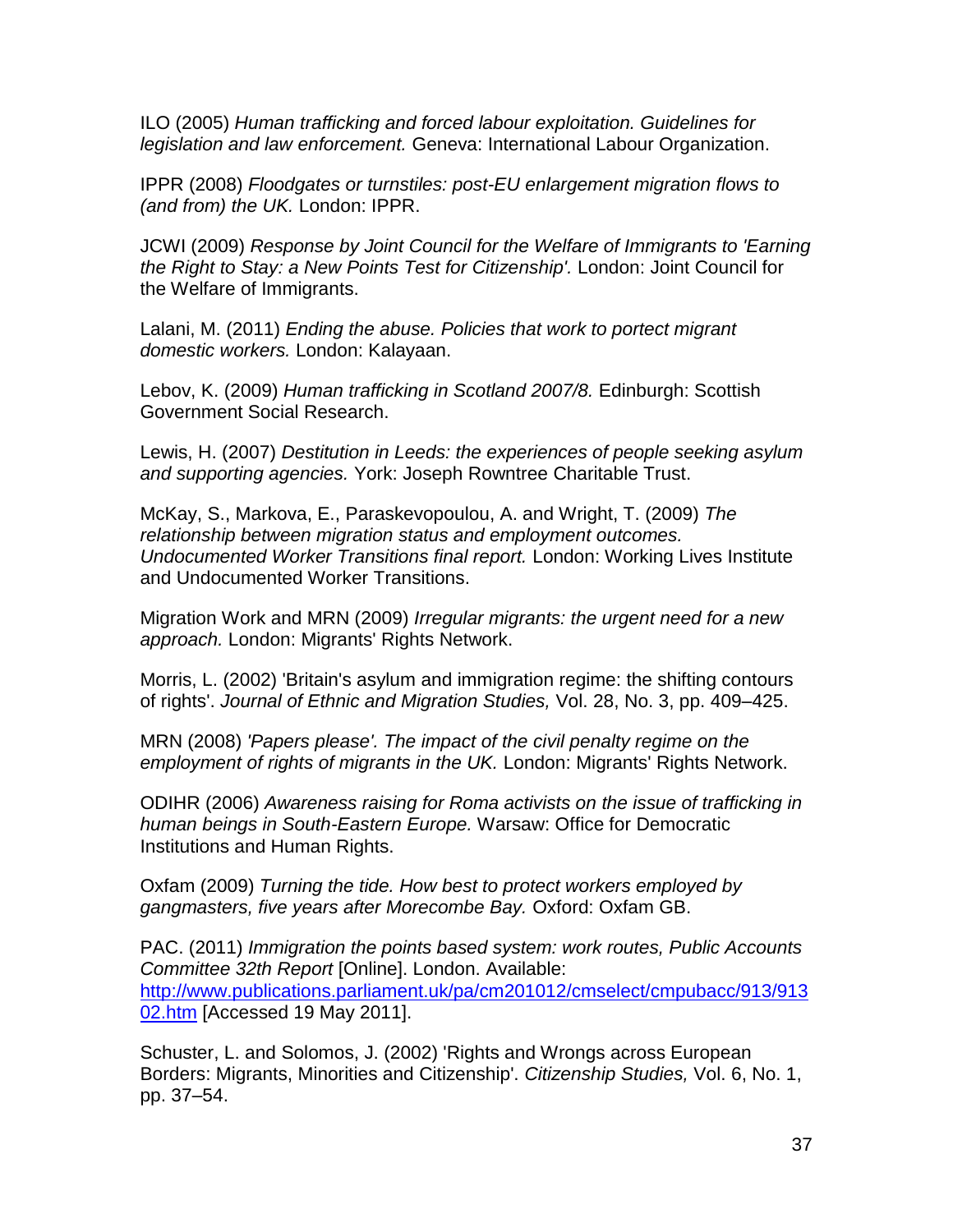<span id="page-38-2"></span>Scullion, L. and Morris, G. (2009) *A study of migrant workers in Peterborough.*  Salford: University of Salford.

<span id="page-38-0"></span>Skrivankova, K. (2010) *Between decent work and forced labour: examining the continuum of exploitation.* York: Joseph Rowntree Foundation.

<span id="page-38-5"></span>Taylor, D. (2009) *Underground lives. An investigation ito the living conditions and survival strategies of destitute asylum seekers in the UK.* Leeds: PAFRAS.

<span id="page-38-7"></span>UKBA. (2008) *Living and working in the UK. The rights and responsibilities of nationals from Bulgaria and Romania from 1 January 2007* [Online]. London: UK Border Agency. Available:

[http://www.ukba.homeoffice.gov.uk/sitecontent/documents/workingintheuk/livinga](http://www.ukba.homeoffice.gov.uk/sitecontent/documents/workingintheuk/livingandworkinga2.pdf) [ndworkinga2.pdf](http://www.ukba.homeoffice.gov.uk/sitecontent/documents/workingintheuk/livingandworkinga2.pdf) [Accessed 9 June 2011].

<span id="page-38-6"></span>UKBA (2011) *Employment related settlement, Tier 5 and overseas domestic workers. A consultation.* London: UK Border Agency.

<span id="page-38-3"></span>UWT (2007) *Undocumented migration overview. State-of-the-art country reports. Work Package 2.* Undocumented Worker Transitions, Working Lives Research Institute.

<span id="page-38-4"></span>Valentine, R. (2010) *Hope costs nothing: the lives of undocumented migrants in the UK.* London: Migrants Resource Centre and Barrow Cadbury Trust.

<span id="page-38-1"></span>van den Anker, C. (2009) 'Rights and responsibilities in trafficking for forced labour: migration regimes, labour law and welfare states'. *Web Journal of Current Legal Issues* [Online], 1. Available:

<http://webjcli.ncl.ac.uk/2009/issue1/vandenanker1.html> [Accessed 25 January 2010].

<span id="page-38-8"></span>Waite, L. (2009) 'A Place and Space for a Critical Geography of Precarity?'. *Geography Compass,* Vol. 3, No. 1, pp. 412–433.

<span id="page-38-9"></span>Wilkinson, M., Craig, G. and Gaus, A. (2009) *Forced labour in the UK and the Gangmasters Licensing Authority.* Hull: The Wilberforce Institute, University of Hull.

Wills, J., Datta, K., Evans, Y., Herbert, J., May, J. and McIlwaine, C. (2010) *Global cities at work. New migrant divisions of labour.* London: Pluto Press.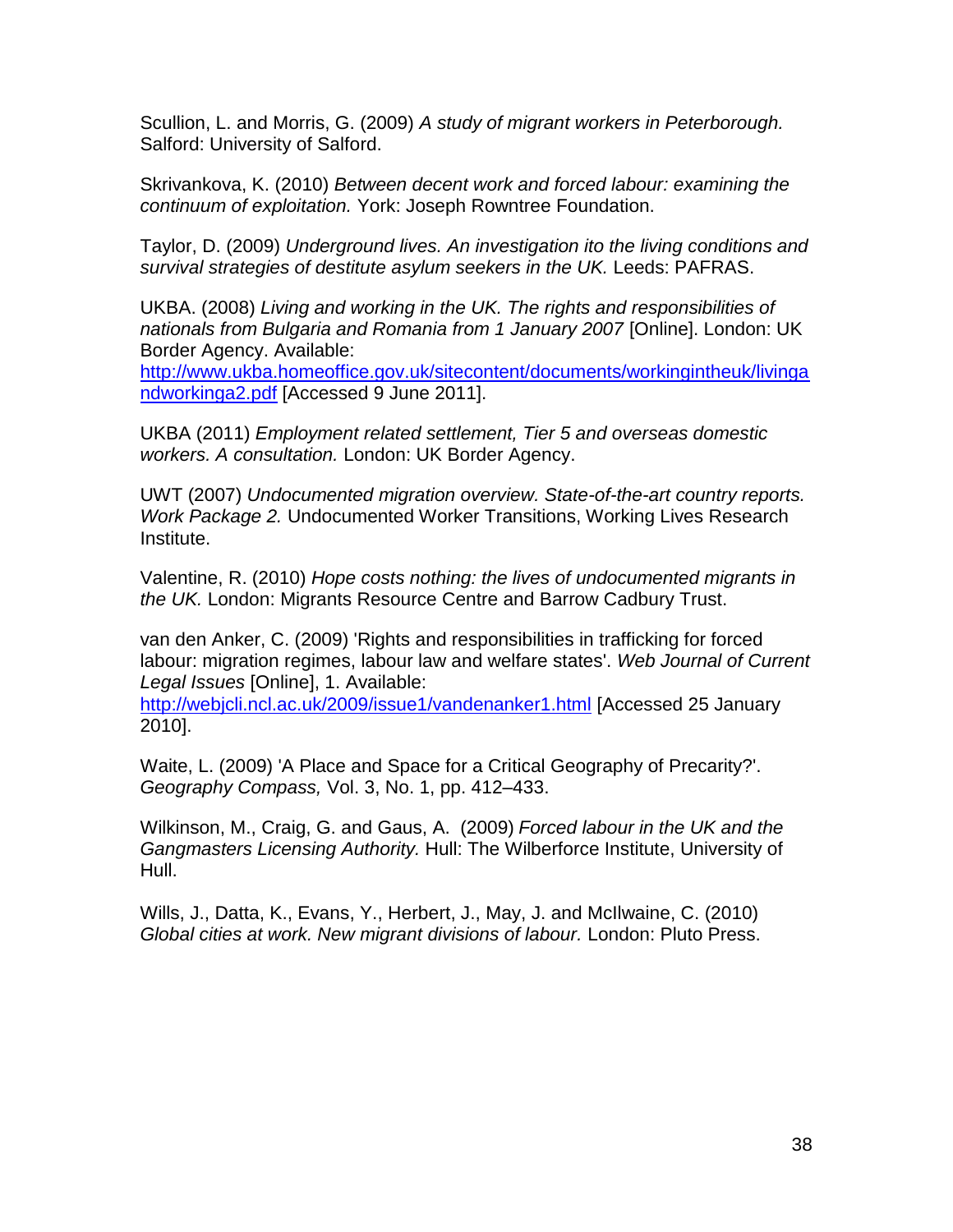## **Acknowledgements**

The authors would like to thank all the key informants who provided their time and expertise, only some of which can be reflected here due to restrictions on space, but which helped us to develop our thinking for the whole report. We would like to thank those who commented on draft text.

## **About the authors**

Peter Dwyer is Professor of Social Policy and Lisa Scullion is a Research Fellow at the University of Salford. Hannah Lewis is a Research Fellow and Louise Waite is Lecturer in Human Geography at the University of Leeds.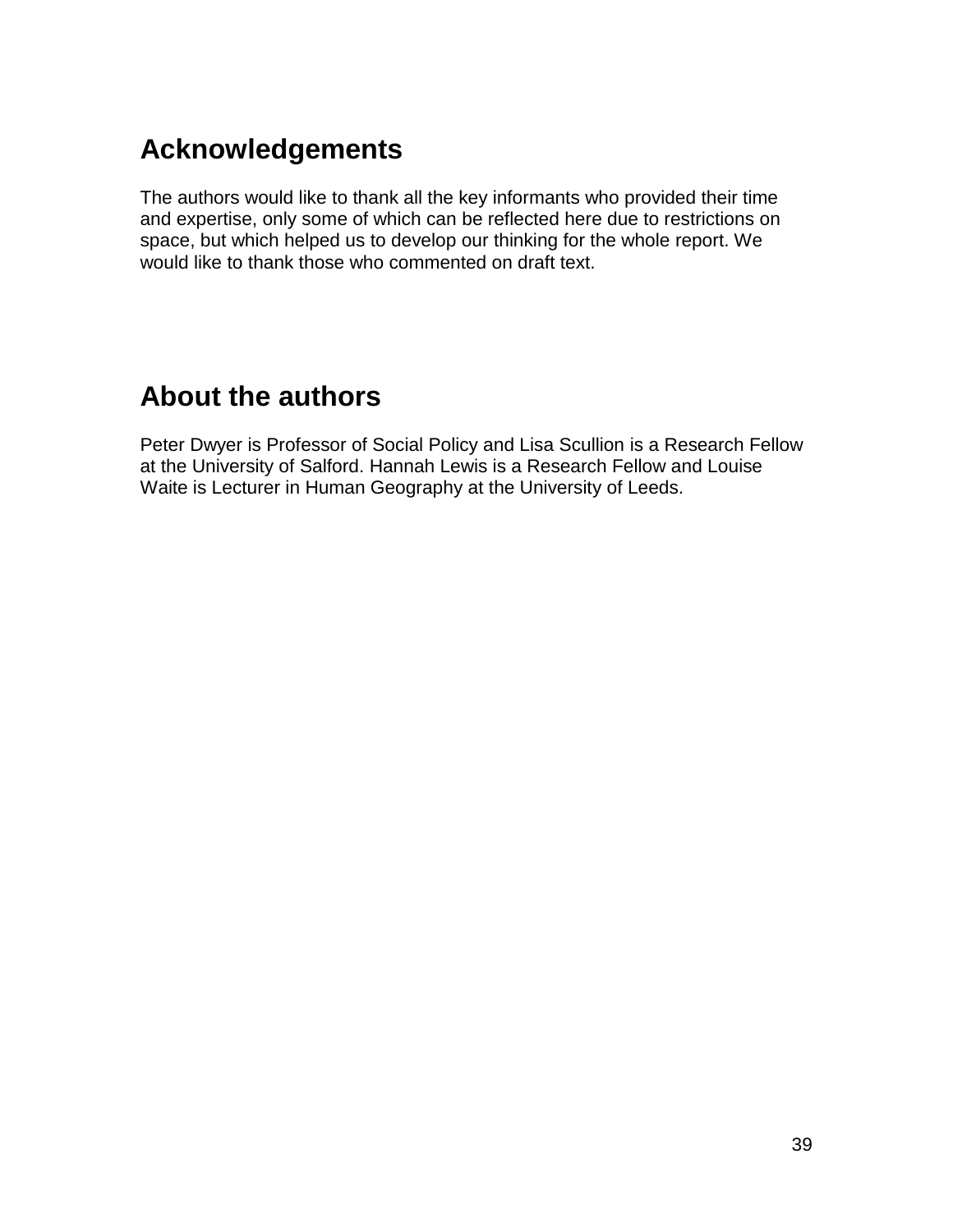# **Appendix 1**

## **Table 5. Rights of Asylum seekers, migrants and students by category**

### CATEGORY: ASYLUM SEEKERS AND REFUGEES

| <b>SUBGROUP</b>                                | <b>RIGHT TO</b>                               | <b>RIGHT TO WORK</b>                                                                                       | <b>WELFARE RIGHTS</b>                                                                                               |
|------------------------------------------------|-----------------------------------------------|------------------------------------------------------------------------------------------------------------|---------------------------------------------------------------------------------------------------------------------|
| <b>DEFINITION/STATUS</b><br>Asylum seeker: a   | <b>RESIDENCE</b><br>Yes, whilst their         | No (curtailed since                                                                                        | Basic accommodation and                                                                                             |
| person who has applied<br>for asylum and whose | application is<br>considered and given        | <b>July 2002)</b>                                                                                          | public welfare support (set at<br>70% of the social assistance                                                      |
| application has not yet<br>been decided        | due process                                   | Can apply to UKBA<br>for permission to<br>work after if they                                               | level) under the UKBA asylum<br>support system                                                                      |
|                                                |                                               | have waited 12<br>months for an initial<br>decision on their<br>claim and the delay<br>was not their fault | Must be destitute and willing<br>to accept no-choice dispersal<br>to a location specified by the<br>UKBA to qualify |
| <b>Humanitarian</b>                            | Yes                                           | Yes                                                                                                        | Access welfare rights on the                                                                                        |
| protection: a person                           |                                               |                                                                                                            | same basis as UK citizens                                                                                           |
| whose case does not fit                        | Granted for 5 years in                        |                                                                                                            |                                                                                                                     |
| the refugee criteria but                       | the first instance                            |                                                                                                            |                                                                                                                     |
| who is given permission                        |                                               |                                                                                                            |                                                                                                                     |
| to enter or remain in the                      |                                               |                                                                                                            |                                                                                                                     |
| UK because they need                           |                                               |                                                                                                            |                                                                                                                     |
| protection from harm by                        |                                               |                                                                                                            |                                                                                                                     |
| others<br>Discretionary leave: a               | Yes                                           | Variable                                                                                                   | Access welfare rights on the                                                                                        |
| person given                                   |                                               |                                                                                                            | same basis as UK citizens                                                                                           |
| permission to enter or                         | Granted for up to 3                           |                                                                                                            |                                                                                                                     |
| remain in the UK who                           | years in the first                            |                                                                                                            |                                                                                                                     |
| falls outside the                              | instance                                      |                                                                                                            |                                                                                                                     |
| Immigration Rules or                           |                                               |                                                                                                            |                                                                                                                     |
| whose asylum claim                             |                                               |                                                                                                            |                                                                                                                     |
| has been refused but                           |                                               |                                                                                                            |                                                                                                                     |
| who cannot be                                  |                                               |                                                                                                            |                                                                                                                     |
| removed on grounds<br>such as ill health or a  |                                               |                                                                                                            |                                                                                                                     |
| potential breach of their                      |                                               |                                                                                                            |                                                                                                                     |
| human rights.                                  |                                               |                                                                                                            |                                                                                                                     |
| Refugee: a person who                          | Yes                                           | Yes                                                                                                        | Access welfare rights on the                                                                                        |
| has received a positive                        |                                               |                                                                                                            | same basis as UK citizens                                                                                           |
| decision on their                              | Since 2005 all                                |                                                                                                            |                                                                                                                     |
| asylum claim                                   | refugees whose status                         |                                                                                                            |                                                                                                                     |
|                                                | is granted in the UK                          |                                                                                                            |                                                                                                                     |
|                                                | are given 5 years                             |                                                                                                            |                                                                                                                     |
|                                                | temporary leave to                            |                                                                                                            |                                                                                                                     |
|                                                | remain; previously they<br>enjoyed indefinite |                                                                                                            |                                                                                                                     |
|                                                | leave to remain.                              |                                                                                                            |                                                                                                                     |
| <b>Refused asylum</b>                          | No                                            | <b>No</b>                                                                                                  | Not generally entitled to                                                                                           |
| seeker: a person                               |                                               |                                                                                                            | support.                                                                                                            |
| whose asylum claim                             | Expected to return to                         |                                                                                                            | UKBA support removed within                                                                                         |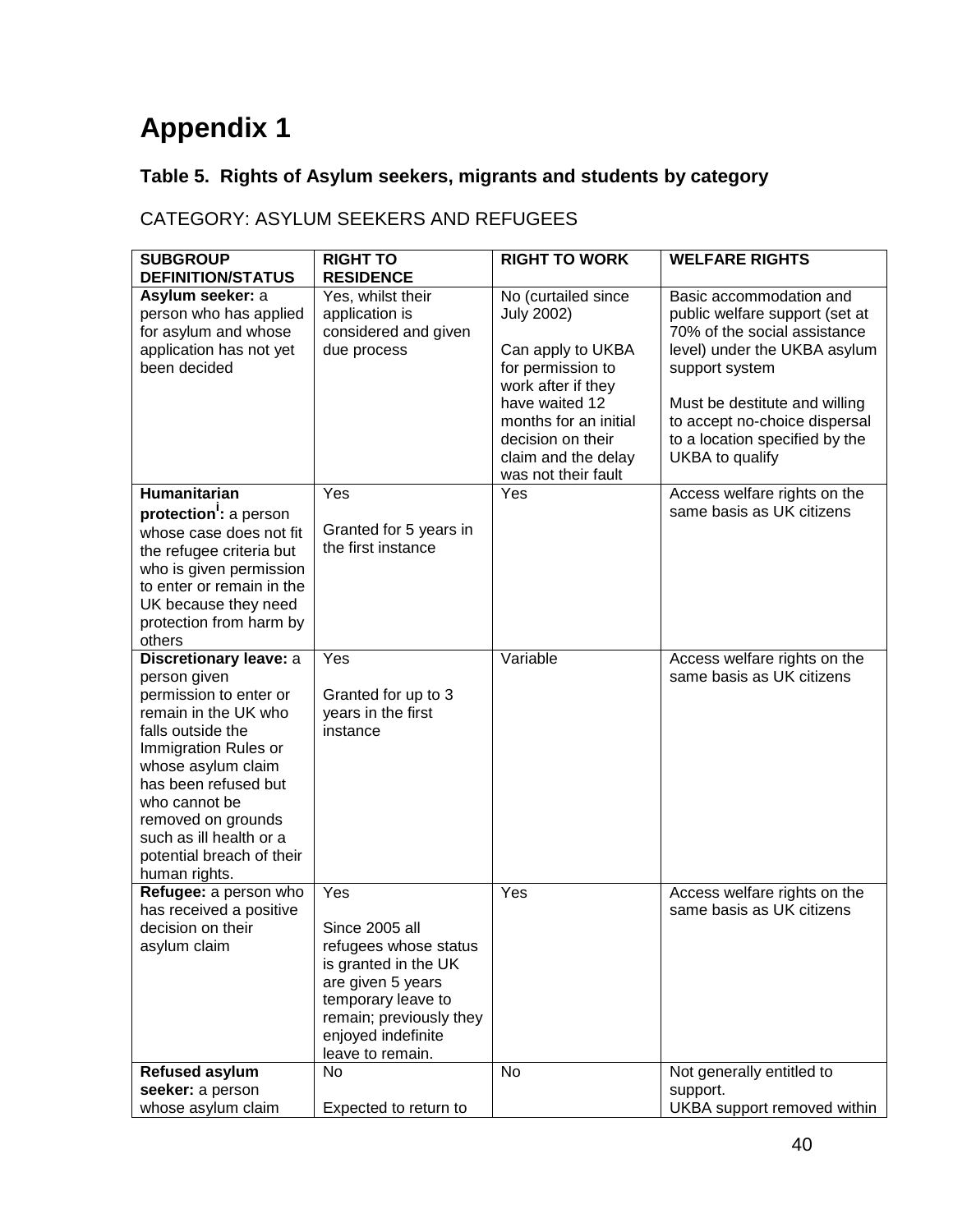| has been refused | their country of origin | 21 days of refusal decision                                                                                                                                                                                                                                                                     |
|------------------|-------------------------|-------------------------------------------------------------------------------------------------------------------------------------------------------------------------------------------------------------------------------------------------------------------------------------------------|
|                  |                         | Basic shelter and support<br>may be available in limited<br>circumstances<br>(e.g. unable to leave due to<br>illness/disability, no viable<br>route of return) under Section<br>4, Immigration and Asylum<br>Act 1999 providing the person<br>is taking all reasonable steps<br>to leave the UK |

#### CATEGORY: LABOUR MIGRANTS

| <b>SUBGROUP</b><br><b>DEFINITION/STATUS</b>                                                                                                                                                                                  | <b>RIGHT TO</b><br><b>RESIDENCE</b>                                                                                                                                                                              | <b>RIGHT TO WORK</b>                                                                                                                                                                                                                                                                                                                               | <b>WELFARE RIGHTS</b>                                                                                                                                                                                                                                                                                                                                                                                                                                            |
|------------------------------------------------------------------------------------------------------------------------------------------------------------------------------------------------------------------------------|------------------------------------------------------------------------------------------------------------------------------------------------------------------------------------------------------------------|----------------------------------------------------------------------------------------------------------------------------------------------------------------------------------------------------------------------------------------------------------------------------------------------------------------------------------------------------|------------------------------------------------------------------------------------------------------------------------------------------------------------------------------------------------------------------------------------------------------------------------------------------------------------------------------------------------------------------------------------------------------------------------------------------------------------------|
| <b>European Economic</b><br>Area (EEA):<br>Nationals: nationals of                                                                                                                                                           | Yes<br>After 3 months <sup>ii</sup>                                                                                                                                                                              | Yes<br>A work permit is not                                                                                                                                                                                                                                                                                                                        | Able to access welfare rights<br>on the same basis as UK<br>citizens                                                                                                                                                                                                                                                                                                                                                                                             |
| Austria, Belgium,<br>Cyprus, Denmark,<br>Finland, France,<br>Greece, Ireland,<br>Iceland, Italy,<br>Liechtenstein,<br>Luxembourg, Malta,<br>Netherlands, Norway,<br>Portugal, Spain,<br>Sweden, Switzerland.                 | provided they are a<br>worker, self employed, a<br>self sufficient person,<br>jobseeker<br>or a student (see below)                                                                                              | required                                                                                                                                                                                                                                                                                                                                           |                                                                                                                                                                                                                                                                                                                                                                                                                                                                  |
| <b>Accession 8 (A8)</b><br>nationals <sup>iii</sup> : nationals<br>of 8 Member states<br>who joined the EU in<br>2004 i.e. Czech<br>Republic, Estonia, ,<br>Hungary, Latvia,<br>Lithuania, Poland,<br>Slovakia and Slovenia. | Yes<br>After 3 months provided<br>they are a worker<br>registered under the<br><b>Workers Registration</b><br>Scheme or self<br>employed, a self<br>sufficient person<br>No right of residence as<br>a Jobseeker | Yes subject to<br>transitional<br>arrangements<br>Employees required<br>to register with WRS<br>within 1 month of<br>starting work until<br>they have completed<br>12 months<br>continuous work<br>If you become<br>unemployed and<br>have not completed<br>12 months registered<br>work you no longer<br>hold worker status (to<br>30 April 2011) | Once 12 months authorised<br>work has been completed<br>able to access rights on the<br>same basis as UK citizens<br>Those legally working under<br>the WRS scheme are entitled<br>to claim appropriate in work<br>benefits before completion of<br>12 month period -e.g. Child<br>Benefit, Family Tax Credit,<br><b>Housing Benefit</b><br>For others who are not legally<br>working most benefits will be<br>unavailable due to the 'right<br>to reside' test. |
| <b>Accession 2 (A2)</b><br>nationals: nationals<br>from the two members<br>states that joined the<br>EU in 2007 i.e.                                                                                                         | Yes<br>After 3 months provided<br>they are a Worker<br>registered under the                                                                                                                                      | Yes subject to<br>transitional<br>arrangements<br>Employees are                                                                                                                                                                                                                                                                                    | Once 12 months' authorised<br>work has been completed<br>able to access rights on the<br>same basis as UK citizens                                                                                                                                                                                                                                                                                                                                               |
| <b>Bulgaria and Romania</b>                                                                                                                                                                                                  | <b>Accession Workers</b>                                                                                                                                                                                         | required to apply for                                                                                                                                                                                                                                                                                                                              | Those legally working under                                                                                                                                                                                                                                                                                                                                                                                                                                      |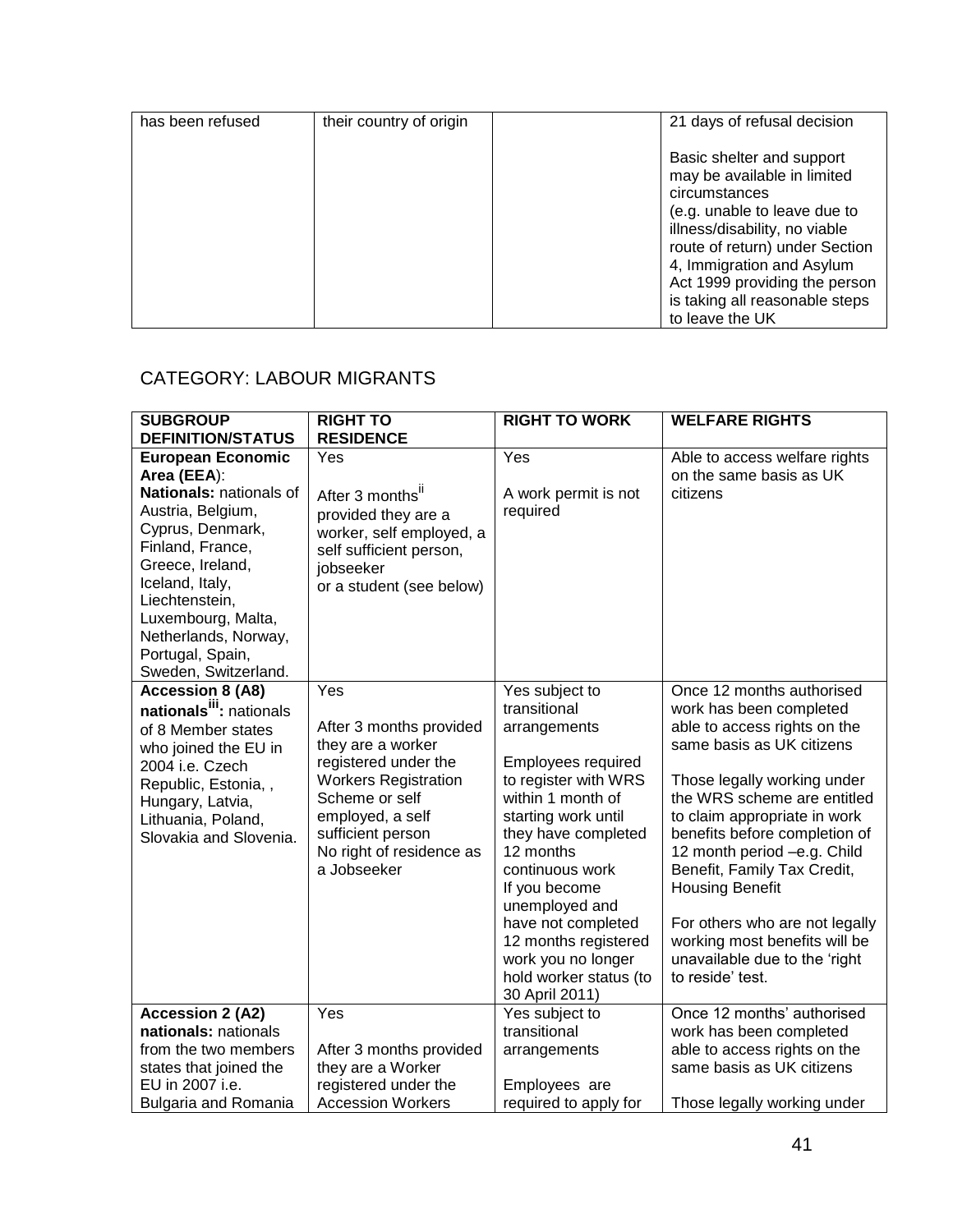|                                                                                                                 | Card (AWC) Scheme,<br>self employed, a self<br>sufficient person, or a<br>student<br>No right to residence as<br>a jobseeker                                                                                                                                                                                                                                                                                                                                                                                                      | and hold an<br><b>Accession Workers</b><br>Card <sup>iv</sup> until they have<br>completed 3 months<br>continuous work<br><b>Employers required</b><br>to apply for a work<br>permit (to 31<br>December 2013)<br>If you become<br>unemployed and<br>have not completed<br>12 months authorised<br>work you no longer<br>hold worker status | the AWC scheme are entitled<br>to claim appropriate in work<br>benefits before completion of<br>12 month period - e.g. Child<br>Benefit, Family Tax Credit,<br><b>Housing Benefit</b><br>For others who are not legally<br>working most benefits will be<br>unavailable due to the 'right<br>to reside' test |
|-----------------------------------------------------------------------------------------------------------------|-----------------------------------------------------------------------------------------------------------------------------------------------------------------------------------------------------------------------------------------------------------------------------------------------------------------------------------------------------------------------------------------------------------------------------------------------------------------------------------------------------------------------------------|--------------------------------------------------------------------------------------------------------------------------------------------------------------------------------------------------------------------------------------------------------------------------------------------------------------------------------------------|--------------------------------------------------------------------------------------------------------------------------------------------------------------------------------------------------------------------------------------------------------------------------------------------------------------|
| <b>Third-country</b><br>nationals: Labour<br>migrants whose<br>country of origin lies<br>outside the EEA states | Those seeking to enter<br>the UK for work<br>purposes must apply for<br>an appropriate visa.<br>Work visa will only be<br>issued if Third country<br>nationals:<br>a) pass assessment<br>under the tiered Point-<br>Based System and fit in<br>to:<br>Tier 1: highly skilled<br>workers<br>Tier 2: skilled workers<br>Tier 5: youth<br>mobility/temporary<br>workers<br>b) are sponsored by an<br>employer (Tier 2 and 5)<br>c) the annual<br>government imposed<br>cap on visa numbers<br>within a tier has not<br>been exceeded | Can only work in the<br>employment specified<br>in their entry visa                                                                                                                                                                                                                                                                        | No<br>Routinely third-country<br>nationals have to show they<br>and their dependents can be<br>adequately maintained<br>without 'recourse to public<br>funds'                                                                                                                                                |

#### CATEGORY: IRREGULAR MIGRANTS

| <b>SUB GROUP</b><br><b>DEFINITION/ STATUS</b>                                                      | <b>RIGHT TO</b><br><b>RESIDENCE</b> | <b>RIGHT TO WORK</b> | <b>WELFARE RIGHTS</b>                                                                                         |
|----------------------------------------------------------------------------------------------------|-------------------------------------|----------------------|---------------------------------------------------------------------------------------------------------------|
| Irregular entrants:<br>those who have entered<br>avoiding border controls<br>or on false documents | No.                                 | No.                  | No. All irregular migrants are<br>routinely barred from<br>accessing social security<br>benefits and services |
| <b>Trafficked migrants:</b><br>involves recruiting and<br>moving a person by                       | No.                                 | No.                  | No                                                                                                            |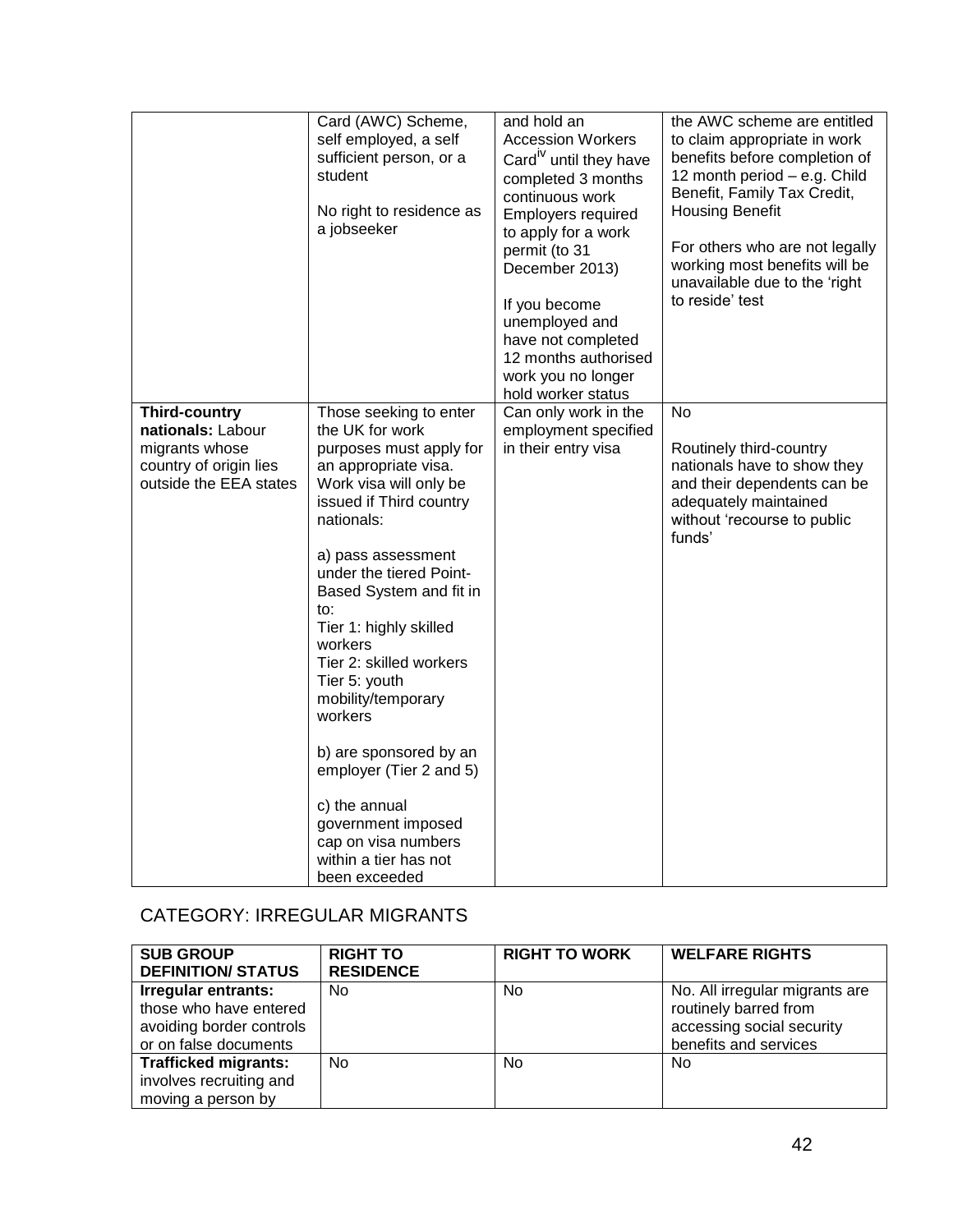| force, deception, abuse<br>of power or an<br>individual's vulnerability<br>for exploitative purposes<br><b>Council of Europe</b><br>convention on action<br>against trafficking 2005 |    |           |    |
|--------------------------------------------------------------------------------------------------------------------------------------------------------------------------------------|----|-----------|----|
| <b>Smuggled migrants:</b><br>people who have paid<br>an agent to smuggle<br>them across<br>international borders<br>undetected, an element<br>of choice rather than<br>coercion      | No | No        | No |
| Overstayers: those who<br>have entered on a valid<br>visa but remain after the<br>period permitted on their<br>visa has expired and                                                  | No | <b>No</b> | No |
| have not applied for<br>extended leave to<br>remain.                                                                                                                                 | No |           |    |
| Withdrawn visa<br>holders: individuals who<br>have had their visa<br>withdrawn following a<br>breach of their visa<br>conditions                                                     | No | <b>No</b> | No |

### CATEGORIES; STUDENTS AND FAMILY JOINERS

| <b>SUBGROUP</b><br><b>DEFINITION/ STATUS</b> | <b>RIGHT TO</b><br><b>RESIDENCE</b>                                                                                                                                                                                                                                         | <b>RIGHT TO WORK</b>                                                                                                                                                             | <b>WELFARE RIGHTS</b>                                                                                                                                                       |
|----------------------------------------------|-----------------------------------------------------------------------------------------------------------------------------------------------------------------------------------------------------------------------------------------------------------------------------|----------------------------------------------------------------------------------------------------------------------------------------------------------------------------------|-----------------------------------------------------------------------------------------------------------------------------------------------------------------------------|
| <b>Students</b>                              | <b>EEA</b> nationals: Yes<br>Provided they have<br>comprehensive<br>sickness insurance and<br>provide assurance at<br>the start of their studies<br>that they or their<br>families will not become<br>a burden on the social<br>assistance system<br>during their residence | Yes<br>Yes for up to 50% of<br>their time. Must<br>spend half their time<br>studying<br>Students at public<br>sector FE colleges<br>are allowed to work<br>for 10 hours per week | Yes<br>No. Must be able to meet the<br>costs of course and<br>accommodation and maintain<br>self and any family members<br>in the UK without 'recourse to<br>'public funds' |
|                                              | Third-country nationals:<br>Yes with an appropriate<br>visa under Tier 4. Those<br>studying for more than 6<br>months must show they<br>or their official sponsor<br>is covering all their fees<br>and maintenance costs.                                                   | and students at<br>university for 20<br>hours per week                                                                                                                           |                                                                                                                                                                             |